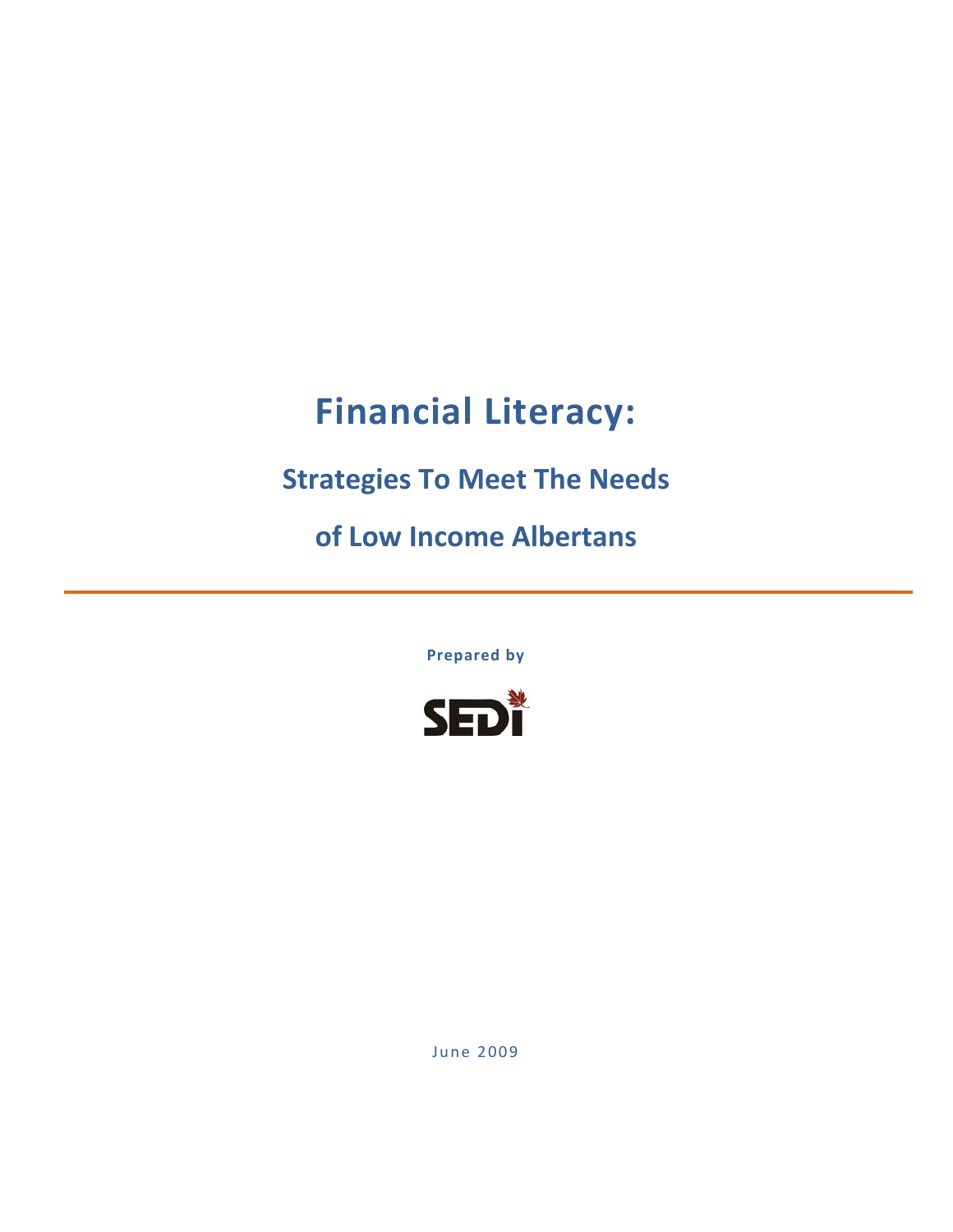## **Introduction**

Page 1

**Environmental Scan**

Page 2

**International Interviews – Key Findings**

Page 24

## **Domestic Interviews – Key Findings (Alberta)**

Page 48

### **About SEDI**

Page 73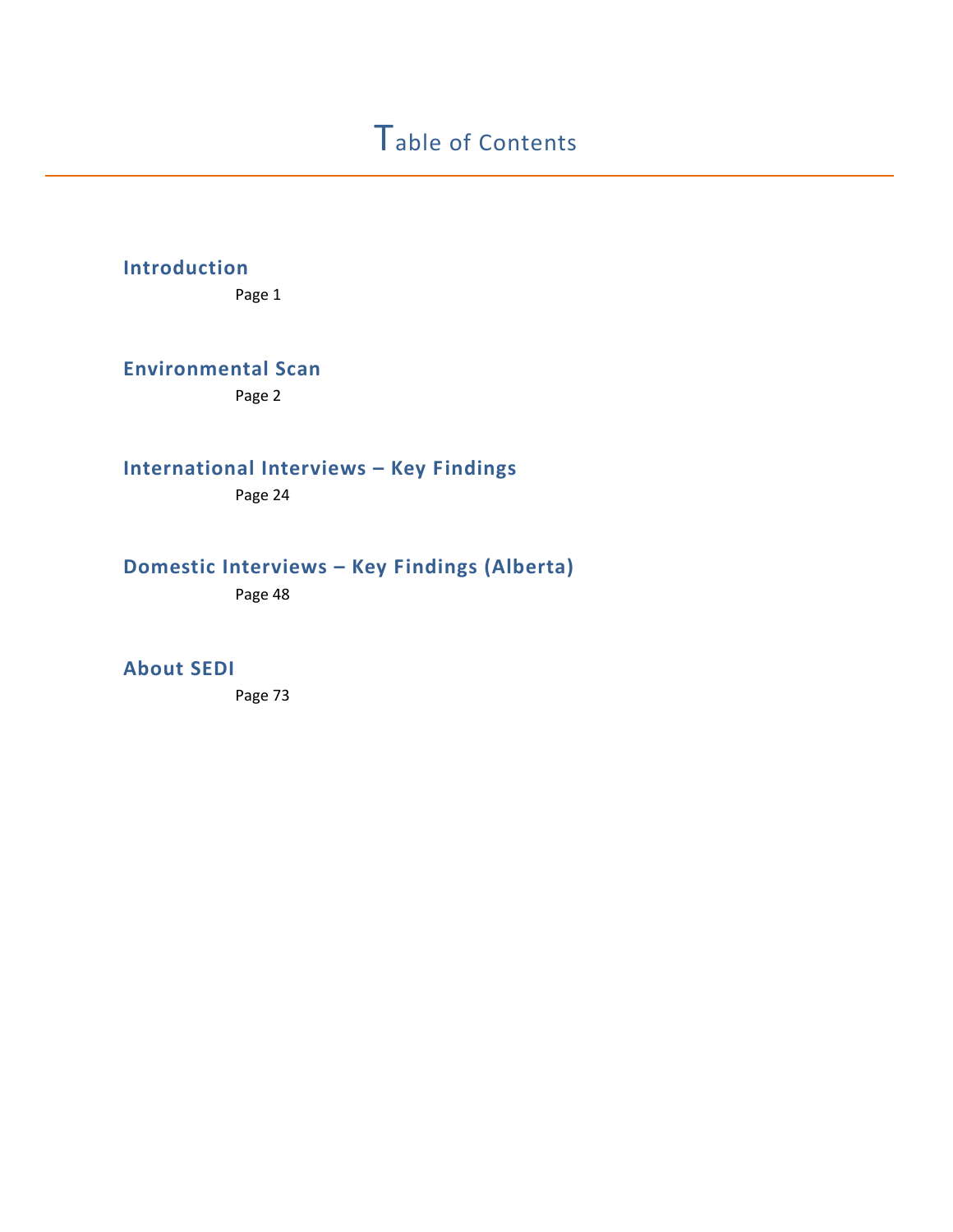## **Introduction**

Financial literacy is increasingly being recognized in industrialized countries as an important tool for consumers of financial services, including individuals living in low income households. This recognition is the result of the growing data derived from financial literacy interventions and from the growing economic crisis which is shedding light on the negative consequences of uninformed financial decision making by consumers. Consequently, governments have become interested in exploring what policies and practices can be employed to grow the financial literacy of their citizenry.

In February 2009 Social and Enterprise Development Innovations (SEDI) was contracted by the Alberta Ministry of Employment and Immigration (AE&I) to undertake research related to two key strategic policy tasks:

- to collect information that will support the Ministry in determining the efficacy of financial literacy as a skill set that could increase the self sufficiency of low‐ income Albertans; and,
- to provide the Ministry with recommendations on how financial literacy supports and services can meet the needs of low income Albertans, including those receiving Income Support (IS).

The researchers employed a range of methods to secure the data needed for analysis and recommendations. This included a review of background materials supplied by the Ministry and discussions with the appropriate staff to achieve a solid working understanding of Departmental policies and programs and of the target market(s) for potential financial literacy initiatives. A questionnaire was developed and select key informant interviews conducted with six stakeholders who have an established interest in, and experience with, savings and financial literacy initiatives in Alberta.

In addition, the researchers undertook an environmental scan to identify government sponsored financial literacy policy and program initiatives for low‐income and social assistance recipients in Canada, the United States, the United Kingdom, New Zealand and Australia, with particular attention to state/regional or provincial initiatives. A questionnaire was developed and interviews conducted with one person from each country who has experience in the development of financial literacy at the national and regional (e.g. state/province) level.

This report presents the findings derived from the detailed analysis of the collected information and from SEDI's more than ten years experience in the design, delivery and evaluation of financial literacy initiatives across Canada. The report recommendations have been submitted to the Alberta government.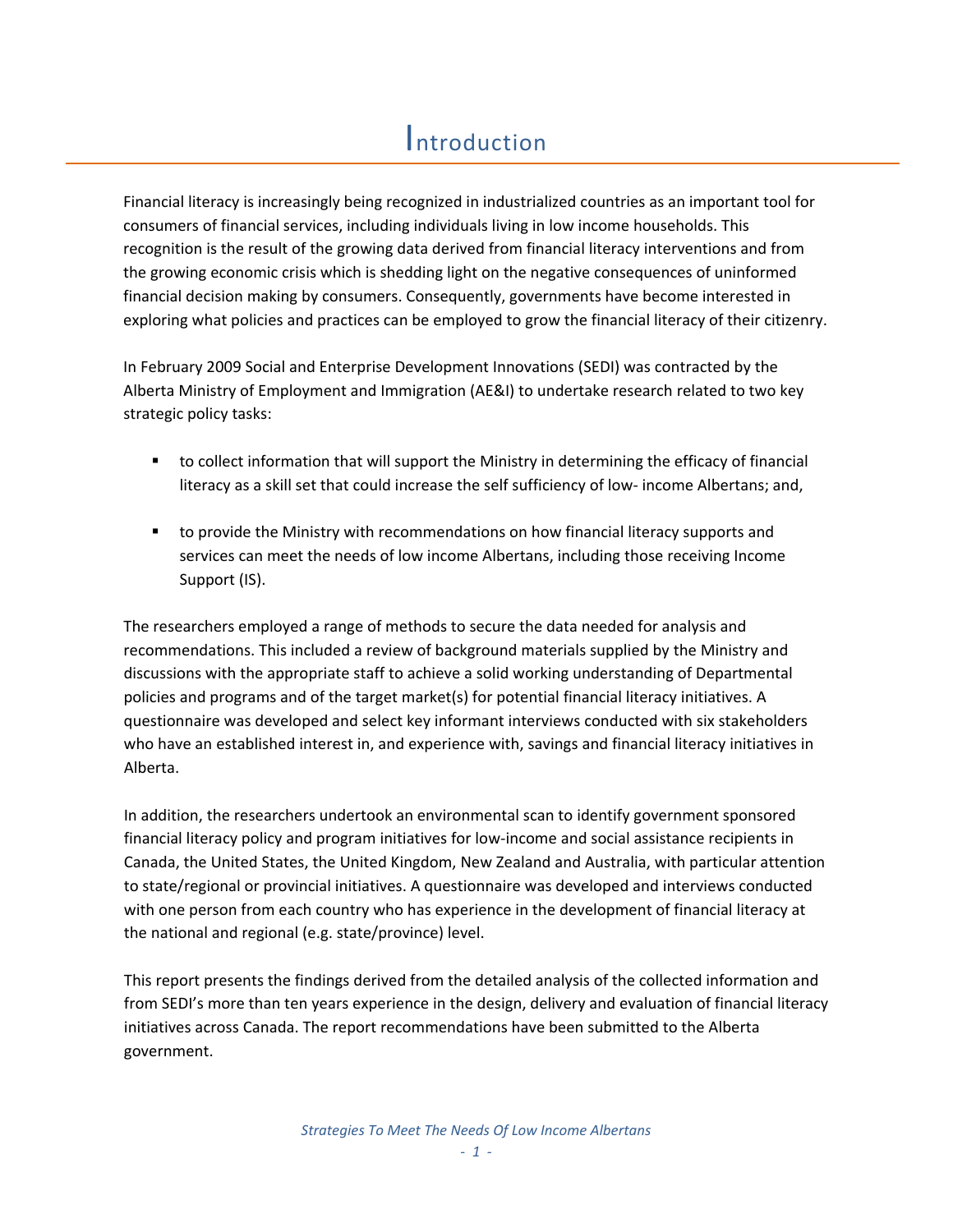## **Background**

The increasing complexity of financial products and individuals' growing responsibility for their economic futures are contributing to the need for a financially literate society. Efforts to increase financial literacy are gaining momentum around the world and, in many cases, the current global financial crisis has emphasized the importance of a financially literate society. Especially when times are tough, individuals need knowledge and understanding so that they can navigate the financial services sector more skillfully and make better decisions with the resources at hand. This is particularly important for low‐income households, who may have been living from paycheque to paycheque before the recent economic downturn and now are in even greater need of financial literacy.

Financial literacy initiatives aim to increase financial knowledge and change financial behaviour. As Canadians experience financial education, become more confident about financial matters and make more informed financial decisions, they will become more self‐sufficient and financially secure. At the same time the Canadian economy will benefit from a well-educated labour force, efficient markets and growth.

## **Environmental Scan**

In recent years there has been a proliferation of interest in financial literacy, both within Canada and overseas.

The Organization for Economic Cooperation and Development (OECD) has recently (2003) established a Financial Education Project to study financial education programmes in OECD member countries and select non-member countries<sup>[1](#page-3-0)</sup>. Through this study, the OECD will: survey member countries; describe existing types of financial education programs; perform a review of relevant studies in economics, social policy, education and related fields; consult with experts in the area of financial education; analyse the effectiveness of existing programs; develop a methodology policymakers can use to compare private and public strategies and programmes for improving financial literacy; and, finally, conduct an in‐depth survey of the financial literacy of individuals in a few select countries.

<span id="page-3-0"></span> *1 See [http://www.oecd.org/about/0,3347,en\\_2649\\_15251491\\_1\\_1\\_1\\_1\\_1,00.html](http://www.oecd.org/about/0,3347,en_2649_15251491_1_1_1_1_1,00.html).*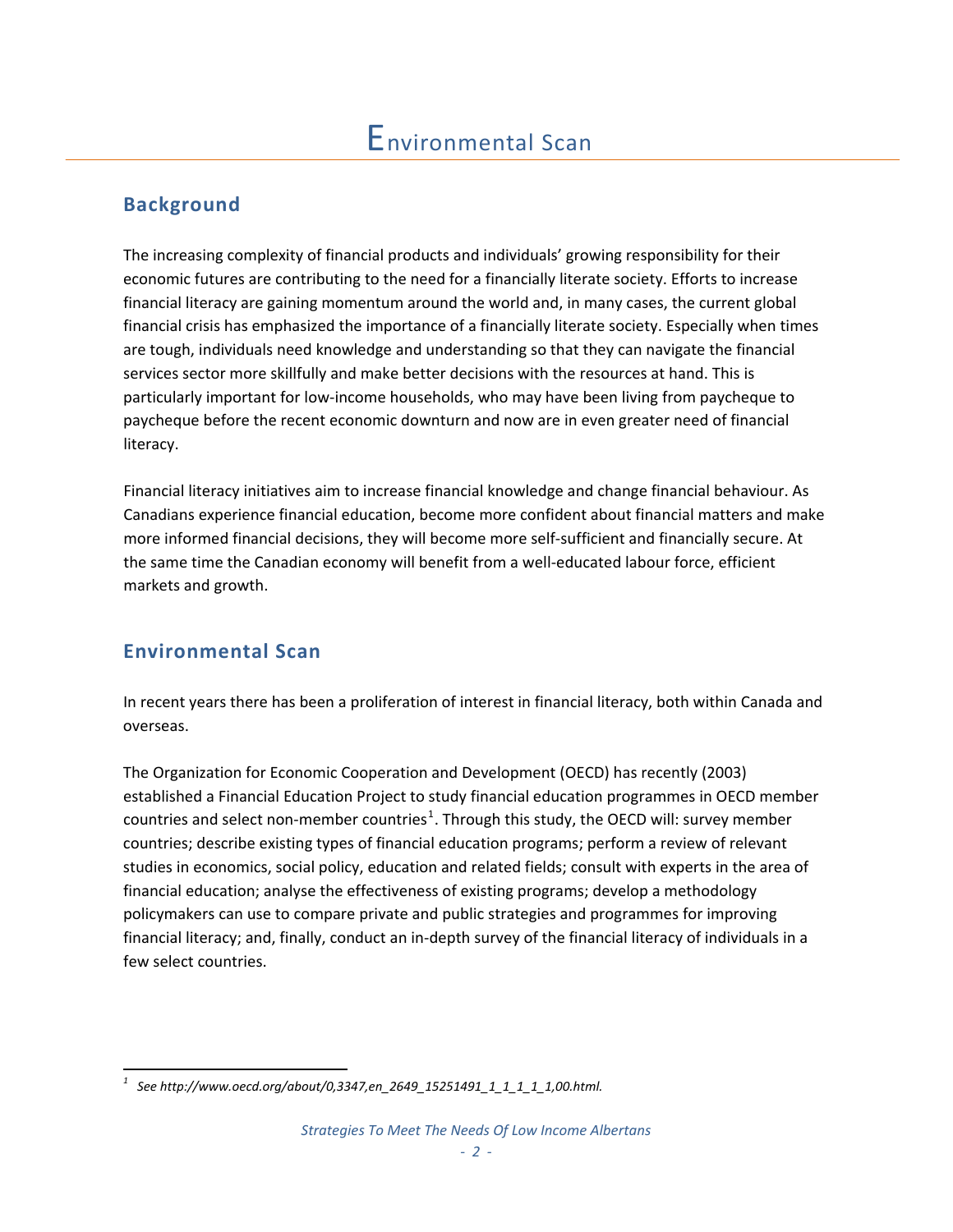Additionally, many countries have started to develop national strategies to improve the financial literacy levels of their citizens. Moreover, Russia made financial literacy a theme of its presidency of the G8 in 2006.

Some factors which have contributed to this high international interest level include:

- ageing populations (which may threaten the viability of public pay-as-you-go pensions);
- increased life expectancy (people's savings have to support them for longer);
- the complexity of financial products;
- a proliferation in the number of financial products;
- changes in pension arrangements (as countries scale back the benefits of state-supported social security programmes risk is transferred from governments to individuals);
- low levels of financial literacy for many citizens;
- the erosion of trust in the financial services industry (with the collapse of finance companies, mortgage foreclosures and the lending crisis);
- **EXEDER** increasing consumer debt and bankruptcies; and,
- the availability of credit products to an increasing proportion of the population.

Financial literacy is important in enabling people to navigate this environment and achieve personal financial wellbeing.

SEDI completed a scan to identify government sponsored financial literacy policy and program initiatives in Canada, the United States, the United Kingdom, New Zealand and Australia. Where applicable, particular attention was paid to regional (state/provincial) initiatives .The results were used to assist in the development of the key informant contacts and interview questions. The scan did not specifically seek to gather information on savings tools such as Individual Development Accounts (IDAs) but rather identified key programs and informants knowledgeable about financial literacy.

It should be noted that while savings are a beneficial outcome of financial literacy, government sponsored savings initiatives such as IDAs are separate policy tools used by governments to stimulate savings by the poor. In fact, and as this report illustrates, IDAs are largely a North American policy tool which are usually delivered in tandem with financial literacy support services. In the United Kingdom, New Zealand and Australia government supported savings programs exist but do not typically involve matched contributions for asset specific (e.g. home ownership, post secondary education) purpose accounts. AE&I may wish to conduct further research into the relationship between savings and asset building and financial literacy in the future.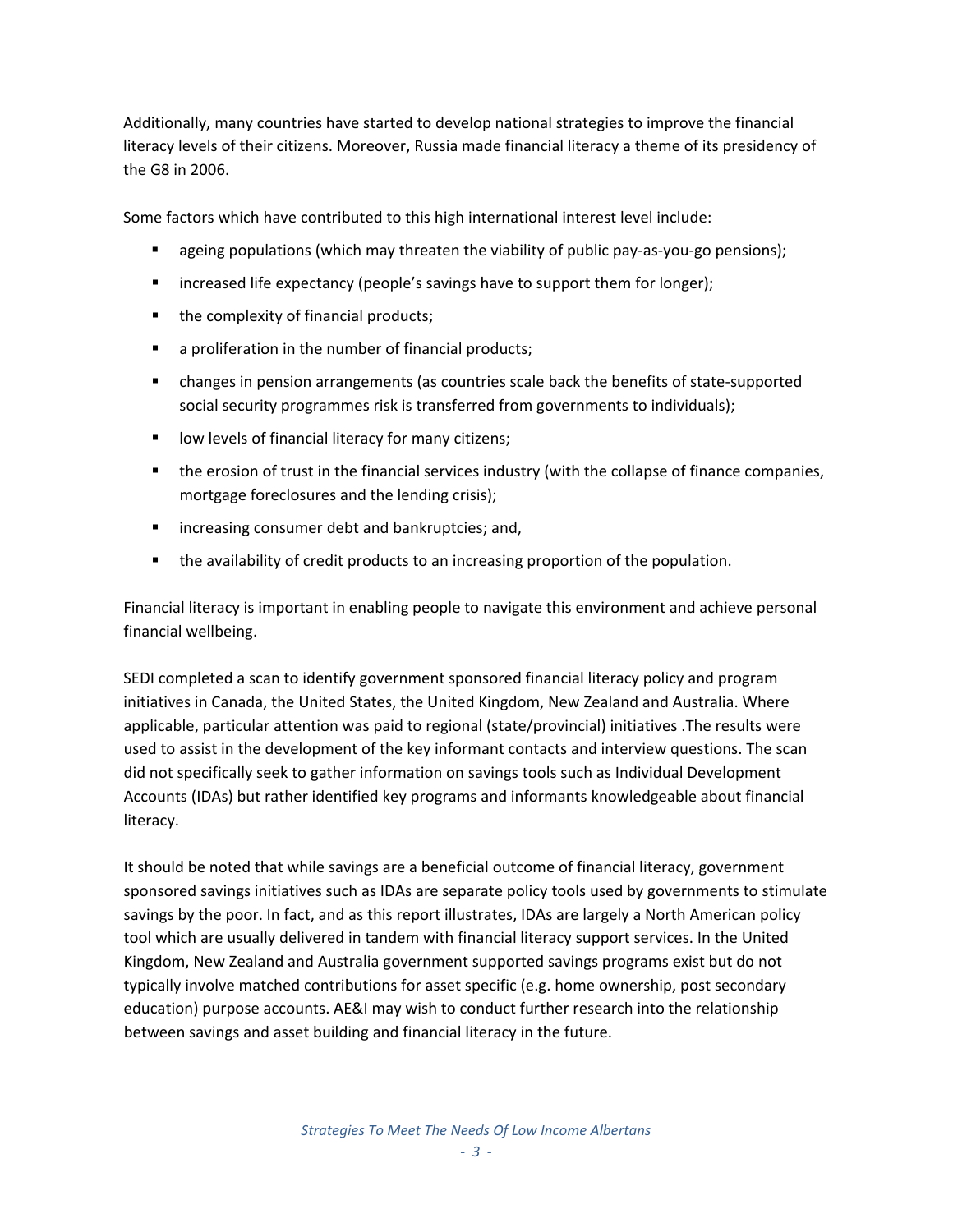Globally, various terms are used to describe the process of acquiring financial skills. The preferred term in the United States, Canada, New Zealand and Australia is 'financial literacy'. In the United Kingdom the preferred term is 'financial capability'. OECD uses 'financial education.' Each of these terms refers to the same thing, namely – consumers' acquisition of the knowledge, skills and confidence needed to properly manage their personal finances.

These international cases were selected because the US, the UK, New Zealand and Australia are relatively far ahead in the field of financial literacy. They have each developed national strategies for financial literacy, established groups to guide development of their respective strategies, conducted national surveys and are working in partnership with all sectors to increase the financial literacy of their populations. Attention to these international cases may provide suggestions for a framework to increase the financial literacy of Albertans. Before reviewing these cases, let us first review the status of financial literacy initiatives in Canada.

## **Canada**

Within Canada it is becoming widely acknowledged that financial literacy matters.

The first Canadian symposium on the topic was held in 2005. The symposium contributed to the Canadian government's decision, announced in its 2007 budget, to provide \$3 million over two years to the Financial Consumer Agency of Canada (FCAC) for the purpose of building financial literacy in Canada. In the following year's budget, the government decided to allocate \$2 million to FCAC on an ongoing basis for the same purpose. In May 2008, the Federal Minister of Finance declared financial literacy a priority and called it an essential skill<sup>[2](#page-5-0)</sup>. Other organizations in the public sector, such as the Canadian Securities Administrators, as well as a number of members of the voluntary and financial services sectors, have also invested in developing and implementing financial literacy programs and services throughout Canada. Brief descriptions of key organizations are included below.

#### **The Canadian Foundation for Economic Education (CFEE)** [3](#page-5-1)

CFEE was established in 1974 as a nationwide, non‐profit, non‐partisan, charitable organization. It is considered to be one of the leading organizations in Canada in economic and entrepreneurship education and training. The organization is founded on the belief that it is important for Canadians – especially young Canadians – to develop their functional financial literacy.

In collaboration with many provincial Ministries and Departments of Education, CFEE seeks to impart the fundamental concepts of economics, enterprise, entrepreneurship, and personal finance that

<span id="page-5-0"></span> *2* Speech by the Honourable Jim Flaherty, Minister of Finance, at the international conference on financial education, *Washington, D.C., May 8th 2008*

<span id="page-5-1"></span>*<sup>3</sup> See [www.cfee.org](http://www.cfee.org/)*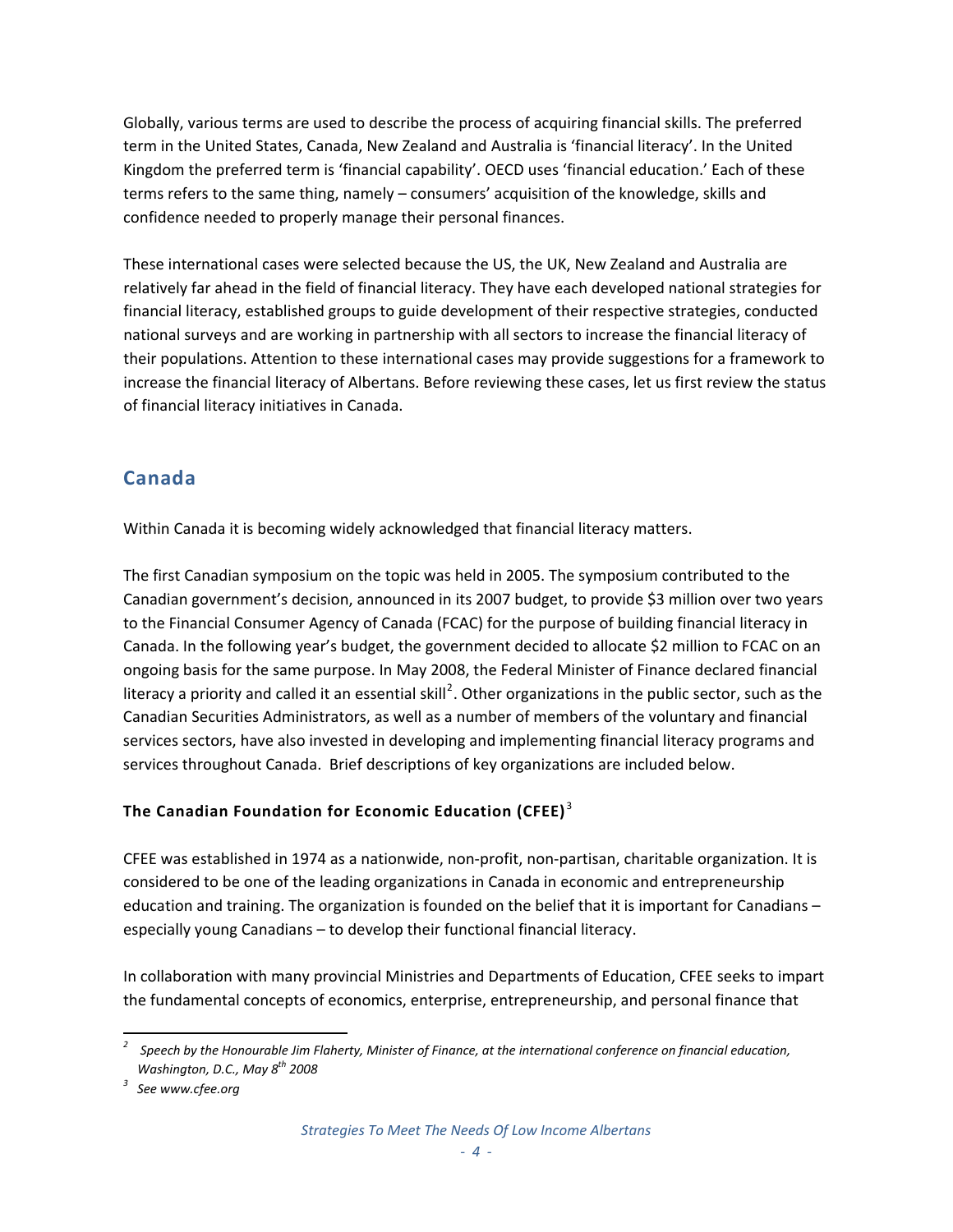must be factored into everyday decisions and actions. Their goal is to increase the extent to which Canadians make economic decisions with competence and confidence. CFEE works toward this goal through a wide range of activities. Activities include: print and multimedia resource production (in both official languages) for use in classrooms across the country (e.g., in partnership with Investors Group they recently produced *Money and Youth* for use by teachers and students – 70,000 copies are in circulation); research; curriculum development (e.g. they recently completed development of the new business studies curriculum in Ontario); helping teachers improve their knowledge and teaching techniques; assisting private and public organizations wanting to help educate students and teachers (e.g., they worked with the Canadian Bankers Association to produce and distribute a CD‐ROM on entrepreneurship to all high schools in Canada); and assisting government departments in their information/communication efforts (e.g. they worked with the Department of Finance to produce a booklet for the Canadian public on the issues of debt and deficit). CFEE is also contracted by Human Resources and Skills Development Canada (HRSDC) to provide awareness of the Canada Learning Bond in communities across the country through their Building Futures initiative. CFEE maintains a database of more than 5,000 classroom teachers meaning that their resources and programs reach approximately 300,000 Canadian students each year. They receive over 90 per cent of their funding from project activity.

Currently, CFEE is working to create a 'network of networks' that will improve their ability to reach their target audiences (i.e. school‐based educators, youth service agencies, Canadian libraries, and school‐based 'WorkRooms' – spaces with resources dedicated to helping students make effective school-to-work transitions). CFEE has worked with most provinces and territories.

#### **Social and Enterprise Development Innovations (SEDI)[4](#page-6-0)**

SEDI is a non‐profit organization that develops and uses innovative approaches to help low‐income Canadians become self‐sufficient. For over 20 years, SEDI has worked with businesses, governments and more than 800 non‐profit organizations across Canada in the areas of financial literacy, asset building and entrepreneurship.

In terms of financial literacy specifically, SEDI has been involved in financial literacy research and capacity building across Canada for the past ten years. Financial literacy has also been a key component of SEDI's asset building, youth at risk and self employment work. SEDI has researched and published on the topic of financial literacy both at home and abroad. Through this work, SEDI recognized the need to grow the field of financial literacy in community organizations on a national scale.

Accordingly, in 2007, SEDI assembled its Advisory Committee on Financial Literacy to take a leadership role in helping form a Canadian national strategy on financial literacy. The committee, formed by senior leaders from the financial services sector, regulators, government and nonprofit

<span id="page-6-0"></span>*<sup>4</sup> See www.sedi.org*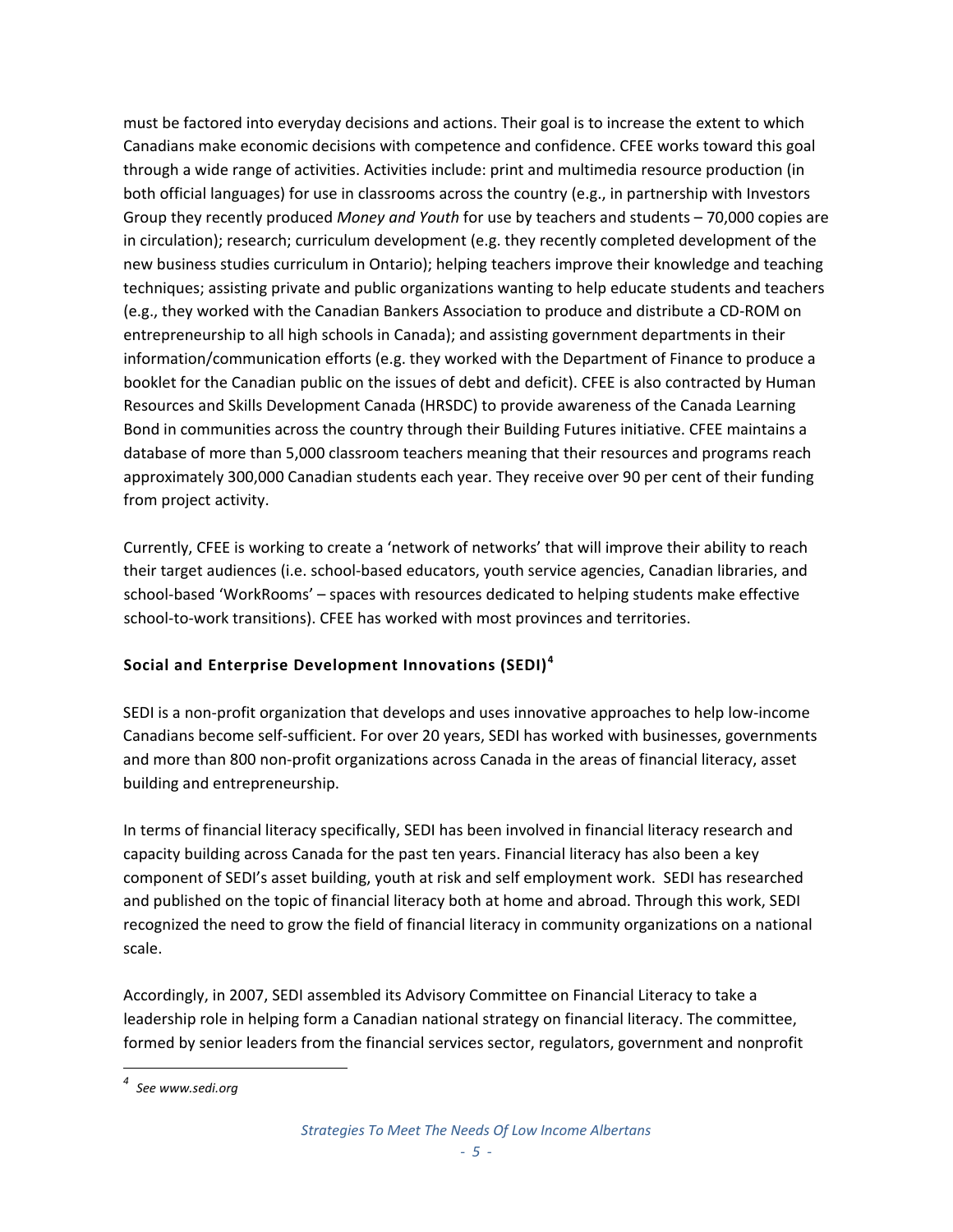organizations, also advised SEDI on development of the organization's new Canadian Centre for Financial Literacy.

#### **The Canadian Centre for Financial Literacy (the Centre)**

SEDI created the Canadian Centre for Financial Literacy in 2008, bringing together the private, public and voluntary sectors to expand opportunities for low-income Canadians to increase their financial literacy. The mandate of the Centre is to increase the supply of community based financial literacy supports in all regions of the country. The Centre is targeting vulnerable groups of Canadians including: Aboriginal peoples; families with children; newcomers; women; and youth at risk. It is expected the Centre will reach more than 230,000 low-income Canadians with financial literacy supports over the next 5 years.

The Centre has three primary areas of activity:

*Capacity Building* ‐ Building the organizational capacity of existing community organizations across Canada to deliver effective financial literacy supports to their clients.

*Research and Information‐Sharing* ‐ Acting as a central point for information sharing by collecting, organizing and increasing accessibility to relevant research and information. The focus is on supporting practitioners of financial literacy at community organizations, and leading and collecting related studies and research.

*Consulting* ‐ Providing consultancy services on financial literacy and related policy.

#### **The Federal Government**

The government of Canada has a range of financial literacy activities it supports and is developing.

*National Task Force on Financial Literacy* ‐ The 2009 Canadian federal budget included a \$5 million commitment for the creation of a financial literacy task force, a measure that was recommended to the government by SEDI and a number of its strategic partners. The independent, multi-sectoral task force will make recommendations to the Minister of Finance on a national strategy for financial literacy.

*Financial Consumer Agency of Canada (FCAC)* ‐ the FCAC was established by the federal government in 2001 to strengthen oversight of consumer issues, and expand education and consumer awareness of financial services and products. The FCAC has been a leader in developing consumer information and web‐based tools for financial literacy. In its 2007 budget, the federal government provided \$3 million over two years to FCAC for the development of a national financial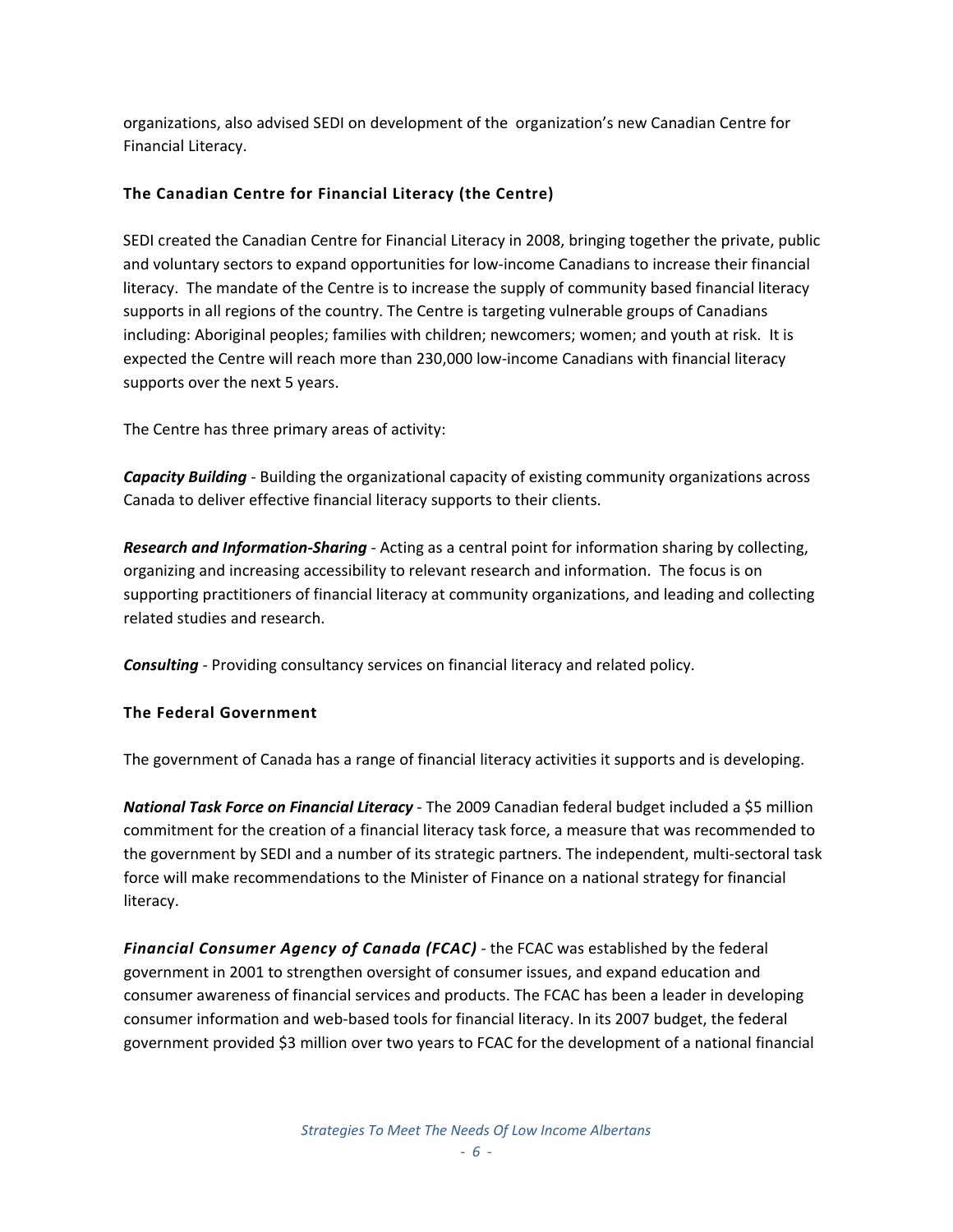literacy strategy aimed at youth. In the following year's budget, the government decided to allocate \$2 million to FCAC on an ongoing basis to further strengthen financial literacy in Canada.

*National Baseline Survey of Financial Literacy* ‐ According to a recent report by the OECD Financial Education Project<sup>[5](#page-8-0)</sup>, the only countries that have conducted surveys of national financial literacy levels are Australia, Japan, Korea, the United Kingdom and the United States<sup>[6](#page-8-1)</sup>. All surveys concluded that consumers lack information about financial issues and need financial education. Canada is about to join that short list. Statistics Canada is currently (Spring 2009) conducting the Canadian Survey of Financial Capability. Including over 20,000 respondents, this national survey will gather baseline data which should be processed by Fall 2009<sup>[7](#page-8-2)</sup>. Results will be released once they are complete.

According to Steve Arrowsmith of the agency's Special Surveys Division, "the overarching goal of [*the Canadian Survey of Financial Capability*] is to illustrate the relationships between financial knowledge, financial experiences, financial behaviour, and how they relate to the ways in which consumers learn about financial management". The survey has been years in the making. It grew out of the 2005 symposium on financial literacy, which identified the need for robust national data. In spring 2006, Human Resources and Skills Development Canada (HRSDC) submitted a funding proposal to the federal government's Policy Research Data Group. In fall 2006, Statistics Canada submitted a draft planning report to HRSDC and FCAC. This report assessed the feasibility, approaches, limitations and costs of conducting such a survey. As a part of its broader interest in financial literacy as reflected in the recent Federal budgets, the Department of Finance Canada became a partner in the project in Summer 2007.

Once conducted, the Statistics Canada survey will provide information that will allow for the measurement of the success of programs. It will also constitute the basis from which we may undertake further research and begin to chart a nationwide strategy to encourage behaviour change. While the survey is designed to be repeatable, no commitment has been made to repeat it.

Without national baseline data, it is difficult to measure the widespread impact of current programs. A number of organizations have conducted surveys on a smaller scale<sup>[8](#page-8-3)</sup>. The results underline the need for increased efforts to support Canadians so they can improve their financial well-being. It is important to note that existing Canadian studies tend to measure program reach. They are not yet able to demonstrate behaviour change through examinations of program impact.

<span id="page-8-0"></span> *5 OECD (2005) Improving Financial Literacy: Analysis of Issues and Policies, Paris.*

<span id="page-8-1"></span>*<sup>6</sup> This environmental scan reveals that New Zealand has also conducted such a survey.*

<span id="page-8-2"></span> $^\tau$  The survey will gather data from Canadians in the 10 provinces only. The territories are being excluded because of factors such as cost, widespread lack of telephone coverage and a high proportion of transient workers in the population.

<span id="page-8-3"></span> $^8\,$  For more details on efforts to measure Canadian's financial literacy please see Moving Forward with Financial Literacy the Synthesis Report on the Reaching Higher Canadian Conference on Financial Literacy (2008). The report is available at *Canadian: http://www.sedi.org/DataRegV2‐unified/sedi‐Other/Moving%20Forward%20with%20Financial%20Literacy.pdf*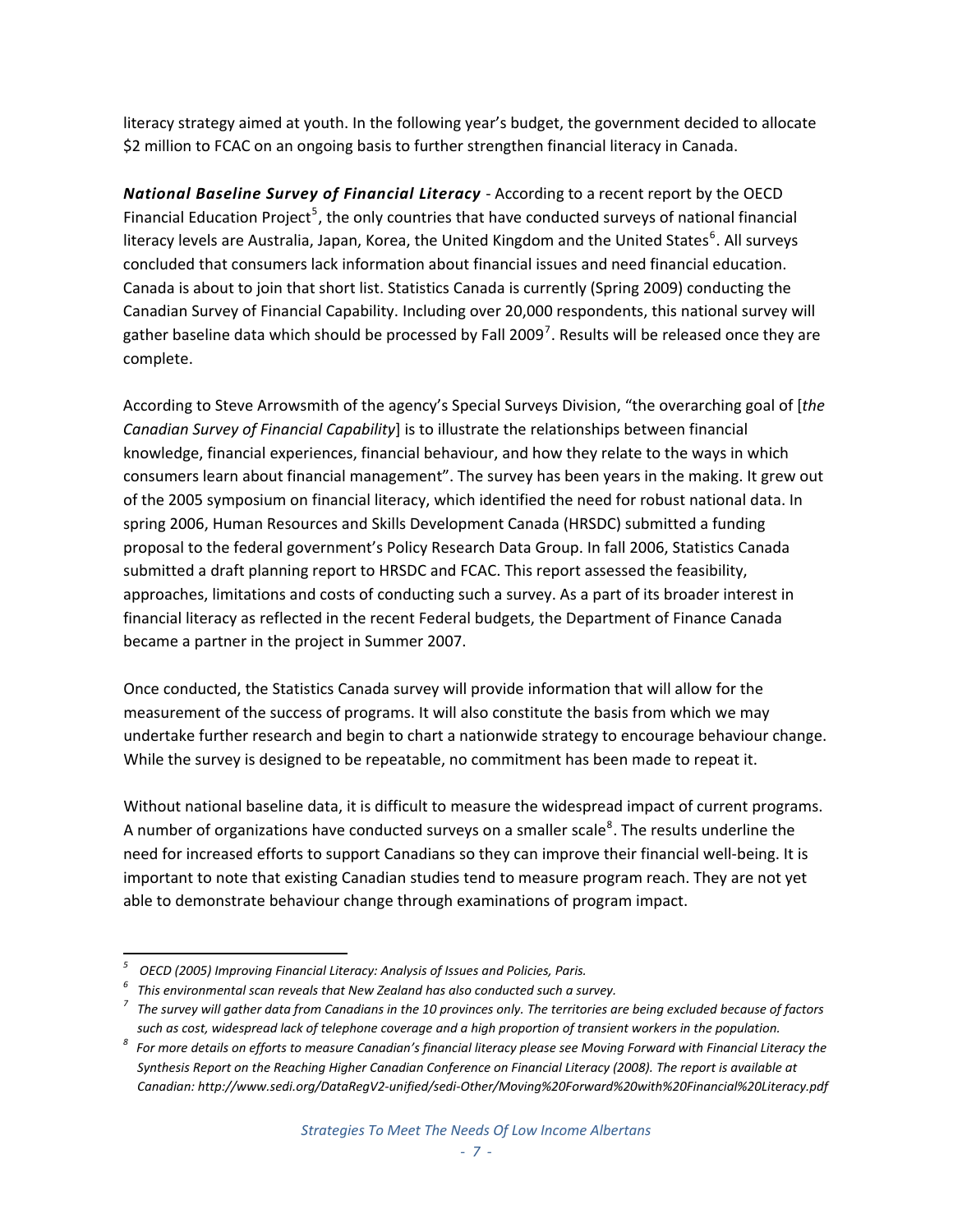#### **The Joint Forum of Financial Market Regulators**

The Joint Forum of Financial Market Regulators was founded in 1999 by three organizations: the Canadian Council of Insurance Regulators, the Canadian Securities Administrators and the Canadian Association of Pension Supervisory Authorities. The Forum includes representatives from the Canadian Insurance Services Regulatory Organizations. It brings pension, securities and insurance regulators together to coordinate, harmonize and streamline the regulation of financial products and services in Canada.

#### **Canadian Symposia and Conferences**

In 2005, FCAC joined with SEDI and the Policy Research Initiative (PRI), a neutral policy research organization for the federal government, to host the first national symposium on financial literacy. Under the title *Canadians and Their Money*, the event attracted over 200 participants from the public, non‐profit and business sectors. The symposium was an important step in developing policies to nurture and strengthen financial literacy throughout the three sectors (public, private, and voluntary)<sup>[9](#page-9-0)</sup>.

In 2008, *Reaching Higher: Canadian Conference on Financial Literacy[10](#page-9-1)* was held in Montréal to highlight the effectiveness of current Canadian financial literacy efforts and to examine international strategies. The hosts of the conference were FCAC, SEDI, and the Joint Forum of Financial Market Regulators. The event attracted over 260 representatives from the three sectors. *Reaching Higher* was a follow-up to a 2005 symposium on the same topic, also hosted by FCAC and SEDI (see above). The sold‐out conference demonstrated the growing importance of the field. All three sectors were evenly represented and there were significant numbers of participants and speakers from abroad. In their evaluations, participants expressed satisfaction with the conference. The hosts believe that the conference met its objectives.

The objectives of *Reaching Higher* were to:

- highlight why financial literacy matters to Canadians;
- highlight key players and lessons learned in the supply of financial literacy products and services;
- highlight international examples of effective financial literacy strategies;
- **EXECT** better understand knowledge gaps in the supply and demand of products and services; and,

*<sup>9</sup> See [http://policyresearch.gc.ca/doclib/SR\\_PEX\\_fincap\\_200603\\_e.pdf](http://policyresearch.gc.ca/doclib/SR_PEX_fincap_200603_e.pdf)*

<span id="page-9-1"></span><span id="page-9-0"></span><sup>&</sup>lt;sup>10</sup> Key funders of the conference include: the Canada Deposit Insurance Corporation (CDIC), the Certified General *Accountants Association of Canada, Human Resources and Skills Development Canada (HRSDC) and the Investor Education Fund.*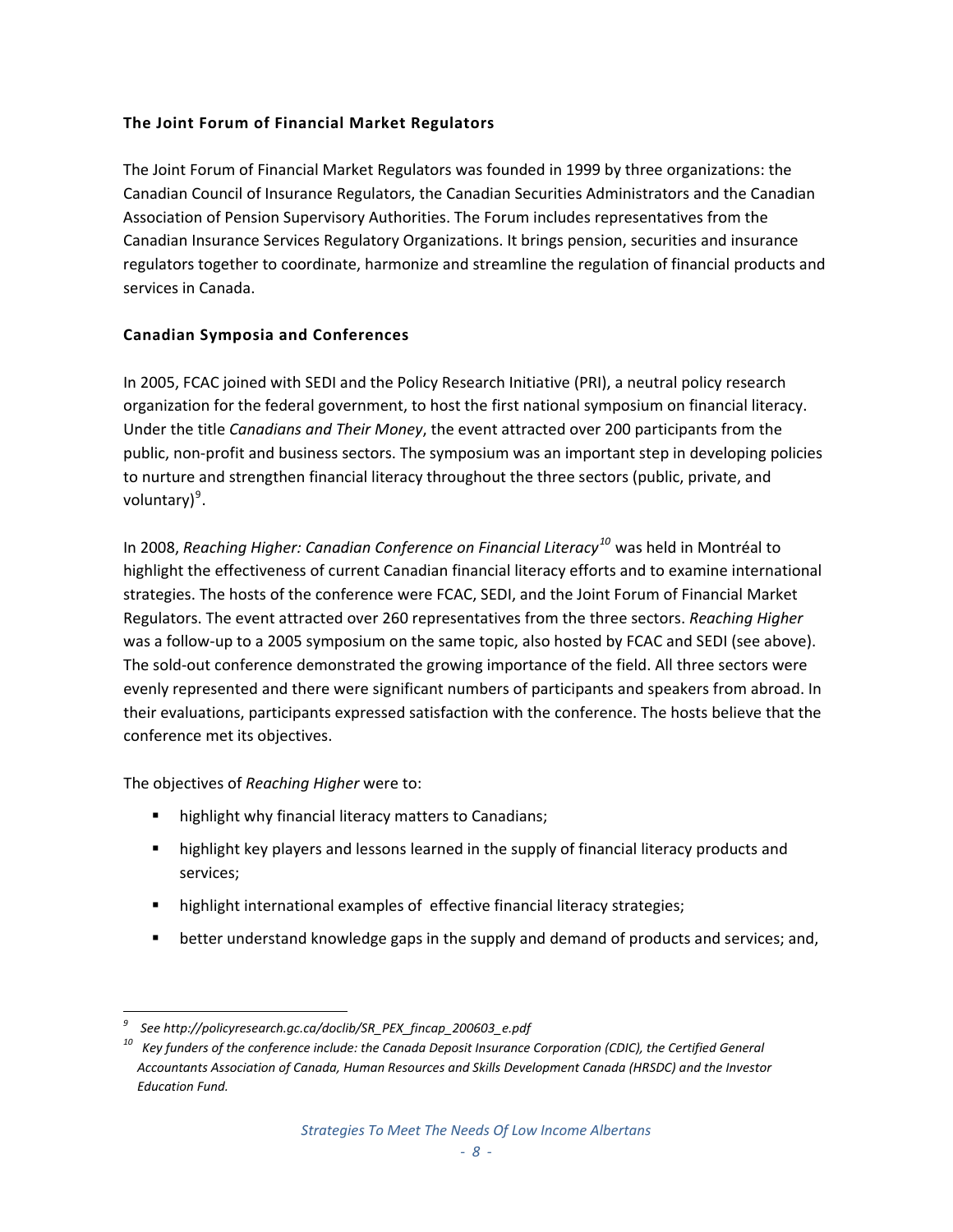**EXECT** highlight innovative solutions and what the three sectors are doing to increase the financial literacy of Canadians.

#### **Integration of Financial Literacy into the Education System**

Currently, British Columbia is the only Canadian province that requires the teaching of financial life skills in high school.

The British Columbia Securities Commission (BCSC) developed *Financial Life Skills for Planning 10*. Designed for Grade 10 students and teachers, this is a learning resource that stresses the importance of financial life skills. Introduced in 2004, the course is currently a component of a mandatory Grade 10 credit. Since its introduction it has been distributed to over 1,400 teachers in all 60 British Columbia school districts.

A survey of 318 high school graduates measured the course's impact on the financial well‐being of students. Respondents included a group of 2005 graduates (who did not take the course) and a group of 2007 graduates (who took the course). The survey shows that a higher percentage of 2007 graduates:

- had a financial plan;
- were saving money for school or long-term needs;
- felt well prepared for their financial future; and
- could recognize a financial scam.

In partnership with BCSC, FCAC has launched *The City*, a web-based national resource that builds on the success of *Planning 10*. *The City* is an interactive, on‐line financial life skills resource for teachers and students. The free resource uses a hands‐on approach to engage youth, facilitate learning, build practical skills and make financial concepts easy to understand. Youth practice financial activities (i.e. budgeting, saving, credit and debt, insurance, taxes, and investing) and, by the end of the course, they will have prepared a financial plan for after graduation. Because many teachers fear they lack the skills to teach about financial literacy, FCAC and BCSC have invested in professional development to increase their comfort and confidence with the subject.

In 2006, The Canadian Securities Administrators' Investor Education Committee created a program for teachers and students called the *Financial Fitness Challenge*. It provides free classroom activities designed to enrich financial literacy. Notably, 70% of student participants learned about the program through an e mail from a friend. In 2008, a facebook site/group was created around the *Financial Fitness Challenge*. As of September, the group had 118 members, all of whom have visited the *Financial Fitness Challenge* web site.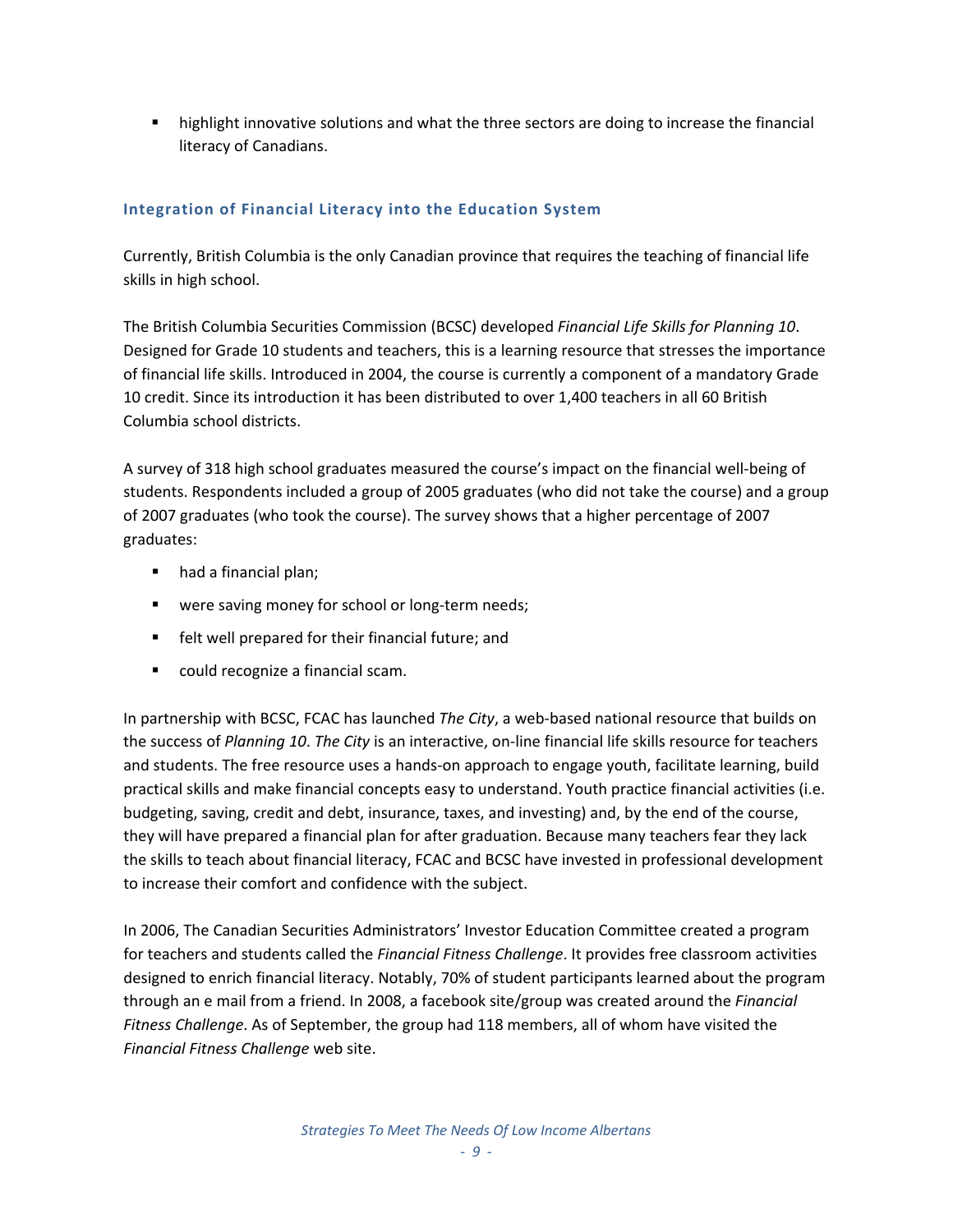#### **Reaching Low‐income Consumers and Those Who Are Not In School**

Some community organizations who work directly with clients have integrated financial literacy training into their other services. Rather than create new initiatives they have built on current successful approaches, incorporating financial literacy modules into other initiatives (e.g. workshops on starting a small business, employment training, etc.). Below are a few examples of community organizations that are working to increase the financial literacy of their clients. Notably, these organizations understand their clients' situations, needs and constraints and generally provide their services on a no fee basis.

The **Carrefour jeunesse emploi de l'Outaouais (CJEO**) is a community‐based organization located in Quebec offering services to improve the lives of young adults (aged 16 to 35). They provide career coaching and support to youth returning to school or starting an enterprise.

In 2005, CJEO developed a program called *L'École de l'argent* (*The Money School*) after discovering that a number of young people were forced to set aside projects, ideas and goals because of financial constraints. Designed for young people without employment experience, the program assists participants to enter the financial system and budget. One of the modules, *L'argent en couple* (*Money for Couples*), is intended to help young people in their first major relationships deal with money issues. The program is now taught in schools (in the Gatineau area of Quebec) to 15‐ and 16‐ year‐olds. These students receive a full high school course credit for participating.

Since 1912, **St. Christopher House** in Toronto has served immigrant families, older adults, people with disabilities and their caregivers, children and youth, and socially isolated adults. In 2003, St. Christopher House developed a program called *Financial Advocacy and Problem Solving* (*FAPS*). This was the outcome of several anti-poverty projects.

*FAPS* provides free guidance to low‐income individuals. *FAPS* responds to the information needs of low‐income individuals; provides individualized service, follow‐up, accompaniment, and referrals; and advocates on behalf of those using income security programs with commercial financial service providers and governments.

Community response to the program has been positive, as witnessed by the increasing number of word-of-mouth referrals. In 2007, 2,612 people participated in the program, a 57% increase from 2004. Currently, a growing number of service providers within other agencies (e.g. the Canada Revenue Agency) consult with *FAPS* staff.

St. Christopher House has also worked extensively with CFEE and the Virtual Advisor project to develop an on-line resource for community members and front-line workers. The resource is informed by common financial issues that arise through St. Christopher House's direct service relationship with clients. Policy‐makers and financial service experts have been recruited to analyze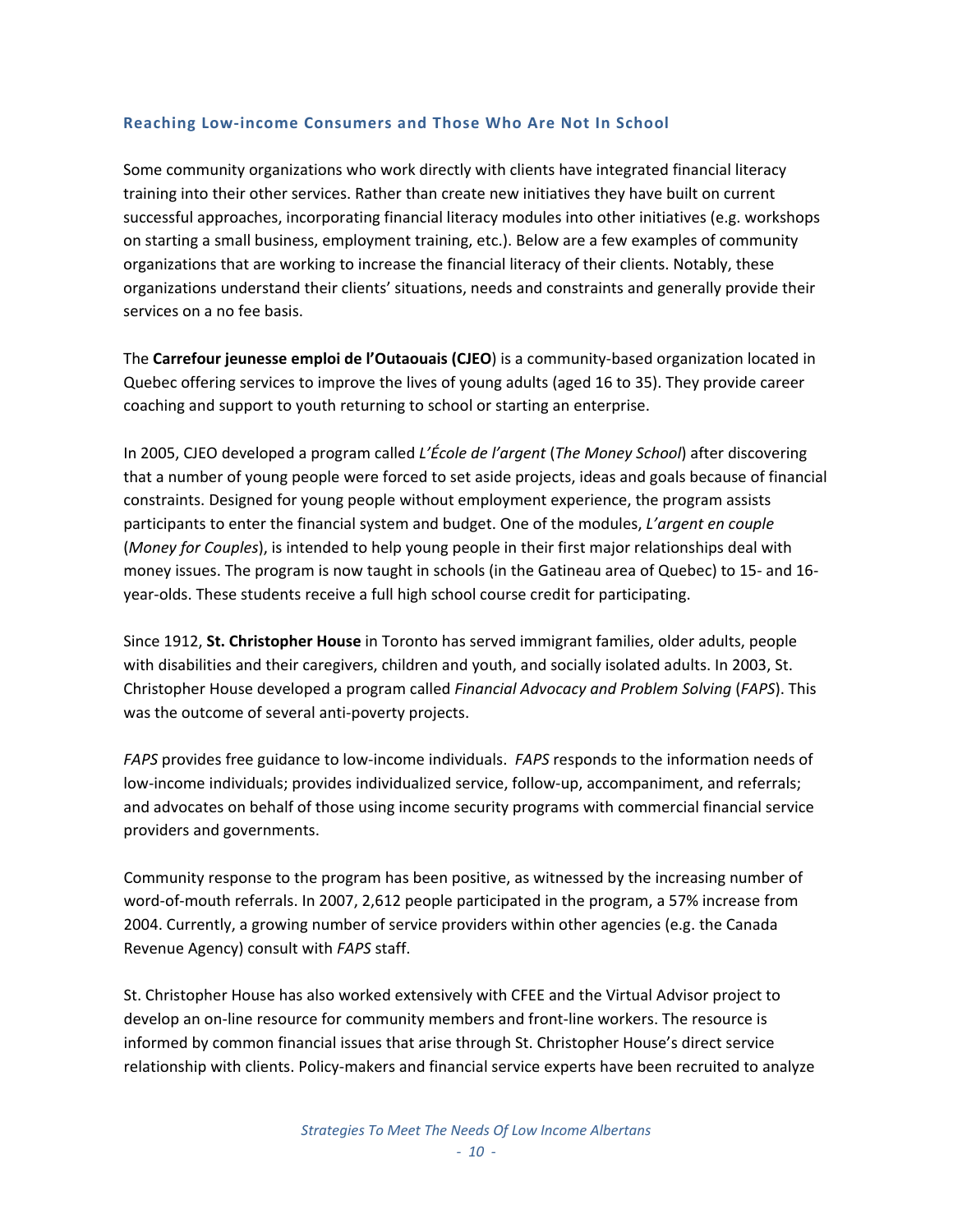these issues and help develop appropriate public education materials and training workshops for front-line workers (in the community social services sector) as well as for the low-income public.

**The YMCA and CIBC have partnered to deliver the** *Facts & Finance* **program** which is a series of seminars that are targeted to newcomers. The initiative is designed to provide advice and information about financial services in Canada, to help newcomers make informed financial decisions. Seminars are available at various YMCA locations in the Greater Toronto Area. An example of one module is *Teaching Your Children About Money***.** This seminar will provide parents with helpful tips to teach their children the value of money, and how to save for their children's education.

**Supporting Employment and Economic Development (SEED)** Winnipeg is a community economic development organization working to combat poverty and increase the social and economic vitality of low‐income communities. In 1999, the organization developed a 10‐week program (*Money Management Training*) for people living in Winnipeg's North End. The training is a component of SEED's Asset Building Programs.

**Vancouver City Savings Credit Union (Vancity)** has, with community partners, developed a number of programs to support financial literacy. *Dollar\$ and \$ense* is a program made available (through a partnership with Family Services of Greater Vancouver) to high schools and youth organizations. *Money Skills* (also offered through a partnership with Family Services) helps low‐income adults build skills to effectively manage their limited resources and plan for the future. Other programs include: *The Home Ownership Readiness course* (offered through the Mennonite Central Committee) which provides information on buying and owning a home and *Financial Literacy 101* which includes sessions on how to read bank statements, choose a credit card, find fee-free automated banking machines for credit union members, and consolidate debt.

**Citibank** has given away 60,000 copies of a book called *The Citi Commonsense Money Guide for Real People*. This resource, for those with relatively high levels of literacy, uses major life events to reinforce the need to save and invest.

#### **Financial Literacy and Financial Exclusion**

While initiatives to increase financial literacy (see above for examples) are important, our ability to raise financial literacy levels depends greatly on the extent to which people have access to the formal financial sector (or the 'financial mainstream') $^{11}$  $^{11}$  $^{11}$ .

Canadian financial institutions are addressing this issue by making branches more accessible and expanding automated banking machine networks. Financial institutions are increasing outreach

<span id="page-12-0"></span> *<sup>11</sup> See SEDI's report: Financial Inclusion For Homeless Persons and Those at Risk A Step Up on the Ladder of Self‐Sufficiency. Expected to be published by SEDI June 2009.*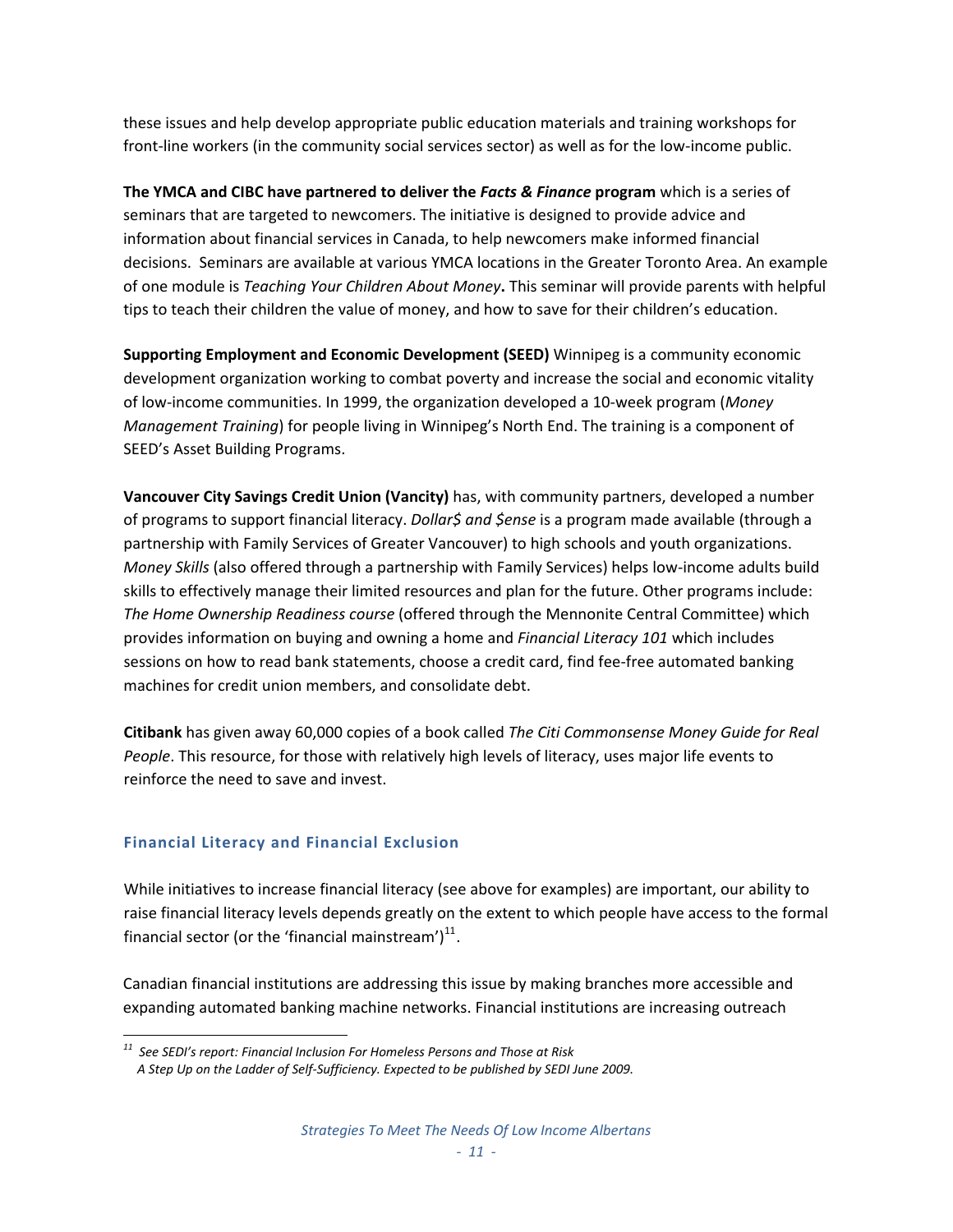efforts to northern and rural areas by partnering with Aboriginal peoples to provide on‐reserve ABMs and housing loans. Banks are also working to increase access in low-income neighbourhoods. For example, St. Christopher House in Toronto cultivated a partnership with the Royal Bank of Canada to provide enhanced deposit account services to participants in low‐income neighbourhoods.

Of course, an important dimension of increasing access is ensuring that Canadians are aware of existing programs (i.e. the Canada Learning Bond).

### **International Cases**

#### **New Zealand**

In many respects, New Zealand has been a world leader in financial literacy. On the financial information front, the *Sorted* website (see below) is a template that other countries are following. New Zealand is also one of very few countries to carry out a national survey on levels of financial knowledge amongst the adult population. Yet, much still remains to be done. Up‐take of financial education is sporadic, particularly in schools, and evaluation of what works best in terms of delivery is still in its infancy.

To generate wide interest and coordinate activities in financial literacy, New Zealand launched a National Strategy for Financial Literacy in June 2008. The strategy was developed with input from individuals and organizations across three sectors, namely the government, private and voluntary sectors, to set a strategic direction, link providers of financial education and information, increase the quality and quantity of programs, identify gaps in coverage, and avoid duplication.

Representatives from various industry organizations sit on an advisory committee, which monitors implementation of the strategy and reports annually to Parliament.

Working in partnership with the three sectors, the Retirement Commission led the development of the strategy. The Commission, an autonomous crown entity set up in 1993, is well placed to lead the strategy. The Commission helps New Zealanders prepare financially for retirement through education, information and promotion. Notably, they take a lifetime view of this process. They acknowledge that financial attitudes – as well as opportunities to build the basic skills needed to make sound financial decisions – start early in life. Since 2001, the Commission has shifted their focus from financial planning for retirement to financial skills for life and is concentrating on meeting the information needs of three broad target audiences – young people, families/households, and people at work. In schools, the Commission has been working closely with the Ministry of Education and other agencies to develop a framework for personal financial education which will help teach students money skills for life. Through workshops, advice from teachers, input from education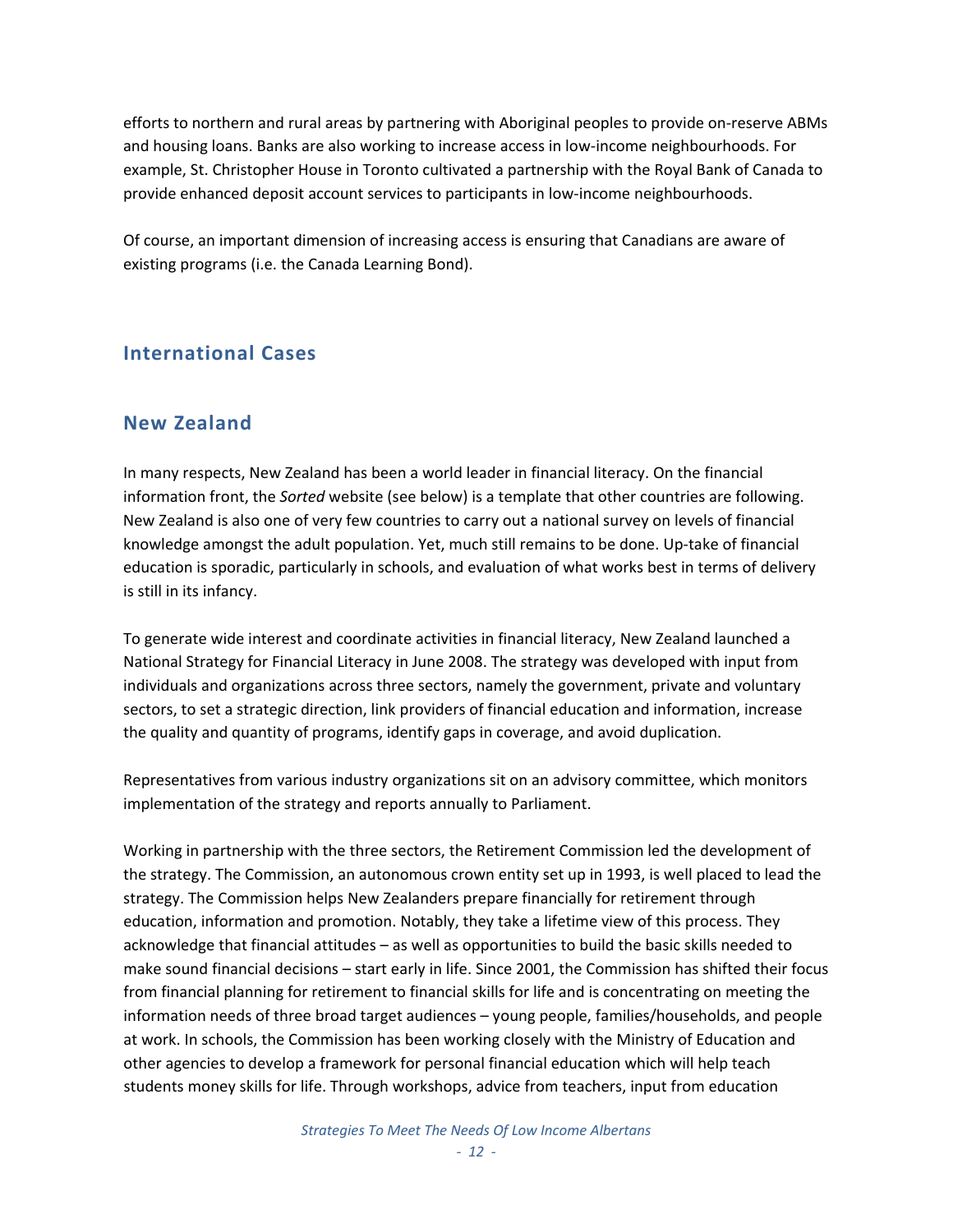experts, and financial support from all New Zealand banks the framework is being developed and a variety of approaches (in areas such as. mathematics, social studies, and technology) are being tested in ten schools. From July 2009 the Ministry of Education will take over responsibility for ongoing development and promotion of the framework.

In the post‐secondary education sector the Commission is working with education providers and industry training organizations to include financial education as a core part of many qualifications and pre‐employment training programmes. According to the Commission, improving the financial literacy of post‐secondary students and the workforce (through industry training as noted below) will increase productivity through:

- enhanced workforce stability and the security gained from better personal financial management;
- **EX II** greater employee understandings of the financial positions of their business; and
- **E** greater employee confidence and self sufficiency.

In the workplace, the Commission is implementing a program to help employees make informed decisions on their participation in *KiwiSaver*[12](#page-14-0), or other savings options, in the context of their wider personal financial situation. The Commission has produced a free seminar for workplaces and community groups based on their new booklet<sup>[13](#page-14-1)</sup> that introduces six key steps to 'getting sorted (developing a financial plan)'. Seminars include a presentation, a facilitators' guide and participant worksheets.

The Commission is best known for its free, independent and impartial website (*sorted.org.nz*) and related materials. These resources contain financial information and tools for New Zealanders of all ages. Launched in 2001, this public education program (branded *Sorted*) is an integral part of the Commission's work that is used by over 20 per cent of New Zealanders $^{14}$  $^{14}$  $^{14}$ .

At the centre of the program is the *Sorted* website which contains numerous resources (i.e. interactive calculators, online games for kids, money tips for parents, tools and information for people nearing, or in, their early years of retirement, etc.). A constantly‐increasing pool of printed booklets (launched in 2007) complements the website. These booklets are made available in various ways (e.g. they are available from select banks, by phone- or online-order, through a chain of supermarkets, etc.).

<span id="page-14-0"></span>  $^{\rm 12}$  KiwiSaver is a voluntary savings initiative. New Zealanders are able to access their savings when they become eligible for the New Zealand state pension (currently at age 65) or after five years' membership, whichever is later. Being a KiwiSaver doesn't affect their eligibility for the state pension. The Government encourages people to save with KiwiSaver by providing a \$1,000 kick-start, a tax credit of up to \$1,042.86, and, for those who qualify, a first home deposit subsidy. The relatively recent introduction of KiwiSaver (2006/7), which has exposed many people to choices around investing and saving for the first time, has brought the issue of financial literacy to the fore in New Zealand.

<span id="page-14-1"></span>*<sup>13</sup> See 'Sorted ‐ Your guide to [getting](http://www.sorted.org.nz/ordering) there', www.sorted.org.nz/*

<span id="page-14-2"></span>*<sup>14</sup> For a case study of sorted go to http://www.retirement.org.nz/sorted/sorted‐case‐study.*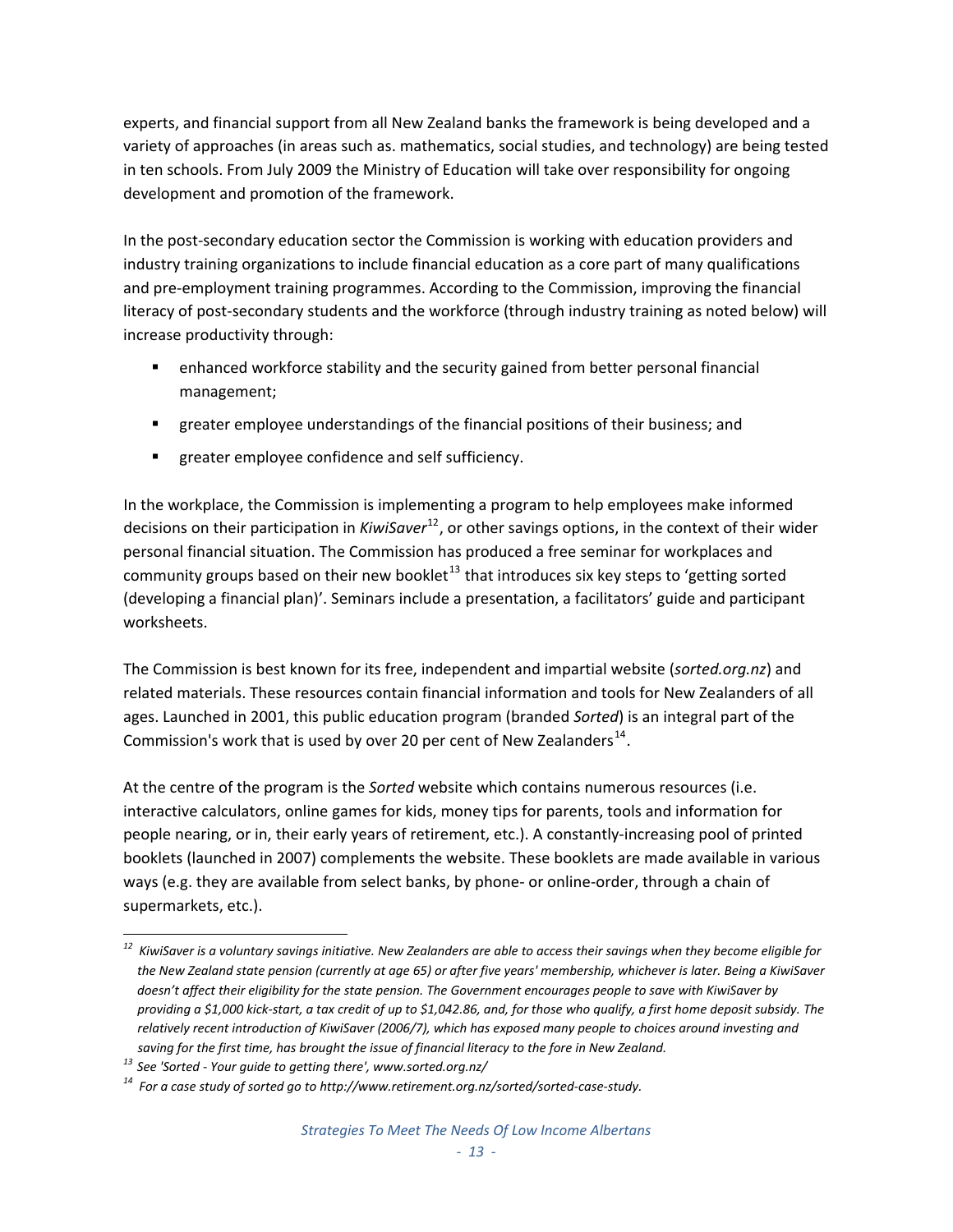In 2005, the Retirement Commission conducted a *Financial Knowledge Survey* (funded by ANZ Bank and the Ministry of Economic Development). The survey measured New Zealanders' financial knowledge of a wide range of topics (i.e. saving, borrowing, managing debt, sophisticated investment products, etc.). It also assessed attitudes and behaviour in areas such as managing personal financial affairs and investing in securities markets. The survey involved face-to-face interviews with 856 adults throughout New Zealand. The results provide the first measure of New Zealanders' level of financial literacy, setting a benchmark to be used in measuring future trends. The survey showed low levels of knowledge relating to mortgages, compound interest and investments. Those with less knowledge were more likely to be younger (18 to 24) or older people (75+); people with lower levels of formal education, income and net wealth; and renters rather than homeowners. Notably, the survey indicates that low income and less education are not *necessarily* predictors of low financial literacy levels. The financial knowledge of adult New Zealanders will be measured every four years. The survey will use the same methodology, questions and number of respondents although they will interview different people (the next national survey is scheduled for 2009). In 2006, at an inaugural Financial Literacy Symposium in Wellington, the government announced its intention to develop a National Strategy to lift New Zealanders' financial literacy. This action was motivated by the results of the financial knowledge survey and international research that suggests financial literacy is linked to wealth. The National Strategy was deemed 'essential' to lifting New Zealanders' standard of living and wealth.

Within 18 months of the announcement a draft National Strategy was developed, a consultation process was undertaken, and New Zealand's first National Strategy for Financial Literacy was launched<sup>[15](#page-15-0)</sup>. This development timeframe highlights the emphasis the Retirement Commission – along with the three sectors – have placed on financial literacy.

The National Strategy outlines a range of tactics including: the recent inclusion of financial education into the school curriculum; eliminating financial jargon; encouraging financial education in the workplace; providing information and tools to help people make informed decisions about their money; etc. The National Strategy is not prescriptive. Rather, it seeks to create consensus; establish an overarching framework under which initiatives in this area can be co-ordinated and identify gaps in coverage.

The Commission recognizes that there are many subgroups of New Zealanders whose characteristics need to be taken into account when targeting financial literacy. In addition to working with these groups the Commission supports and encourages organisations who work with specific groups to prioritise financial literacy for these groups.

Through the development of the Strategy the Commission was also alerted to the role of the media in the promotion of sound financial literacy.

<span id="page-15-0"></span> *<sup>15</sup> See www.retirement.org.nz*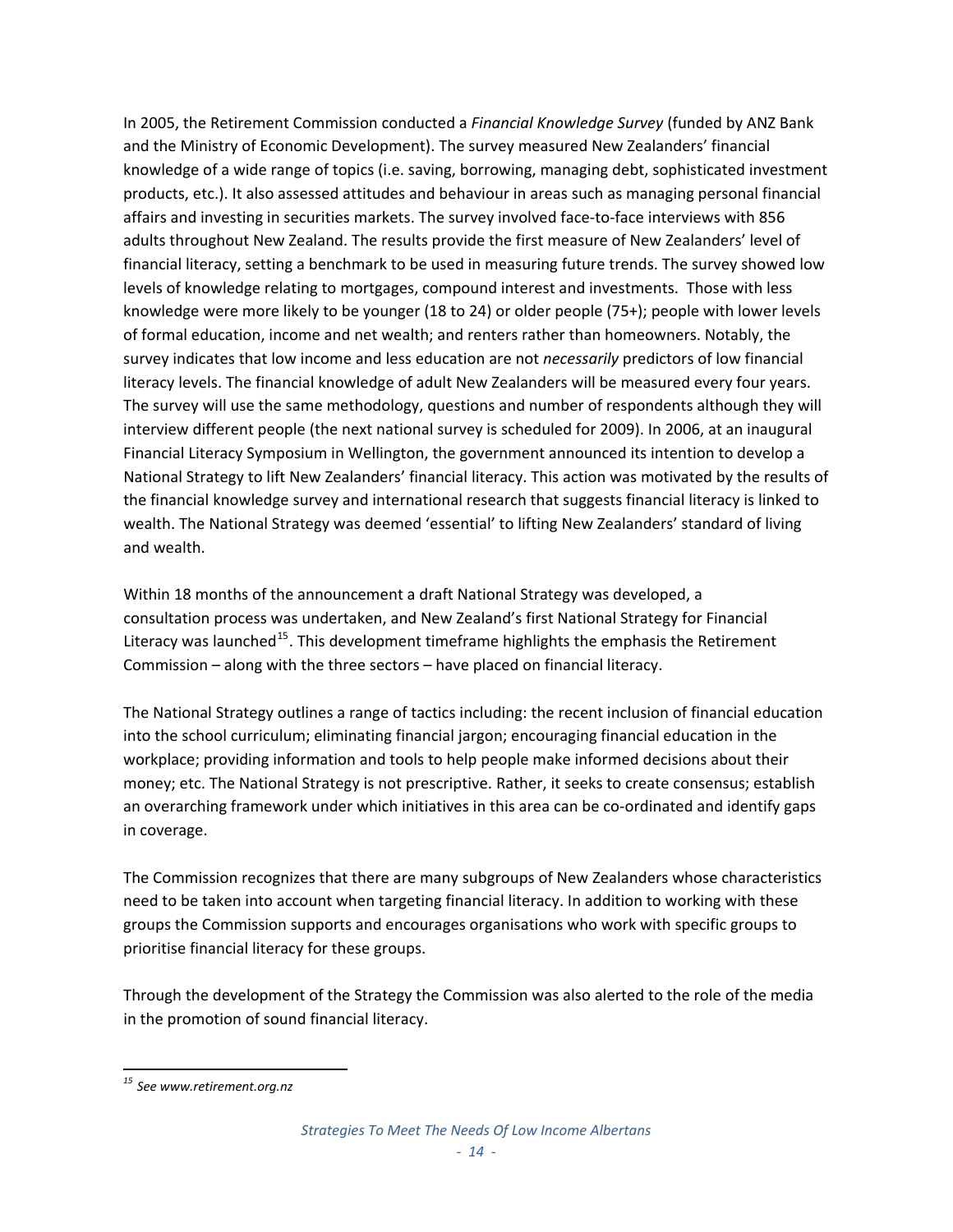The Centre for Financial Literacy (the 'home' of the National Strategy) helps the Retirement Commission achieve its function of providing education and information to help New Zealanders prepare financially for retirement. In line with the National Strategy, the Centre aims to:

- ensure financial education reaches more people;
- extend the delivery of financial education; and,
- share what works and improve evaluation of financial education.

It achieves these objectives through research, evaluation, compilation of educational initiatives, and promotion.

The Retirement Commission hosts the Centre – and the National Strategy – on its website and takes responsibility for linking people and resources across agencies. In its co-ordinating role, the Retirement Commission has developed a database of providers of financial education and information in New Zealand $^{16}$  $^{16}$  $^{16}$ .

In June 2009, the Retirement Commission will host *Financial Literacy 09*, a one day summit that will bring together key New Zealanders interested in improving the population's financial literacy. The summit will be a forum for sharing knowledge and experience and ought to lead to an extension of current financial literacy initiatives. International speakers will also share their experiences. The findings from the most recent *Financial Knowledge Survey (2009)*[17](#page-16-1) will provide a key base for discussion.

During March and April (2009) more than 800 people are being interviewed in person. The data obtained through this survey will provide the Commission and their partners with a measure of change over the past four years. It will identify gaps in knowledge and inform the development of further targeted education programmes. New questions on how people feel about debt as well as questions about their knowledge of *KiwiSaver* have been included in the 2009 survey.

## **United Kingdom**

The Financial Services Authority (FSA) leads the National Strategy for Financial Capability. The strategy seeks to help people across the UK become more informed and confident with money matters. While the FSA leads and co-ordinates the National Strategy, the strategy has been developed by, and is being implemented in close collaboration with, a wide range of partners. This broad partnership of organisations is represented on the Financial Capability Steering Group. The Steering Group advises the FSA, through its CEO, on the development and implementation of the National Strategy for Financial Capability.

<span id="page-16-0"></span>*<sup>16</sup> http://www.retirement.org.nz/centre‐financial‐literacy*

<span id="page-16-1"></span>*<sup>17</sup> http://www.retirement.org.nz/retirement‐income‐research/recent‐research*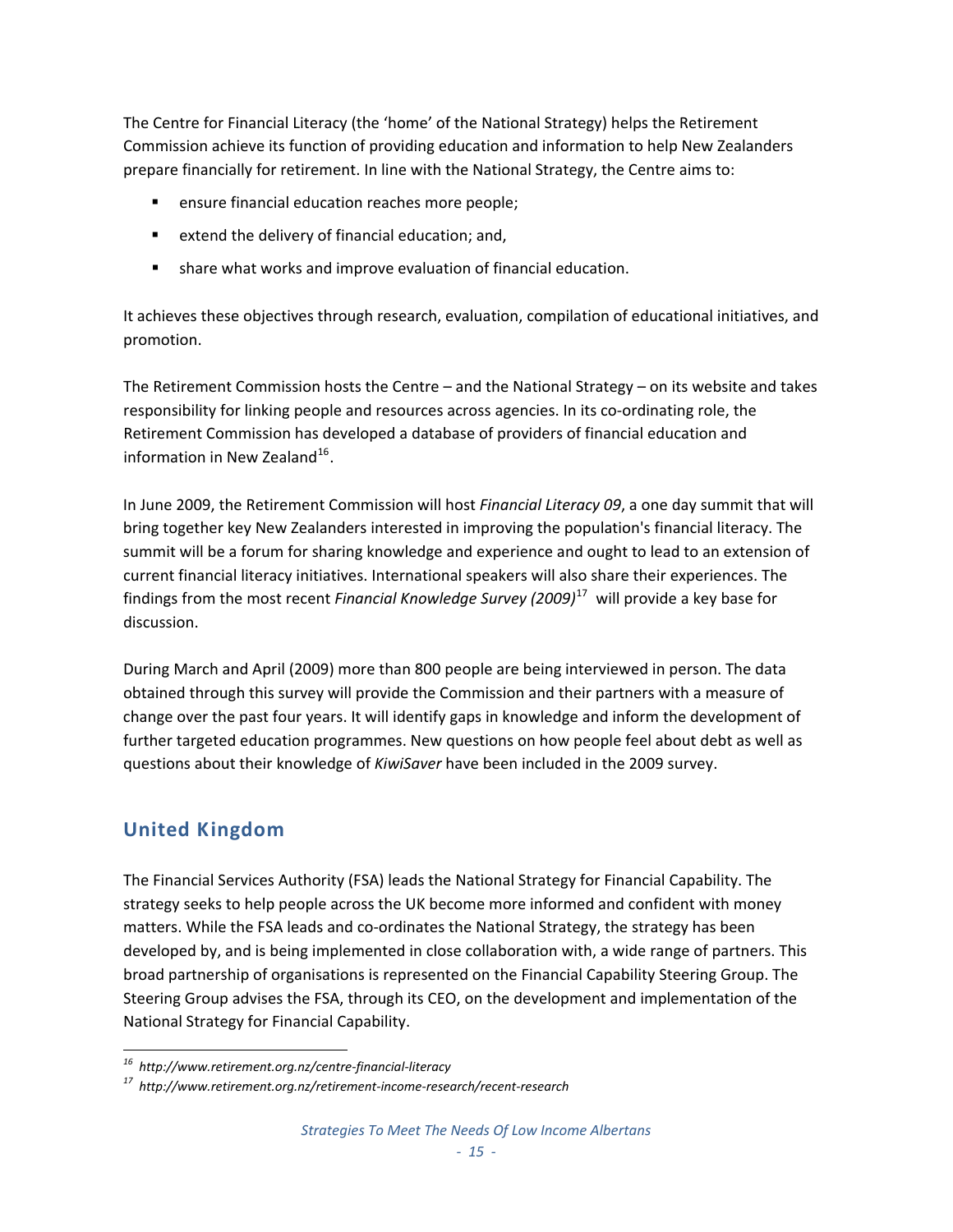The FSA is a non-governmental body and the main statutory regulator for the UK financial services industry. It was established by parliament and is accountable to Treasury ministers though it is operationally independent of the government. The FSA is funded through fees charged to the firms it regulates. Roughly \$180 million has been allocated to the FSA (until 2011) for implementation of the National Strategy.

One of the FSA's four objectives is to promote public understanding of the financial system. To meet this objective, and to ensure consumers are treated fairly, in 2003 the FSA brought together the government, the financial services industry, employers, trades unions, and the educational and voluntary sectors to establish a road map for increasing the financial capability of the UK population.

Since 2004, the FSA's efforts to raise levels of consumer confidence and capability have been described in terms of the National Strategy. In 2005, the FSA conducted the world's largest *Financial Capability Survey* (to be repeated every four to five years)<sup>[18](#page-17-0)</sup>. The survey's purpose is to establish a baseline for measuring long‐term changes in financial literacy and assess the impact of the National Strategy. The survey also identified the groups that could benefit most from increased financial capability (i.e. individuals between 18 and 40 are less financial capable than their elders yet face greater individual financial responsibilities).

The National Strategy, with the FSA's *Delivering Change* 5-year programme<sup>[19](#page-17-1)</sup>, aims to meet need assessed by the survey through a combination of long- and short-term measures. These measures target: school children; young people who are not in education, employment or training (NEET); students in further education colleges and at university; employees in their workplace; and new parents. The FSA also works with the voluntary sector to reach those that may face financial exclusion (i.e. those with mental health issues, with cancer, living in social housing, etc.). More broadly, the FSA delivers impartial information through their *Moneymadeclear* consumer website and publications<sup>[20](#page-17-2)</sup>. Their *What About Money?* site is targeted specifically at young adults<sup>[21](#page-17-3)</sup>. Beyond the FSA's programme, there are many other initiatives and organisations working in this field. The FSA tries to ensure that their work draws on existing good ideas and that their new ideas complement what is already out there. Moreover, in 2005, the FSA launched the *Financial Capability Fund* to support new and innovative financial capability projects run by voluntary and community organizations.

In March 2008, the HM Treasury-commissioned Thorensen Review<sup>[22](#page-17-4)</sup> of generic financial advice identified a significant unmet need for accessible, helpful and impartial information and guidance on

*<sup>18</sup> http://www.fsa.gov.uk/pubs/consumer‐research/crpr37.pdf*

<span id="page-17-1"></span><span id="page-17-0"></span>*<sup>19</sup> http://www.fsa.gov.uk/pubs/other/fincap\_delivering.pdf*

<span id="page-17-2"></span>*<sup>20</sup> See www.moneymadeclear.fsa.gov.uk.*

<span id="page-17-3"></span>*<sup>21</sup> See www.whataboutmoney.info.*

<span id="page-17-4"></span><sup>&</sup>lt;sup>22</sup> HM Treasury commissioned the Thorensen Review in January 2007 to research and design a national approach to generic financial advice. See the Review's final [report](http://www.hm-treasury.gov.uk./media/8/3/thoresenreview_final.pdf) (3 March 2008). https://www.hm-treasury.gov.uk/d/thoresenreview *interimleaflet.pdf and http://policy.helptheaged.org.uk/\_policy/Poverty/FinancialServices/\_default.htm*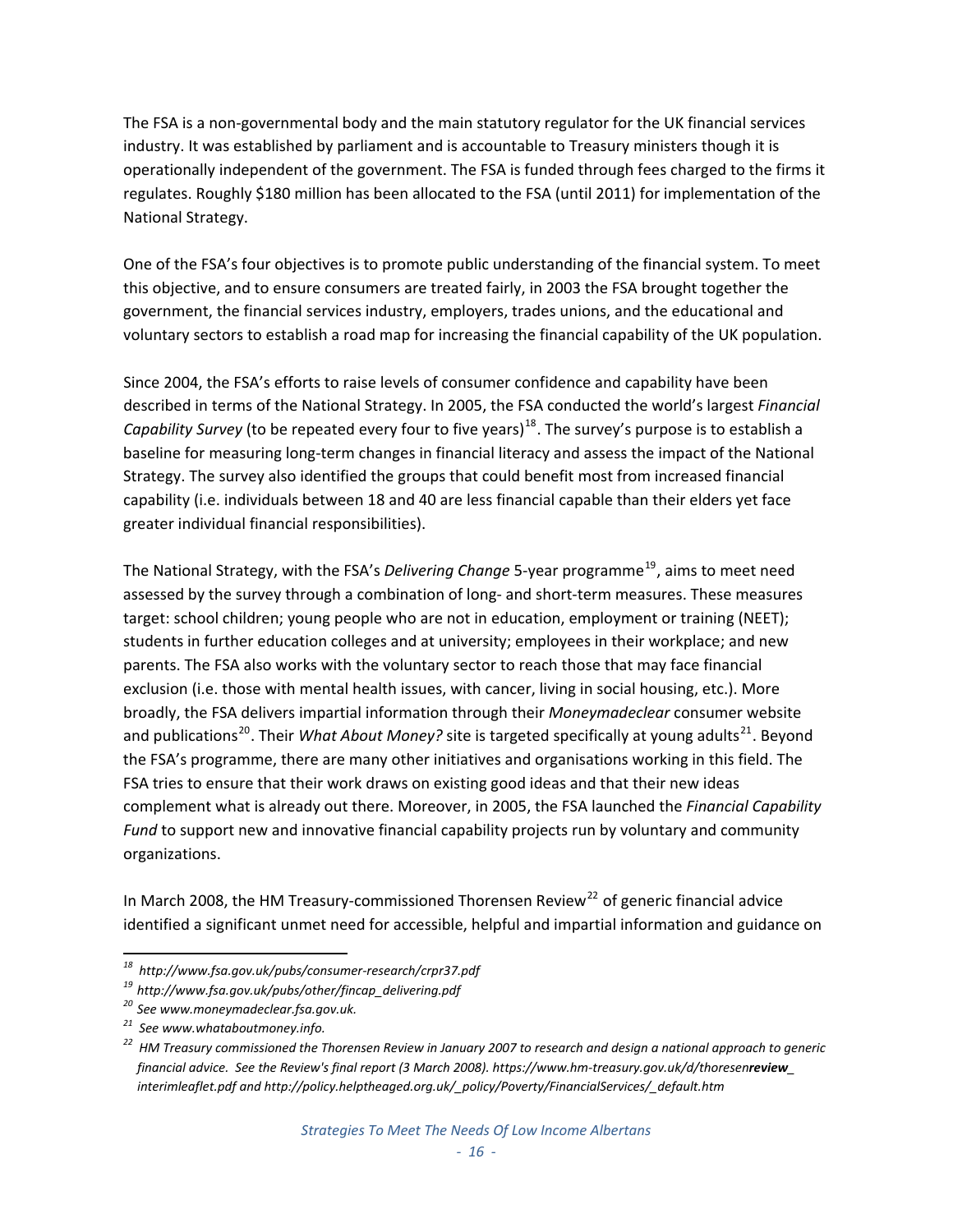money. It set out a blueprint for a *Money Guidance* service to be tested through a large‐scale pilot project.

The Government accepted this recommendation and subsequently announced a £12m 1‐year pilot project in the North of England – jointly led and funded by the FSA and HM Treasury – to test the delivery of *Money Guidance* over the web, by telephone, and through face‐to‐face meetings. Essential to this project are community partners with experience delivering financial guidance to consumers. In addition to providing telephone‐based money guidance, partners will deliver the face‐ to-face services via a variety of different methods (i.e. by appointment, drop-in sessions and outreach). At times, people may be directed to external resources, for example, to specialist advice on debt or pensions, or to regulated financial advice.

The *Money Guidance* service was officially launched in April 2009. Notably, the service is tailored to specific individuals' needs and circumstances.

The Government further demonstrated its commitment to financial capability by joining with the FSA and creating an Action Plan for Financial Capability (July 2008)<sup>[23](#page-18-0)</sup>. The plan sets out to improve financial capability through programmes targeted at key life stages and vulnerable groups as well as by ensuring people can access impartial information and guidance. The plan reflects that people most need support at key points in their lives and that people need hands‐on guidance to tackle money questions and concerns – before they turn into problems.

Recently, to ensure the National Strategy meets the needs of consumers in this challenging economic context, the FSA has reviewed their (intermediate and overall) targets<sup>[24](#page-18-1)</sup>. They have also taken the opportunity to review and amend their priorities. In particular, they are developing initiatives to help adults who are affected by the recession. As a consequence, some programmes have been reprioritised (i.e. they will reach fewer English schools through their *Learning Money Matters* programme; will reach fewer youth intermediaries through their *Young People & Money*; will reach fewer young adults through the *Not in Employment, Education or Training (NEET)* programme; will not do any marketing outside of *Money Guidance*; and will spend less than planned on evaluation). New plans will focus on people most affected by the recession, such as:

- adults in mid-life and older who are nearing retirement or already managing in later life;
- adults affected by family breakdown (their numbers are expected to increase as financial stress escalates); and,
- adults facing lay‐offs (or who are already unemployed)

<span id="page-18-0"></span>*<sup>23</sup> See http://www.fsa.gov.uk/pubs/other/OFT\_FSA\_actionplan08.pdf*

<span id="page-18-1"></span>*<sup>24</sup> View the new targets: http://www.fsa.gov.uk/pubs/other/fc\_targets.pdf.*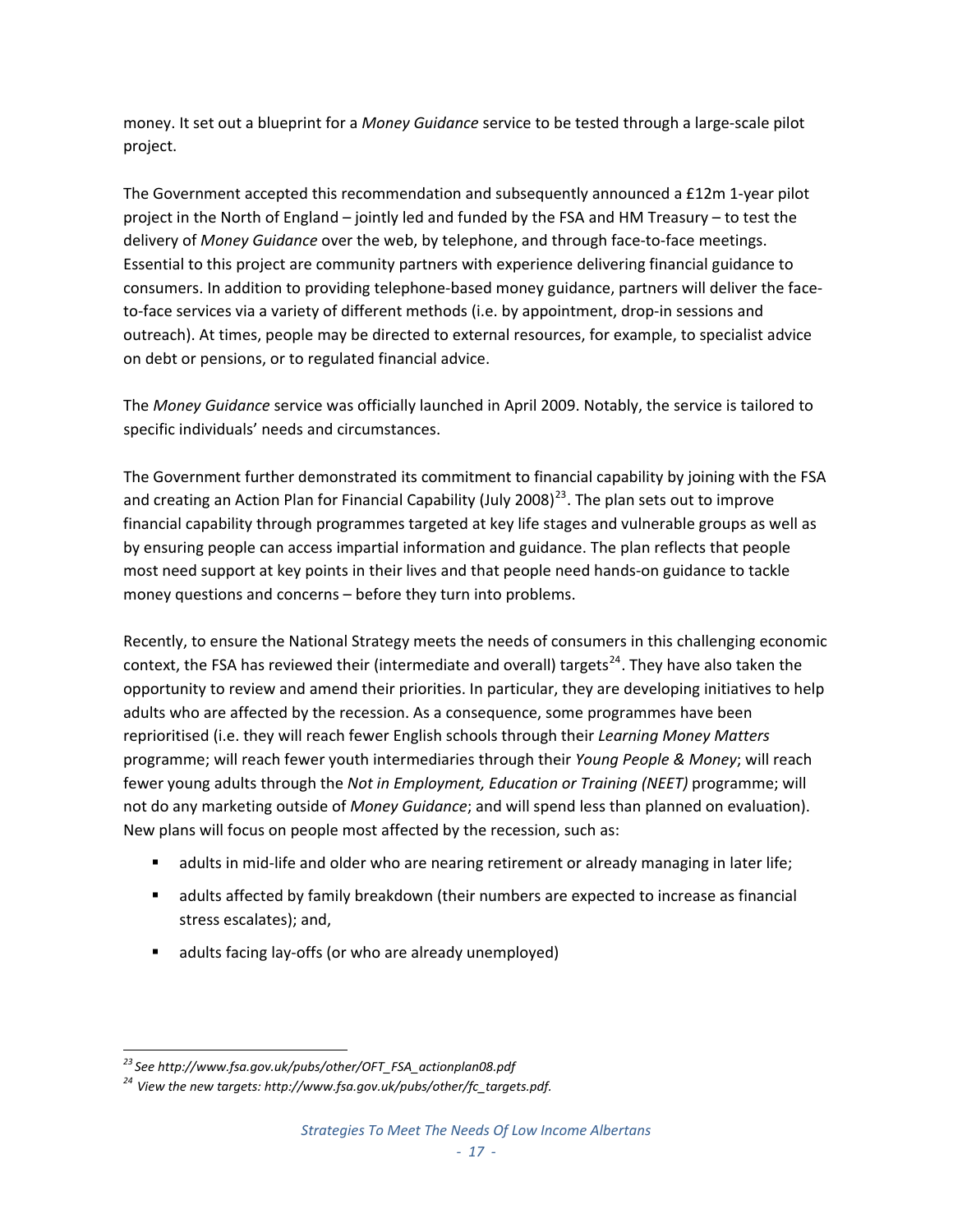These new emphases mean that the FSA will not meet all targets set out in the Joint Action Plan for Financial Capability. They have, however, made good progress on the National Strategy for Financial Capability.

For example, as part of the National Strategy, the FSA is delivering a programme of workplace education seminars. Demand for this programme, *Making The Most Of Your Money – MMYM,* is currently at an all‐time high. In part, this reflects the current economic climate, which has resulted in more employers recognising the need to support their employees in these difficult times. Notably, the FSA delivers the *Making The Most Of Your Money* seminar to employees through volunteer professionals from the financial services industry. The FSA's volunteer program allows firms to boost their corporate social responsibility agenda and reinforce/enhance their reputation in the community. Firms are asked to commit to provide roughly 8 days per year on a volunteer basis. Presenters are always requested on an 'opt-in' basis. An FSA support team ensures that everything is arranged for the presenter and provides ongoing support and training as required (presenters receive a one day training course at the outset). Travel expenses are not reimbursed so presenters are only asked to deliver within one hour of their residence.

In sum, the FSA recognizes that financial capability has never been more important than it is now and remains committed to equipping consumers with the skills and knowledge to engage responsibly with financial matters, in the long term, and through these challenging economic times. In 2009/10 the FSA will spend £22.7m on the National Strategy for Financial Capability<sup>[25](#page-19-0)</sup>.

## **The United States**

The US federal government recognizes that improving financial literacy has the potential to improve the lives of millions of Americans.

In 2003, Congress passed the Fair and Accurate Credit Transactions (FACT) Act. The act established the Financial Literacy and Education Commission (Commission) to improve the financial literacy and education of Americans.

The Secretary of the Treasury heads the Commission which includes 19 other federal agencies and bureaus. The Commission coordinates the financial education efforts throughout the federal government, supports the promotion of financial literacy by the private sector (including for‐profit and non‐profit organizations) while also encouraging the synchronization of efforts between the public and private sectors.

In 2004, to reach the widest number of people possible, the Commission launched a one‐stop shop for free financial educational materials from across the spectrum of federal agencies that deal with

*Strategies To Meet The Needs Of Low Income Albertans*

<span id="page-19-0"></span> *<sup>25</sup> Covering letter: http://www.fsa.gov.uk/pubs/other/fc\_plans.pdf from Chris Pond, Director of Financial Capability*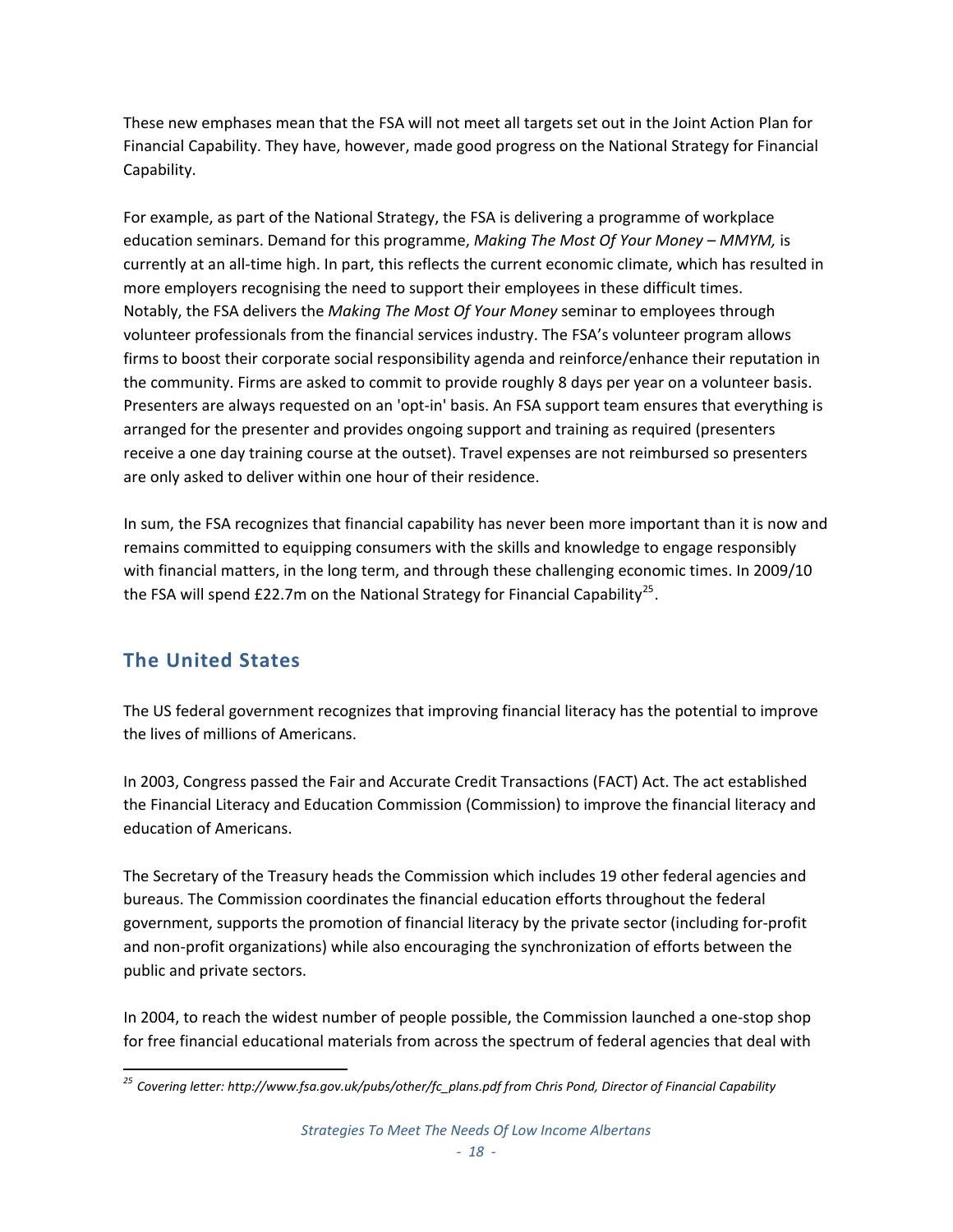financial issues and markets. Now, Americans can visit *MyMoney.gov* or call *1‐888‐MyMoney* to access financial education materials in both English and Spanish.

In 2006, the Commission developed The United States' *National Strategy for Financial Literacy[26](#page-20-0).* Note, this document was created during a time of economic growth.

In January 2008, the President's Advisory Council on Financial Literacy was created, also within the Treasury Department. Each member of the Council represents an industry involved with the delivery of financial education to US citizens. The Council works with the public and private sectors to help:

- increase financial education efforts aimed at youth in school and adults in the workplace;
- **netary** increase access to financial services;
- **EXECTED EXECTED EXECTED** establish measures of national financial literacy;
- conduct research on financial knowledge; and
- strengthen public- and private-sector financial education programs.

Council subcommittees deal with topics such as financial literacy for youth, financial literacy in the workplace, financial access for the underserved and financial education research.

Currently, with the Treasury Department, the Financial Industry Regulatory Authority (FINRA) Investor Education Foundation<sup>[27](#page-20-1)</sup>, is conducting a study of financial literacy among US adults at both state and national levels. The study is the first of its kind to focus on adult consumers at both state and national levels. Preliminary survey data is expected to be released in early 2009.

## **Australia**

In 2005, the Australian Government established the Financial Literacy Foundation to give all Australians the opportunity to increase their financial knowledge and better manage their money. The Foundation aims to build the capacity of all Australians to better understand and manage financial risk, deal effectively with market complexity and take advantage of increased competition and choice in Australia's finance sector.

In 2007, the Foundation commissioned a survey of 7,500 Australians aged 12 to 75 to build a better understanding of how Australians think about and manage money. The *Financial literacy ‐ Australians*

<span id="page-20-0"></span>  $^{26}$  The national strategy as well as information on the Commission are available at http://treas.gov/offices/domestic*finance/financial‐institution/fin‐education/commission/.*

<span id="page-20-1"></span><sup>27</sup> FINRA is the largest non-governmental regulator for all securities firms doing business in the United States. The FINRA Investor Education Foundation works to educate and protect investors, including traditionally under-invested groups of Americans such as young adults, women, Native Americans and members of the US military. In developing the survey, FINRA is drawing on the UK Financial Services Authority's financial capability survey and the Irish Financial Services *Regulatory Authority survey.*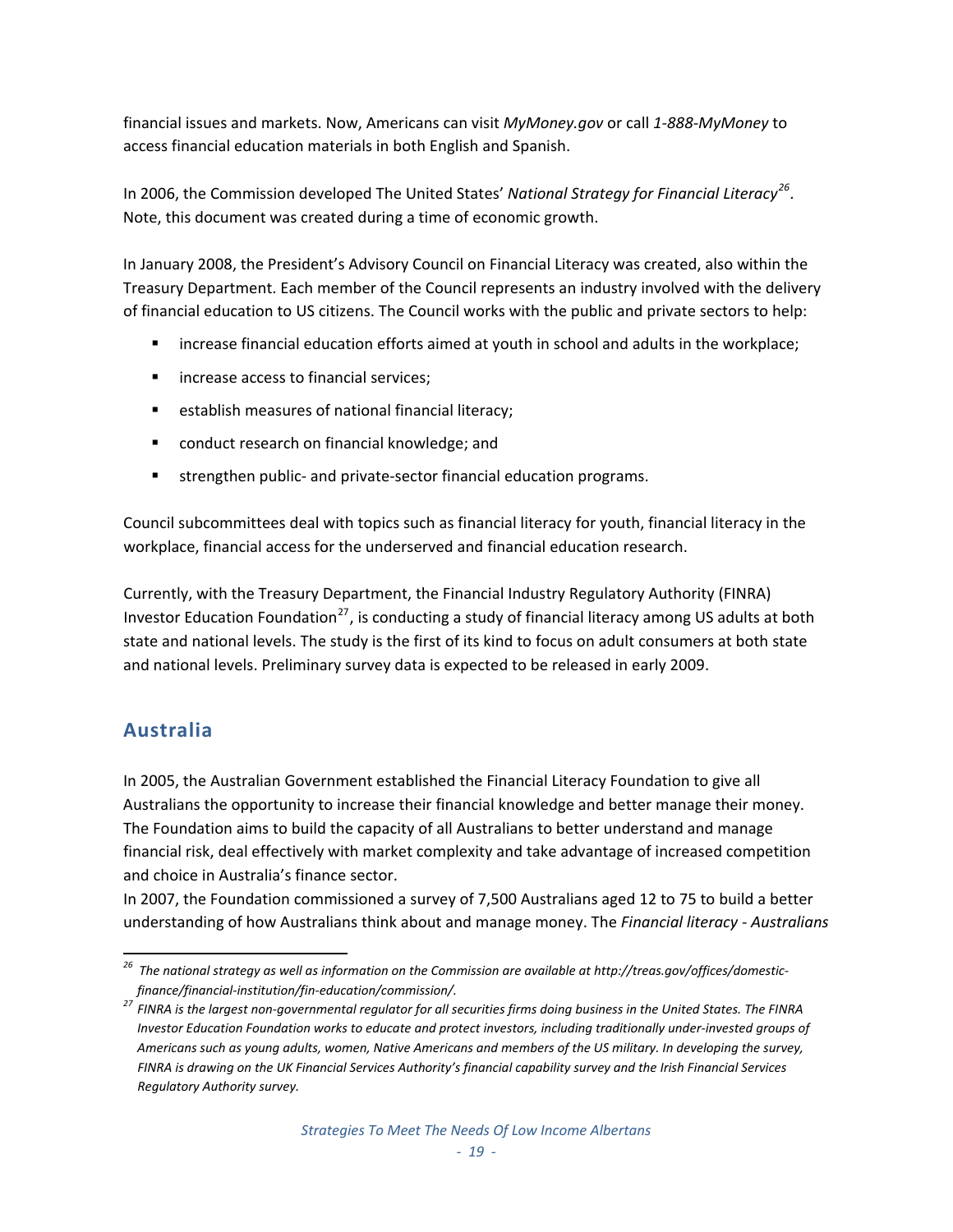*understanding money* report<sup>[28](#page-21-0)</sup> discusses the findings of this survey of Australians' self-assessed ability, understanding, attitudes and behaviour when it comes to using and managing money. Currently, the Foundation is:

- providing a national focus for financial literacy issues;
- raising awareness of financial literacy and its benefits (e.g. through its *Understanding Money* website $^{29}$  $^{29}$  $^{29}$  and handbook):
- working with schools (the Foundation worked with all State and Territory education authorities to have financial literacy included in the curriculum for Years K-10 from 2008; makes education support materials are available through its Education and Training site<sup>[30](#page-21-2)</sup>; and supports the professional development of teachers);
- partnering with employers and the vocational/technical education sector to create opportunities for Australians of all ages to learn more about money through **w**orkplace education (the Foundation provides practical support to educators and trainers);
- working to improve the availability of quality financial literacy education resources (the Foundation has developed *Financial Literacy Resources Australia*, a comprehensive web‐ based database of financial literacy programs and resources); and
- collaborating with similar overseas organisations to enhance Australia's approach to advancing financial literacy.

Note, the Foundation does not fund or deliver financial literacy programs. Rather, the Foundation works in partnership with the three sectors acting as a matchmaker that brings together those organisations and individuals with complementary needs and skills and a common commitment to

<span id="page-21-0"></span><sup>&</sup>lt;sup>28</sup> The Financial literacy: Australians understanding money (2007) report discusses the findings of the Foundation's survey of Australians' attitudes to money - how confident they are and how they behave when it comes to managing their money. *The report can be downloaded at [http://www.understandingmoney.gov.au/content/consumer/publications/default.aspx.](http://www.understandingmoney.gov.au/content/consumer/publications/default.aspx)*  From this site you may also obtain a subsequent report, Financial literacy - Women understanding money (2008). It talks about women's attitudes and behaviour on a range of money topics from budgeting and saving to getting ready for *retirement.* 

<span id="page-21-1"></span>*<sup>29</sup> See http://www.understandingmoney.gov.au.*

<span id="page-21-2"></span> $30$  The Foundation has established the Educators and Trainers Network to assist educators, human resource professionals and resource developers to provide quality financial literacy education and training. Members receive updates on financial literacy initiatives and information on member events. Members can also comment on financial literacy resources, events and their support needs. The network aims to provide: news and information about financial literacy education and training; updates on quality educational materials available to help deliver financial literacy programs; advice on how to develop quality educational materials; examples of how others have gone about running financial literacy programs, and notice of network events. As the network develops, they hope to develop a community of practice which will enable practitioners to swap experiences, and provide the Foundation with input from network members on financial literacy education and training initiatives. The latest Educators and Trainers Financial Literacy Network Newsletter is available at *http://www.understandingmoney.gov.au/documents/NetworkNewsletter200801.pdf*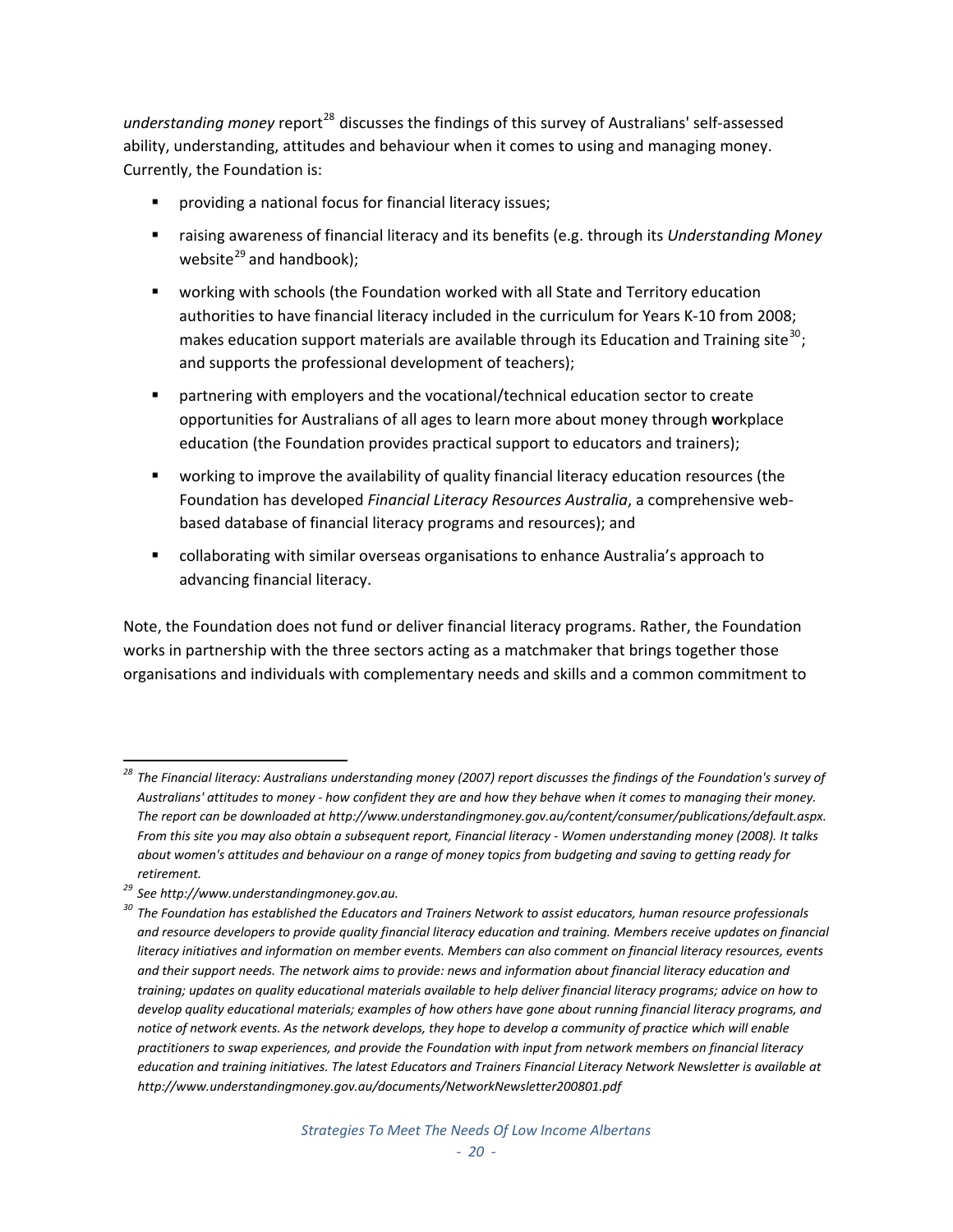advancing financial literacy. The Foundation receives independent and strategic guidance on financial literacy issues from the Australian Government Financial Literacy Board<sup>[31](#page-22-0)</sup>.

The Financial Literacy Board is a non‐statutory body comprised by twelve members who are appointed by the Minister for Superannuation and Corporate Law. Members are appointed in their own right, rather than as representatives of particular organisations.

On 1 July 2008, the functions of the Foundation, including the *Understanding Money* website, were transferred to the Australian Securities and Investments Commission (ASIC)<sup>[32](#page-22-1)</sup>. This transfer consolidates the Australian Government's financial literacy response and strengthens ASIC's role in safeguarding Australia's economic reputation and wellbeing.

Also in Australia, ANZ Bank – one of the largest companies in Australia and New Zealand and a major international banking and financial services group – is using its resources and expertise to increase the financial literacy of Australians, particularly those who are most vulnerable.

ANZ has initiated and funded ongoing research into levels of adult financial literacy, financial exclusion, and causes of financial difficulty in Australia. Major research projects include Australia's first ever national survey of *Adult Financial Literacy (2003)* which provided a benchmark for future research. Results of follow‐up *Adult Financial Literacy* surveys were published in 2005 and again in  $2008^{33}$  $2008^{33}$  $2008^{33}$ .

Significantly, the most recent survey (2008) shows a strong correlation between financial literacy and socioeconomic status. The most disadvantaged people also tend to be those with the lowest levels of financial literacy.

ANZ has responded to research findings by committing to a range of actions backed by ongoing research, informed by community consultation, and delivered through partnerships with local community organizations and government. Notably, ANZ use regular independent research to evaluate the effectiveness of their programs.

 *<sup>31</sup> See http://www.flb.gov.au/for a list of members of the Australian Government Financial Literacy Board.*

<span id="page-22-1"></span><span id="page-22-0"></span><sup>&</sup>lt;sup>32</sup> ASIC is the consumer protection regulator for financial services. In this role, ASIC protects investors, superannuants (retirees), depositors and insurance policy holders; regulates and enforces laws that promote honesty and fairness in financial products and services, in financial markets, and in Australian companies; and has powers to protect consumers against misleading or deceptive and unconscionable conduct affecting all financial products and services, including credit. *More information about ASIC can be found at their website (http://www.fido.gov.au/fido/fido.nsf).*

<span id="page-22-2"></span>*<sup>33</sup> ANZ research reports are available at http://www.anz.com/aus/about‐anz/corporate‐ responsibility/Resources/default.asp.*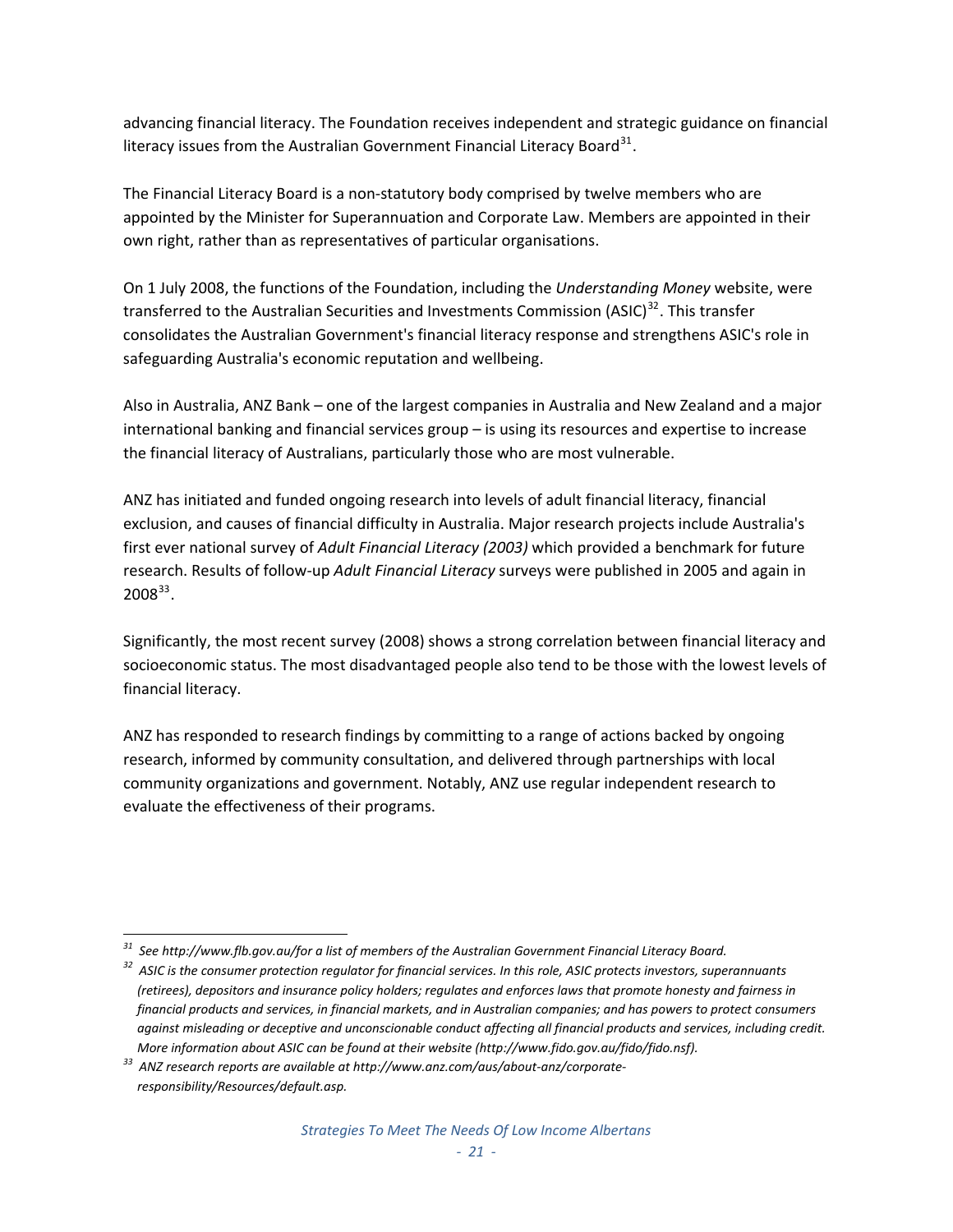Key programs include:

*MoneyMinded*[34](#page-23-0) – ANZ's adult financial literacy program

*MoneyMinded* was established after ANZ's 2003 study of financial literacy levels demonstrated a need for financial education among socio‐economically disadvantaged members of the community<sup>[35](#page-23-1)</sup>. It consists of 19 workshops that cover eight broad topics (e.g. planning and budgeting; dealing with debt; home ownership and renting; and investment and superannuation or retirement. The program and facilitator training are delivered by a network of financial counselors and community educators, working for/with a range of community organizations. These community partners work on the ground with disadvantaged people to ensure *MoneyMinded* is delivered in a way that is relevant, accessible, and targeted to those who need it most.

Since 2004, *MoneyMinded* workshops have been delivered to over 68,222 Australians. Participants have included, for example, young people with disabilities and a Swahili‐ speaking women's group[36](#page-23-2). In 2007, ANZ expanded *MoneyMinded* to New Zealand where it is being targeted at new parents. ANZ has commissioned RMIT University to evaluate the performance of *MoneyMinded* annually<sup>[37](#page-23-3)</sup>.

## **Summary**

It is clear from the findings provided through the environmental scan that there are significant similarities across countries in terms of how they approach policy and program development in the area of financial literacy. Broadly summarized they include:

- establishing a baseline measure of financial literacy in order to assess need and to measure the progress of new initiatives. Ideally to ensure policy and program relevance, baseline, surveys would be repeated every four to five years;
- the limited success to date in addressing the challenges involved in evaluating program impacts. There is no common standard for the evaluation of financial literacy programs;

 *<sup>34</sup> For more details, see the MoneyMinded website http://www.moneyminded.com.au/.*

<span id="page-23-1"></span><span id="page-23-0"></span> $35$  MoneyMinded was developed by the Centre for Learning Innovation at NSW Department of Education and Training, in conjunction with an advisory committee consisting of: the Australian Financial Counselling and Credit Reform Association *(AFCCRA); the Financial Counsellors Association of NSW Inc. (FCAN); the Australian Securities and Investments Commission (ASIC); and ANZ representatives.*

<span id="page-23-2"></span>*<sup>36</sup> See http://www.moneyminded.com.au/documents/ANZ‐MoneyMinded‐Storybook‐FINAL‐published.pdf*

<span id="page-23-3"></span>*<sup>37</sup> Results for the period from October 2007 to September 2008 are available. See http://www.anz.com/Documents/AU/Aboutanz/MoneyMinded\_Report\_April\_2008.pdf*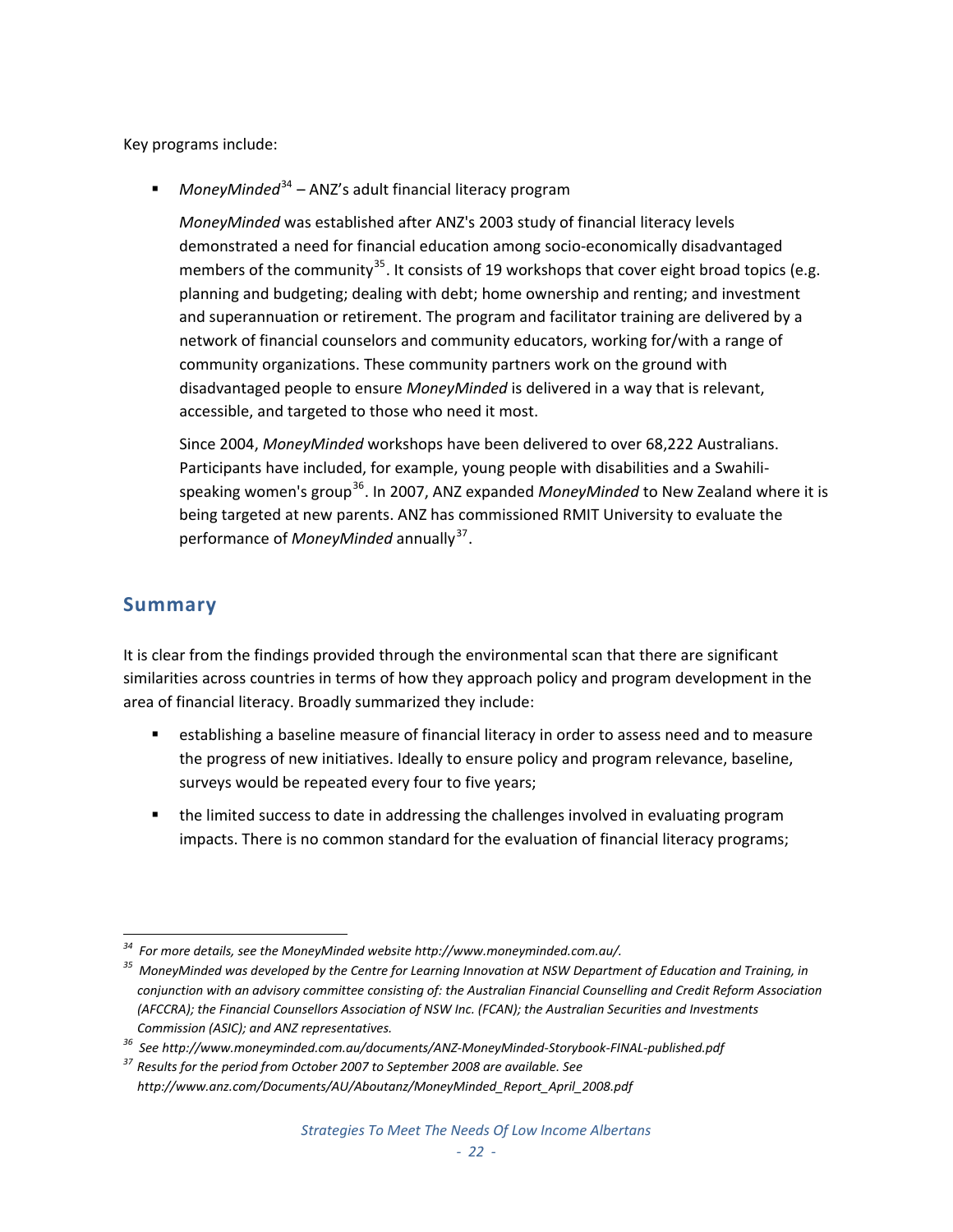- the use of multiple nonprofit organizations by federal governments to address various aspects of financial literacy and to reach specific target audiences in communities, workplaces and schools;
- National strategies are multi sectoral and developed with input from government, private and voluntary sectors and clearly identify the role of national organizations, regional governments and community organizations;
- **Independent, impartial information is available free of charge;**
- low financial literacy and low socio-economic status are correlated, but low income and less education are not necessarily predictors of low financial literacy levels;
- **EXTERGHTM** large scale pilots are used to market test financial literacy interventions;
- financial literacy is defined as a basic skill needed over the life course that includes knowledge, competence and confidence;
- **F** financial literacy policy and programs should be inclusive by design and where possible linked to existing financial inclusion initiatives; and,
- financial literacy resources, services, and tools should be available through online and hard copy versions.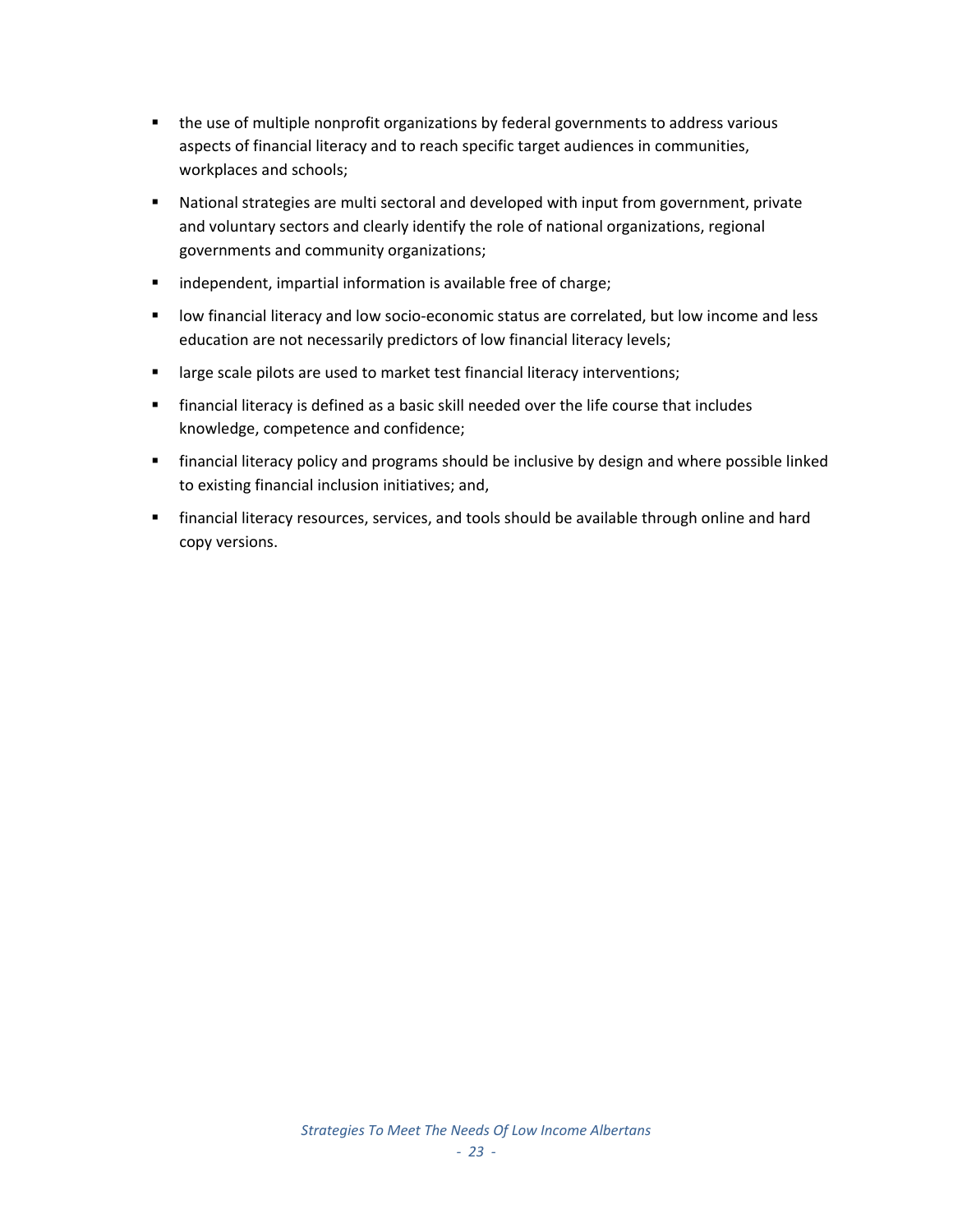## **Recent Trends [38](#page-25-0)**

## **The United States**

Since fall 2008, largely as a result of the financial crisis, there have been notable changes in the way Americans are talking about and approaching financial literacy.

#### **Targeting Low‐Income Earners**

Traditionally there has been a big push towards targeting low‐income earners. There was a belief that, with the right skills, they can save, even on a shoestring. It is becoming increasingly difficult to sell that message.

While there are still many programs targeting low-income earners, policy makers, practitioners and academics are trying to determine whether or not financial literacy is the most appropriate means of supporting consumers *right now*. Low‐income earners' financial situations were already bleak to begin with and then the crisis hit. Many of these individuals know they need to save and budget but simply have no money to do so. To protect this target audience, key players are beginning to give more consideration to the types of regulation and public policy that need to be put in place. There is a growing awareness that the right balance needs to be struck between a) focusing on increasing individuals' financial literacy and b) creating more regulation and public policy to both protect consumers in the long run and get people back on their feet and headed in an appropriate direction more immediately. One key informant stressed that more needs to be done to determine the appropriate balance between education, personal responsibility and public/government responsibility.

Generally speaking, while previous programs and policies targeted towards low‐income earners still exist, the US has entered crisis mode. With many individuals losing their homes and/or declaring bankruptcy, the need to help people avoid foreclosure and bankruptcy has been recognized. Generally the US is becoming more reactive in the context of an immediate crisis (of credit, unemployment, etc.) The focus has shifted away from a more proactive (help people before they are in crisis) approach to cultivating financial literacy.

<span id="page-25-0"></span> Discussion in the 'recent trends' section is based on information gathered through key informant interviews. It picks up *where the environmental scan (earlier section) leaves off.*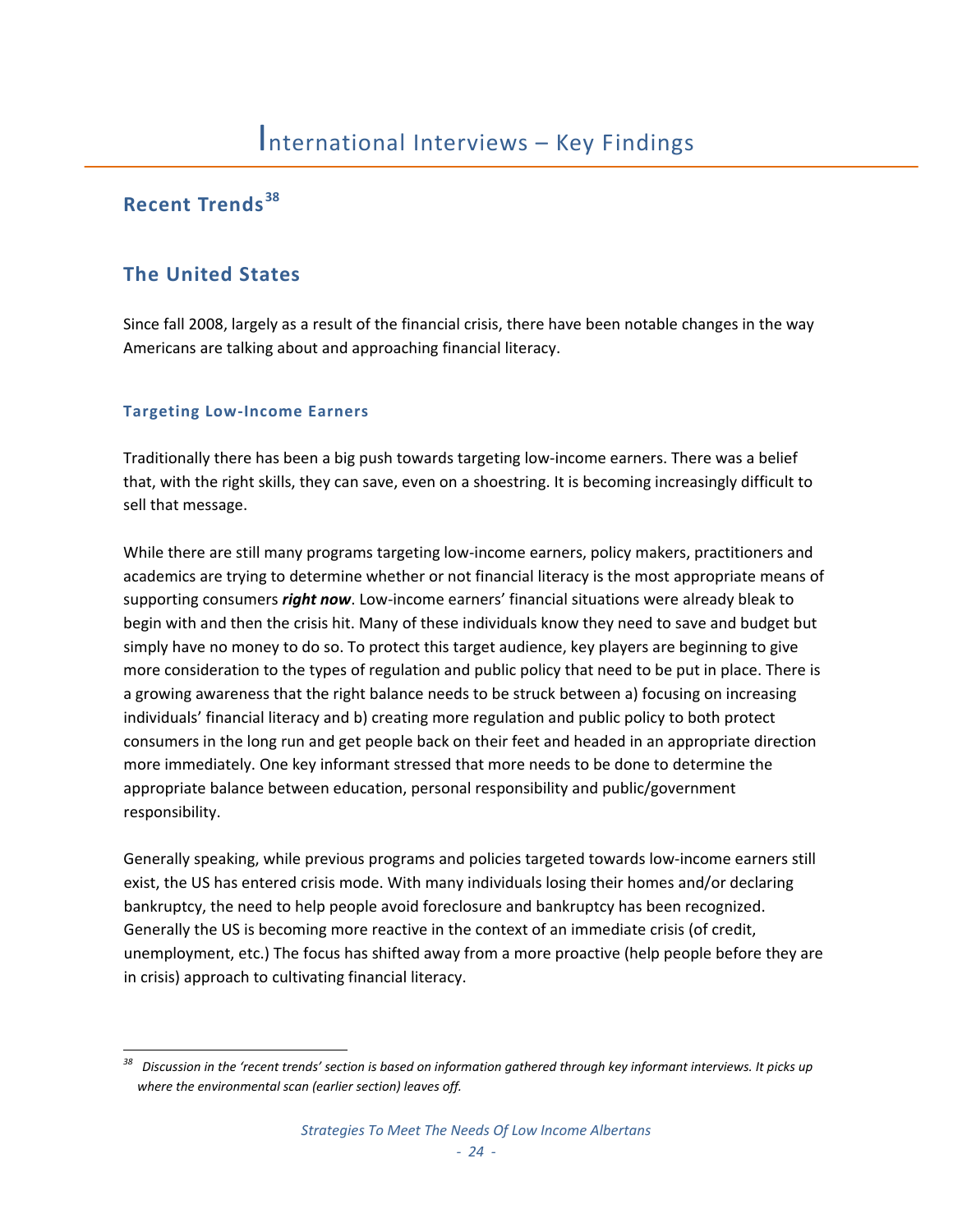There is concern that, in addition to low-income earners, middle- and even upper-income earners are also struggling. There is a general acknowledgment that something needs to be done to reach a higher proportion of the population. The two most effective mechanisms to extend the reach of financial literacy training are thought to be the public school system and workplace delivery. However, given that the education system in the US is in need of major reform and that schools are struggling to instill basic literacy and numeracy, workplace delivery appears to be the more viable mechanism.

#### **Workplace Delivery**

Employers have many reasons to support workplace financial literacy initiatives. As people are losing jobs or transitioning to new employment, employers want to support their staff and be good citizens. Moreover, employee financial stress carries over into the workplace and affects bottom lines. It has been shown that having financially 'well' employees is profitable.

In the early 1990s, before 'financial literacy' became such a buzzword, financial education was valued within the context of human capital development. Then, with the rise of programs explicitly geared towards improving financial literacy, workforce development/training and small business programs seeking to build human capital were somewhat eclipsed. Currently, there seems to be a resurgence of demand for support around employment and human capital development. During a recent talk on the theme of 'how to make the most of your dollars today', one key informant observed that people are starting to think more entrepreneurially. According to this informant, the number one question she received from her audience (of roughly 200 local women) was: 'I don't have a job, I have to stay home, I need to think of new ways to bring in dollars, I'm thinking of starting a business out of my home, how should I proceed?'.

#### **One‐on‐one Services**

There has been a move towards providing more one‐on‐one services. Even before the crisis, research showed that through group workshops, at best, we can hope to impart knowledge (rather than, e.g., advice). Programs that provide mentoring or coaching and the incentive of personalized support/encouragement seem to provide better results.

As one key informant puts it: 'It is clear that what we've been doing [in the US] is not working. We've been doing a heck of a lot and we're still in this situation. We need to rethink why what we've been doing hasn't been effective.'

It is this line of thinking that has caused stakeholders to step back from a focus on building financial literacy and really consider the extent to which the crisis can be linked to consumer responsibility.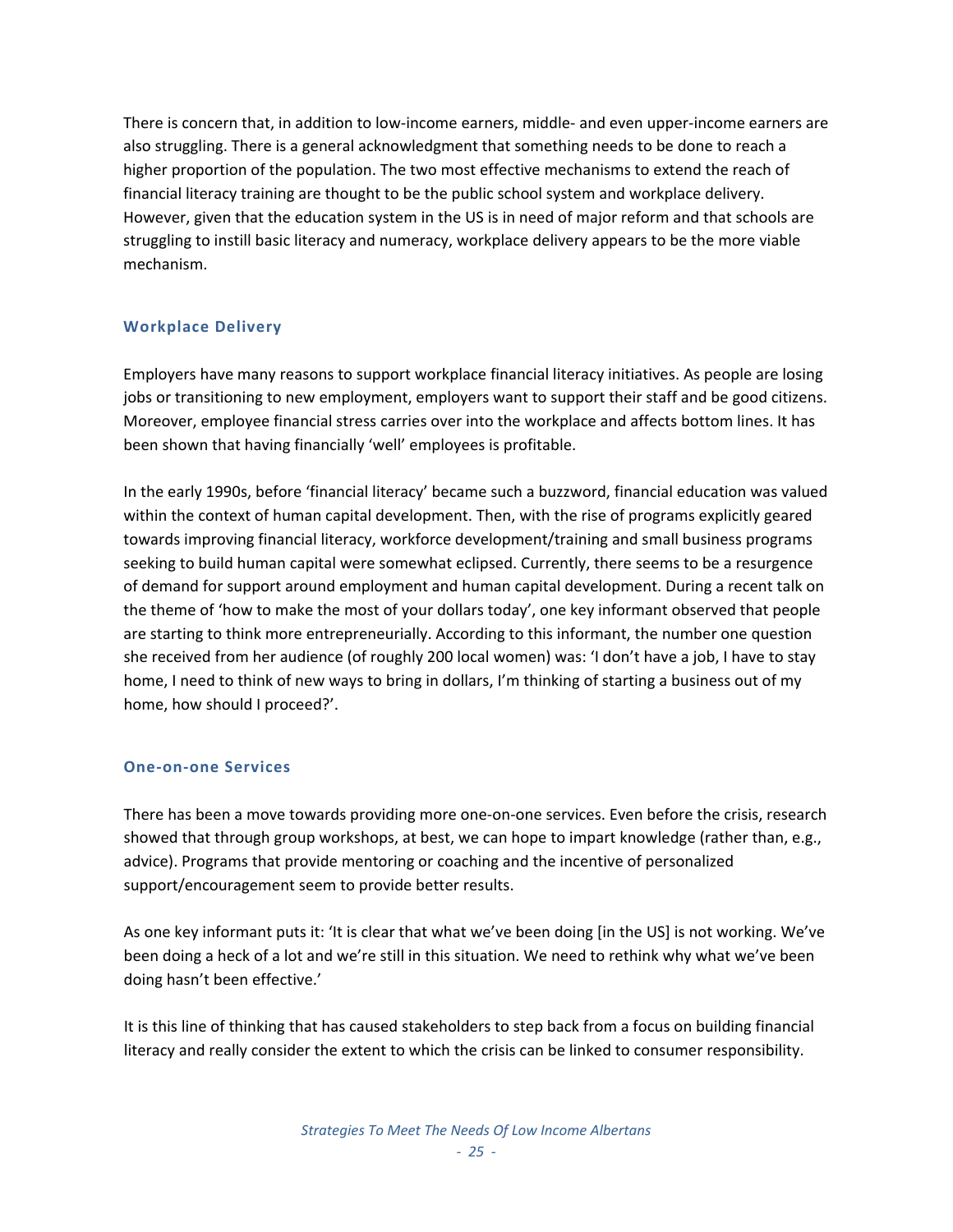Would the crisis have been avoided if everyone were financially literate? Or, must financial literacy initiatives be accompanied by regulation and policy to make a truly positive impact on the economy?

#### **Targeting Homeowners and those Declaring Bankruptcy**

Previously, the US invested a lot of resources into first-time home buyers (ie. low- to middle-income earners who need to sort out their credit ratings before proceeding, connect with a reputable mortgage broker etc.). Currently, more of an emphasis is being placed on homeownership through life. The government is working to build capacity in communities (e.g. by bringing key stakeholders together, working with the Neighbourhood Reinvestment Corporation (NRC)<sup>[39](#page-27-0)</sup>, etc). A program to train and certify housing workers (to promote ongoing successful homeownership) is being considered by at least one subgroup of NRC.

In terms of bankruptcy regulations, it is now mandatory for anyone who files to first go through counselling (basically a budget setting exercise to show what the person can pay back). Then, prior to discharging debt, those who declare bankruptcy must participate in some financial literacy training. Training is available through a variety of formats, some of which have the potential to be more effective than others. The government had just begun implementing this policy when the crisis hit and started to snowball in 2007. Now the economic climate is very different and the policy has not proven to be as effective as originally hoped.

## **The United Kingdom**

In the UK, it seems that advocates of financial literacy (or financial capability as it is known in this context) are more confident in their approach than their peers in the US. Rather than seriously rethinking their approach they appear to be building on what works, testing new and promising programs and making minor cuts in order to reallocate funds to priority areas.

#### **School‐Based Delivery**

The Financial Services Authority (FSA), a non‐governmental entity, is working with governments in order to deliver financial capability through schools. The FSA is looking to change the curriculum – to make financial capability a compulsory component. This curriculum change is expected to become statutory by 2011.

<span id="page-27-0"></span> The Neighbourhood Reinvestment Corporation is a national non-profit organization created by Congress to provide *financial support, technical assistance, and training for community‐based revitalization efforts.*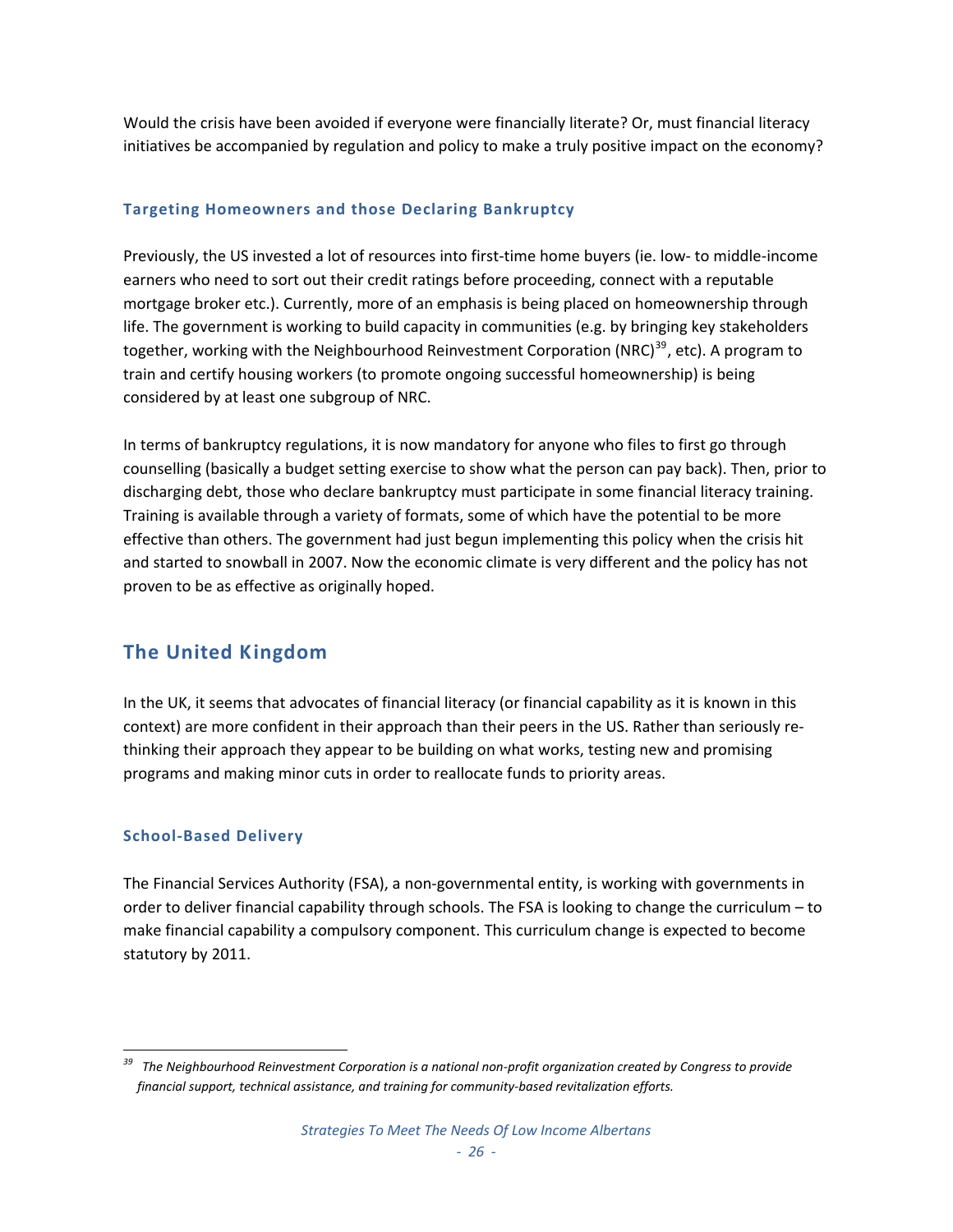#### **Financial Capability – A Skill that is Necessary Throughout the Life‐Course**

The FSA continues to roll‐out its *Delivering Change* strategy, a five‐year program to improve the financial capability of UK consumers. The program targets people from childhood onwards (school children, young adults who are Not in Education, Employment or Training, students in universities and Further Education, employees in their workplace and new parents). The FSA has also recently committed to developing new ways to address the needs of people in mid-life and older, planning for or managing in later life and those affected by family breakdown, the numbers of which are expected to increase as financial stress escalates.

In fall 2008 the FSA began the UK‐wide distribution of their *Parent's Guide to Money* – a practical and impartial resource for expectant parents designed to answer questions about their changing financial circumstances and to help them prepare for parenthood. This recent initiative has been rolled out nationwide. Because parents responded well to the guide in trials, the FSA has committed to delivering it to over 1.5 million parents throughout the UK. The guide covers core topics such as budgeting, state benefits, cost of children and childcare, maternity and paternity rights, savings and work. It is free and comes with a CD-Rom containing a number of easy-to-use calculators. It was developed in consultation with parents and those who work with them. It is being handed out by midwives to expectant mothers during the middle of their pregnancy. The FSA evaluates all of its financial capability programs annually and in 2009/10 will undertake an evaluation to identify the effectiveness of the guide. The study will look at whether parents who use the guide are more financially confident and capable; whether they have improved knowledge and skills in personal finance; and whether they have therefore taken action in managing their finances.

In accordance with their targeted approach to financial capability, the FSA has just launched a website specifically for young people (*What About Money[40](#page-28-0))*. The FSA realized they needed to target young people in a different way than they are able to do through their general consumer site *Moneymadeclear (MMC)[41](#page-28-1)*.

#### **Workplace Delivery**

The FSA's workplace program, *Making The Most of Your Money*, consists of 1 hour seminars accompanied by a booklet participants get to keep. Currently, the FSA has begun to focus their efforts on employers who are laying off large numbers of employees. Moreover, seminars are being tailored to issues related to job loss (e.g. how to deal with a drop in income). The workplace programme is successful, and employers continue to welcome the initiative, especially as the UK is in the middle of a recession. The FSA tailored the programme to suit workplaces which may be laying off employees, to help educate staff at a time when they may be facing financial uncertainty.

<span id="page-28-0"></span>*<sup>40</sup> See http://www.whataboutmoney.info/.*

<span id="page-28-1"></span>*<sup>41</sup> See http://www.moneymadeclear.fsa.gov.uk/.*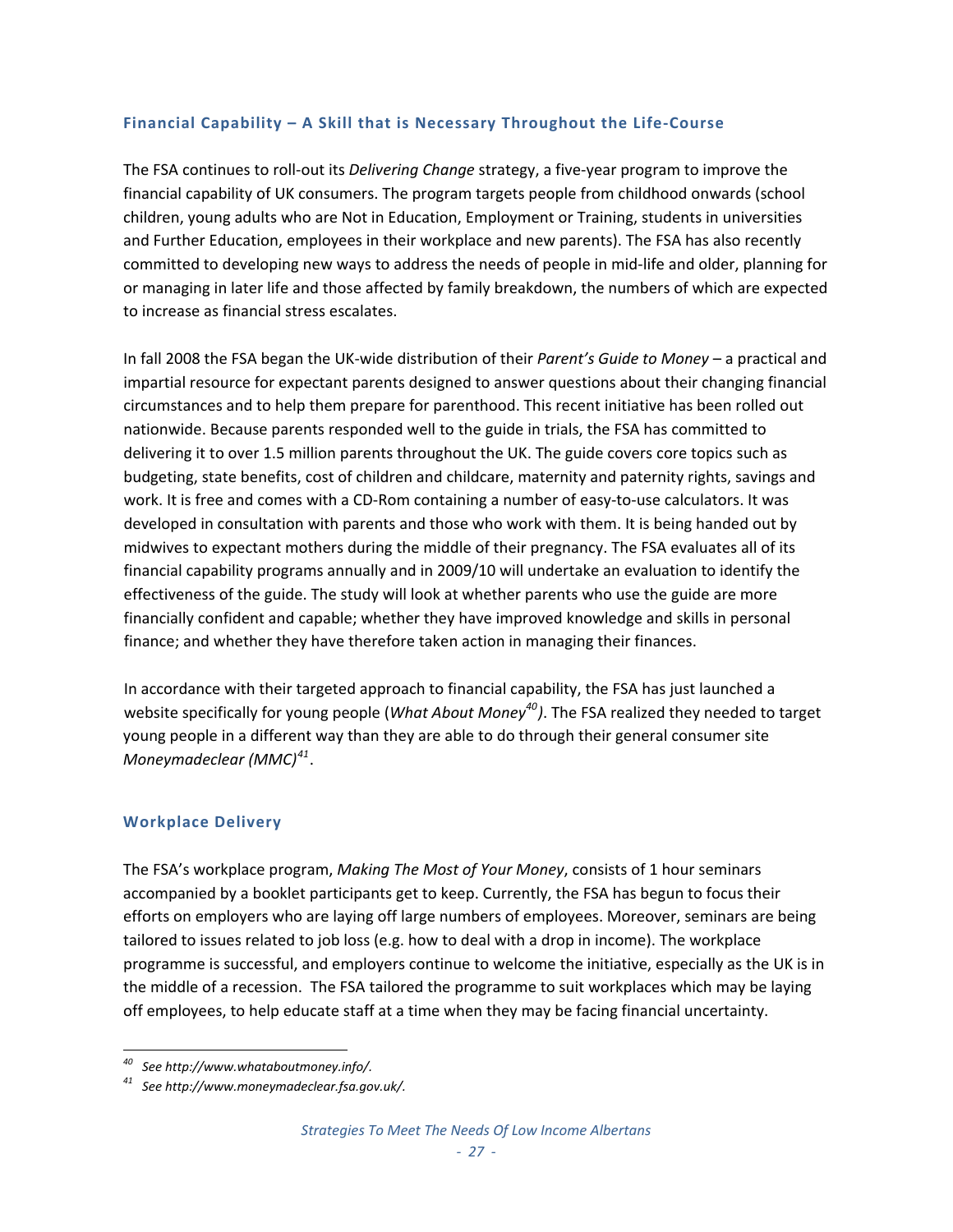Consequently, volunteer presenters (mainly from financial services firms), can find themselves working with audiences facing complex financial and employment situations.

#### **Public‐Private Partnerships and the Provision of Personalized Guidance**

In 2009, in partnership with the government, the FSA entered the delivery stage of its *Money Guidance* pathfinder program, a two‐year pilot to test delivery of the UK's first money guidance service in the North‐East and North‐West regions of England. The government is providing 50% of funding and the FSA is providing the balance (the FSA is funded by an industry levy). The program seeks to help people budget; save and borrow; insure and protect themselves and their families; plan for retirement; understand taxes and benefits; and demystify the technical language that is often used in the financial services industry. Specific financial products will not be recommended to people accessing the money guidance service. Notably, the service:

- supports and guides individuals to help them make better decisions, take action and change their behaviour;
- is impartial vis-à-vis the government and the financial services industry;
- **EXECT** is preventative in that it helps users plan for today *and* the future (those in crisis may contact the service for referrals);
- is universal (at least in the medium-term it is free to users); and,
- will be evaluated during and after the delivery phase.

The service will be delivered through a partnership model with a central body (the FSA) directing the strategy, setting standards, etc. The bulk of the service will be delivered by partner organizations in the community. Specifically, delivery will occur through face‐to‐face, telephone, and internet channels. The pilot will test this multi‐channel approach. It will also test whether or not there is demand for such a service; whether demand can be driven by product/service availability; and whether the FSA is the best, most relevant, organization to administer the service.

The government has signaled (subject to evaluation findings) its intention to roll out the program nationally. Importantly, one key informant noted that, whatever happens with *Money Guidance*, this type of initiative will have to be complimented by financial capability training more broadly. One *Money Guidance* intervention, may not in itself, be enough to improve one's financial capability. The money guidance pathfinder will test whether or not there has been an impact on people's financial capability. Consumers may access this product for different, highly specific reasons. One call or visit to an agency may or may not lead to substantial behavioural changes. Improving specific actions ought not be equated with long term behavioural change whereas, financial capability is precisely about creating long term behavioural change.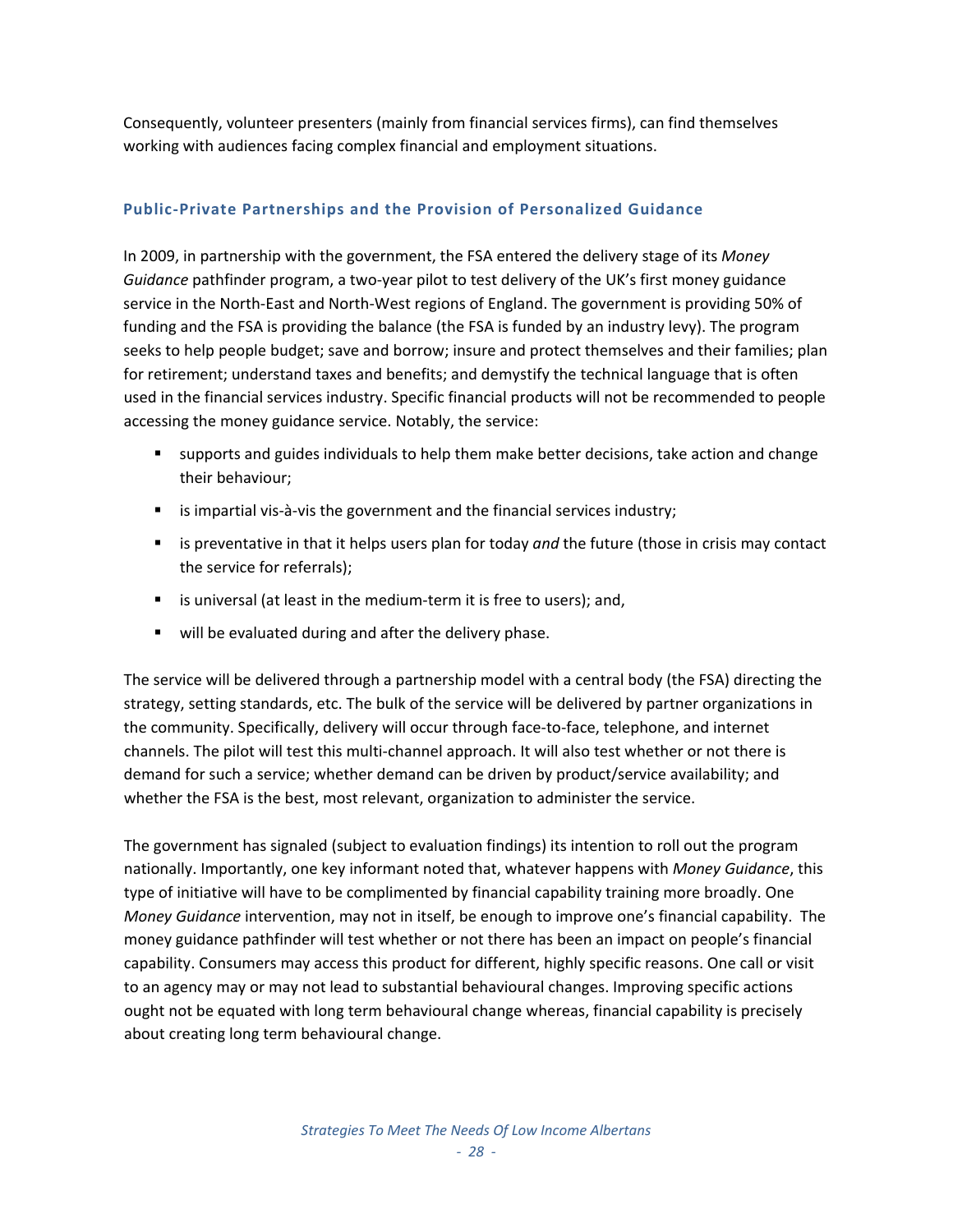Key informants from other countries have heard of this initiative and are eager to learn more. One informant said she was 'intrigued by the UK government's cutting edge *Money Guidance* service' and would personally find it useful to have a resource where she could call someone and discuss her money options.

#### **Ensuring Contemporary Relevance**

The FSA has recently reviewed their financial capability strategy to ensure it is relevant given the recession. Following this review they have reduced the scope of financial education occurring in schools. Instead, they are putting more resources into helping adults affected in the here and now. Specifically, they are creating resources (including *Money Guidance*) for people facing divorce/separation; facing redundancy or who have already been laid‐off; and those who are 40+ years old, preparing for retirement or in retirement. It is likely these new resources for those facing divorce/separation will be web‐based.

The FSA has had to make difficult decisions about which areas to cut. As their budget is finite (22.7 million pounds in 2009/2010) they had to focus on the most necessary areas. For example, they are targeting 'school leavers' (14‐16 year olds) who are most vulnerable in the sense that there won't be another opportunity to easily reach them.

#### **New Zealand**

Like the FSA, New Zealand's Retirement Commission is currently in the process of building on a relatively successful framework. Growing consumer demand and increasing interest from the financial sector, officials and academics signal success but may also present new challenges.

#### **Increased Demand for Financial Literacy**

Since the economic downturn, New Zealanders are more actively seeking financial information (e.g. Sorted website traffic has increased<sup>[42](#page-30-0)</sup>). More and more, financial literacy is viewed as a tool that could be applied more broadly and intensely to get *Kiwis* through this crisis and prevent them from getting into future financial strife. In New Zealand, a number of finance companies have collapsed and some people have lost a great deal of money. There is speculation that, if there had been more financial literacy, individuals would not have invested – or lost – so much. Accordingly, agencies and others are starting to think of what ought to be done in terms of policy development around financial

<span id="page-30-0"></span> $^{42}$  See [www.sorted.org.nz/](http://www.sorted.org.nz/). Sorted is a website brought to New Zealanders by the Retirement Commission, a small *government‐funded (but independent) organisation, dedicated to helping Kiwis manage their personal finances throughout life.*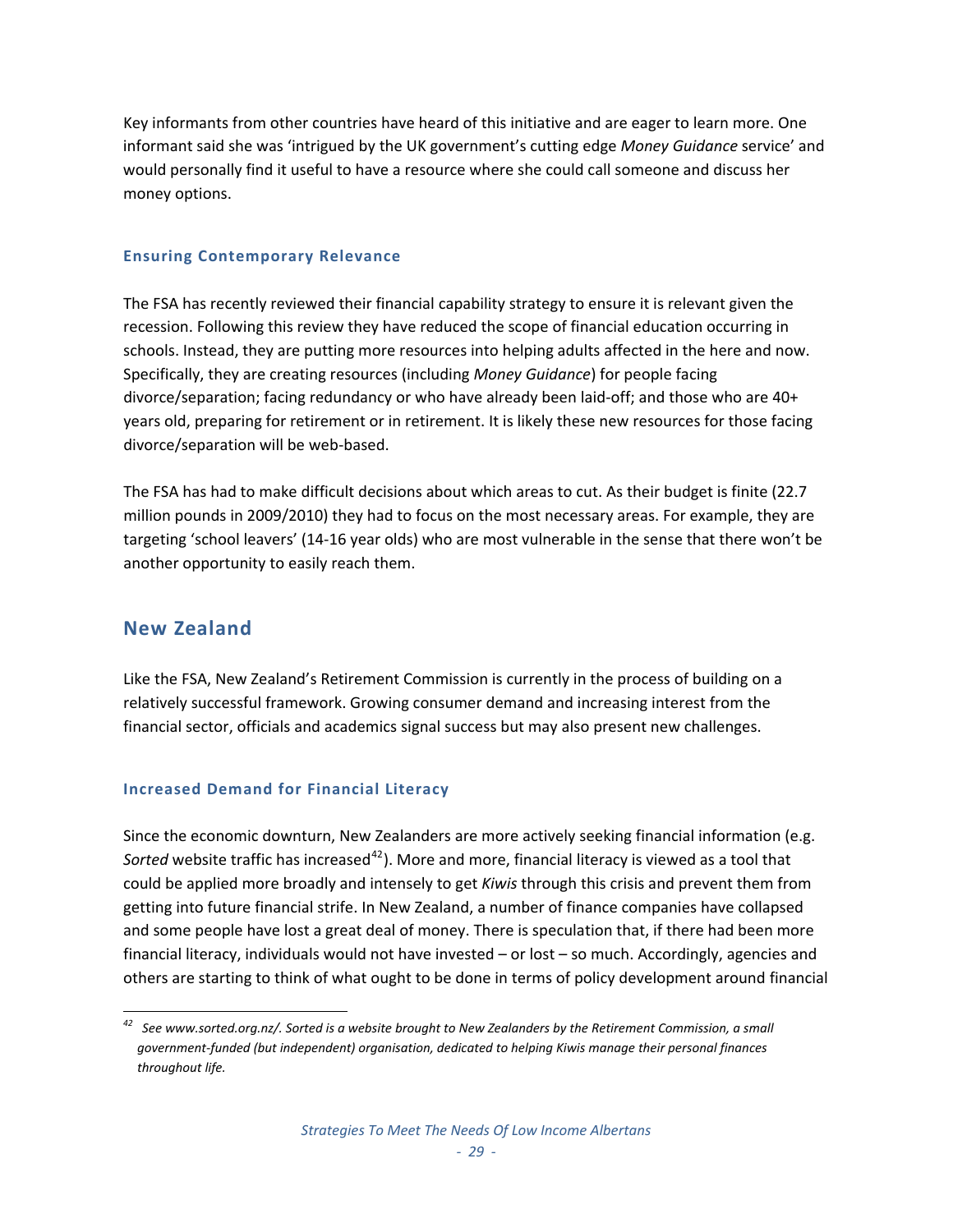literacy. The National Strategy for Financial literacy was released in June 2008 and provides a blueprint to lift New Zelanders' financial literacy. It has three key themes:

- 1. Reaching People.
- 2. Extending Delivery.
- 3. Sharing What Works.

The Strategy contains 16 recommendations. Progress is monitored by an advisory committee comprising the Governor of the Reserve Bank, the Chair of the Insurance, Savings and Investment Association, the Chair of the Securities Commission, the Secretary of Education and the Retirement Commissioner.

Those who have been involved in financial literacy initiatives for some time are pleased that the whole issue is being carefully looked at through the National Strategy. With the profile of financial literacy being raised there is an increased possibility that other agencies will become more involved (in planning and funding arrangements).

#### **Ensuring Contemporary Relevance**

Like the FSA, the Retirement Commission has undertaken an internal audit of material to ensure its relevance and usefulness in the context of the economic downturn (material was created when the economy was buoyant). In response to this audit, they have made some adjustments, most of which are quite specific (e.g. changes to reflect new rates). They concluded that, generally speaking, 'basic financial literacy materials are relevant in both buoyant and downturn economies'. That said, the Commission has created some resources tailored to handling finances in the context of the downturn. For example, they have created content featuring options for those who are laid off. The Commission convened an advisory group to discuss which issues ought to be addressed.

#### **School‐Based Delivery**

Recently the Commission has been placing greater emphasis on school‐based delivery. They have completed a four year plan to incorporate financial literacy into school curriculums. They will be passing responsibility for this initiative onto the Ministry of Education in summer 2009.

#### **Partnering with Community‐Based Agencies**

The Commission is also beginning to place a bigger emphasis on community groups. According to a key informant, 'this was a bit of an omission in the past.' The Commission is working to stimulate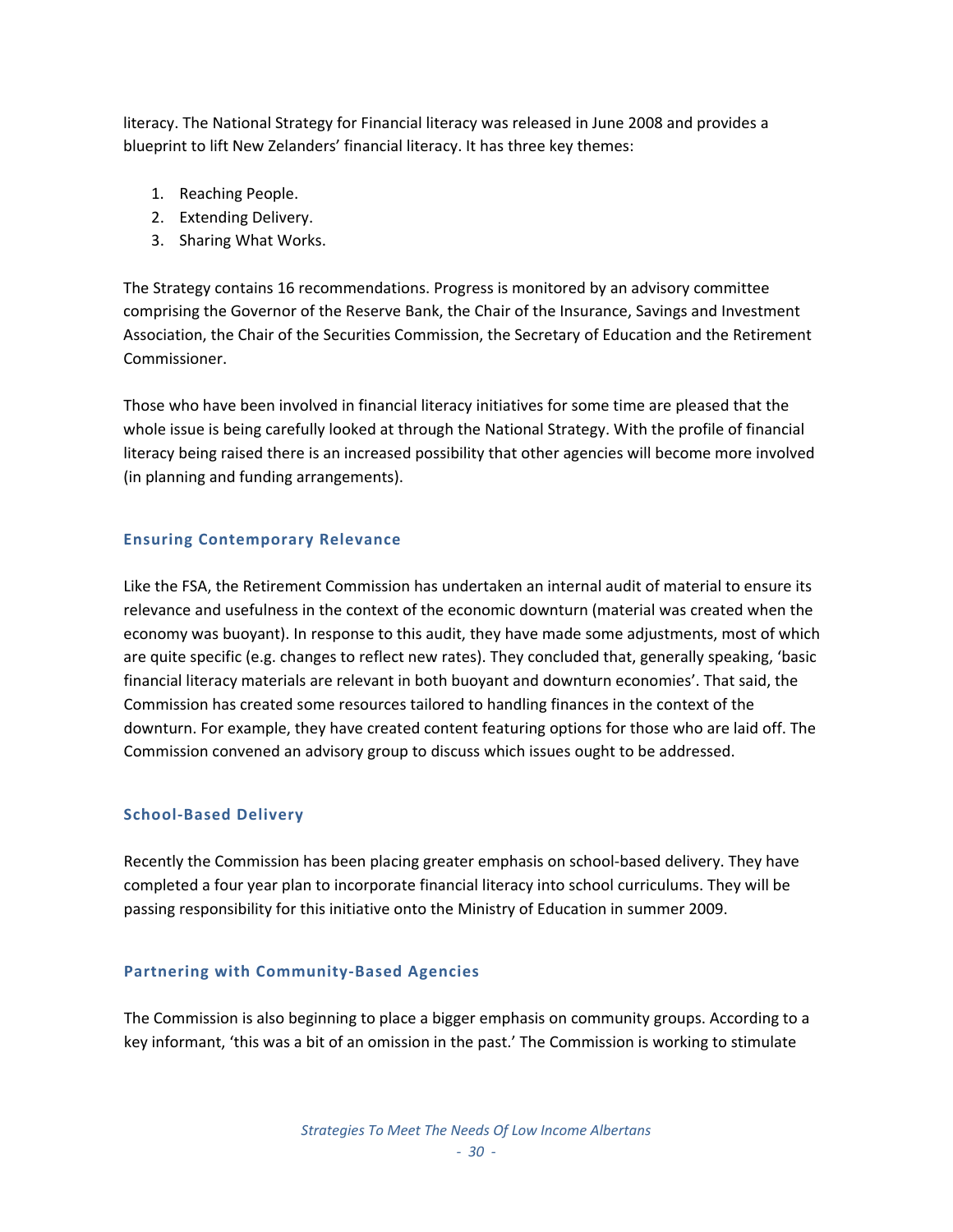community‐based organizations to adopt and provide suitable resources. Interestingly, they are pursuing this agenda more through the provision of facilitator guides than train the trainer services.

#### **Evaluating Initiatives and Sharing Findings**

In June 2009 the Commission will be launching a new website (*financialliteracy.org.nz*). This site is geared more to researchers, practitioners and (inter)national strategists than consumers. Among other things, it will make survey data available.

The Commission conducts regular and ongoing surveys. For example, when people use their website, a pop‐up window appears to some of those who visit eight pages or more. It invites them to participate in a short questionnaire and asks: 'Can we contact you again in three months?' If an individual agrees, the Commission contacts him by telephone or email to deliver a survey aimed at determining whether he took any action as a result of the website. Of course this is a self‐selecting sample. That said, the survey does have a very good response rate. Examples of action taken by users of *Sorted* include: developing financial goals, developing a household budget, adjusting savings regime, deciding if what they currently do is fine, going to see a financial planner, etc. A high proportion of respondents say they take some form of action as a result of using the site.

A second area of impact assessment pursued by the Commission is their annual sample surveys of the population in which researchers ask people on the street if they have consumed any of the Commission's products/services. A few years ago the Commission found that 19% of the *Kiwis* had done so. Currently, their goal is to reach 30% of the population. They have two years to achieve this key benchmark. This survey is separate from the ANZ‐Retirement Commission Financial Knowledge Survey.

In March 2009, ANZ and the Retirement Commission launched their second financial knowledge survey to find out if New Zealand's financial knowledge is improving. The first survey was launched in 2006. According to Retirement Commissioner Diana Crossan, "the information we get from this year's survey will provide us with a measure of change over the past four years. It will again identify gaps in knowledge, and help us to develop further targeted education programmes.<sup>[43](#page-32-0)</sup> Since the last survey, new questions have been added about how people feel about debt in their lives as well as about their knowledge of *KiwiSaver*. Initial results will be available in late June 2009.

<span id="page-32-0"></span> *<sup>43</sup> The Retirement Commission March 2009. 'Testing the country's financial knowledge during tough times.' http://www.retirement.org.nz/.*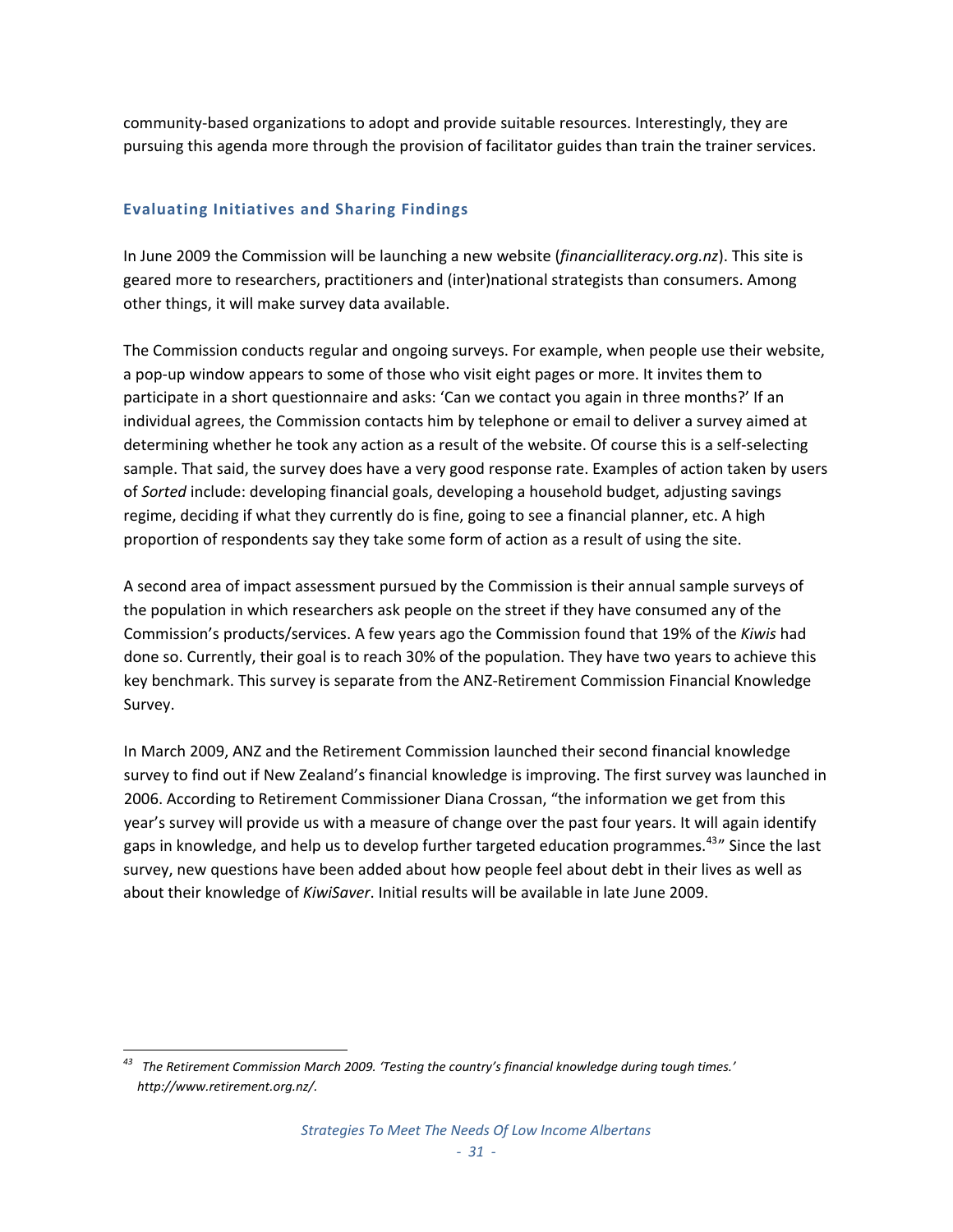## **Australia**

#### **Finding the Right Home for a Financial Literacy Strategy**

In 2005, the Australian Government created the Financial Literacy Foundation to give all Australians the opportunity to increase their financial knowledge and better manage their money. A key informant described the Foundation as a great step towards recognizing there is an issue and that government should be involved.

The Foundation is publically funded and focuses primarily on awareness building and promoting financial education within schools. This relatively narrow focus is probably an issue of resources.

In terms of schools, the Foundation has worked to get the curriculum up and running and get teachers trained. Their efforts have been applauded as school‐based delivery is generally viewed as a worthwhile and crucial component of increasing the financial literacy of the population.

In terms of awareness building, the Foundation's efforts could have been stronger. Their Public Service Announcements (PSAs) were described as rather unmemorable (unlike those produced by New Zealand's Retirement Commission<sup>[44](#page-33-0)</sup>).

On July  $1<sup>st</sup>$ , 2008, the functions of the Foundation were transferred from the Treasury to the Australian Securities and Investments Commission (ASIC) – a regulatory body. This transfer consolidates the Australian Government's financial literacy response and strengthens ASIC's role in safeguarding Australia's economic reputation and wellbeing. This move was identified by a key informant as the 'biggest change' in Australia's financial literacy scene that has occurred in the last 12 months<sup>[45](#page-33-1)</sup>. Generally, the public has viewed this change as a positive move. The arrangement appears more objective and to have more credibility. Additionally, there is a good fit because the Foundation's new home already hosts an investment tips and advice service called *FIDO* on behalf of the Australian Securities and Investment Commission.

#### **Increased Demand in the Context of the Crisis**

With the economic crisis, there has been an increase in demand for financial literacy in Australia. It is felt that state and federal governments could be doing more to meet this demand (e.g. provide more targeted support to those who have been laid-off or who might be losing their homes). In reaction to the crisis, they are putting any surplus into stimulus whereas, a few years ago, they invested more in

<span id="page-33-0"></span><sup>&</sup>lt;sup>44</sup> The Commission's PSAs were mentioned by numerous domestic and international key informants. The campaign was *described as exemplary.*

<span id="page-33-1"></span>*<sup>45</sup> There has been a change in government (since 2007).*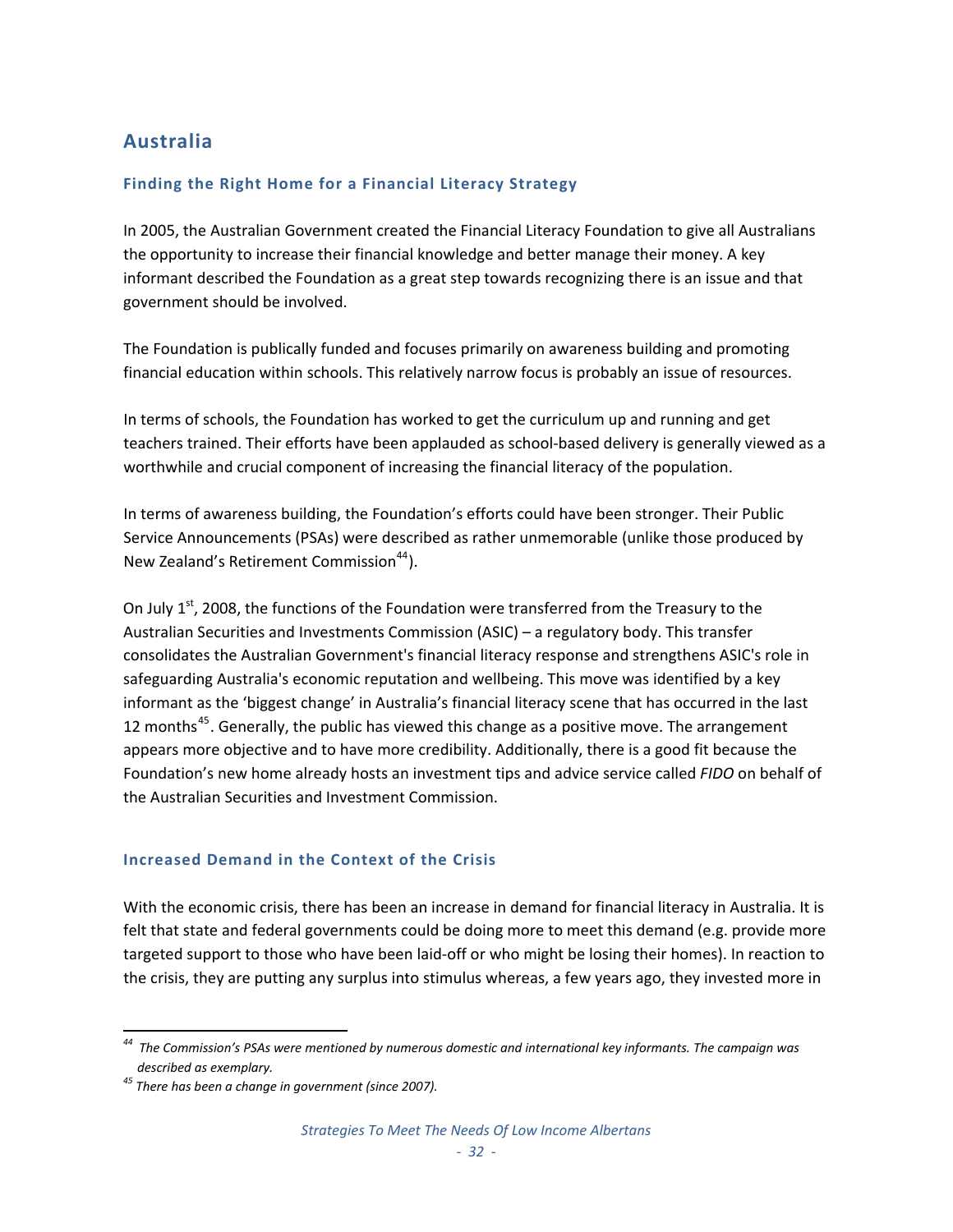preventative measures. That said, even before the crisis, demand for financial literacy programs reportedly exceeded their supply.

It is possible that, through the economic crisis, awareness might be raised and attention may be drawn to financial literacy.

#### **Public‐Private Partnerships, Evaluation and Expansion**

ANZ evaluated their program (*Saver Plus*) right from the beginning. To their credit, research and evaluation were part of the process before they even began. *Saver Plus* was developed jointly by ANZ and a Christian community‐based organization (the Brotherhood of St Laurence). It was piloted in 2003, after ANZ's research into adult financial literacy demonstrated a correlation between low levels of saving and lower than average financial literacy. *Saver Plus* is constantly adjusted based on research findings.

Now, a state government has joined ANZ and is providing funding to help upscale this program. State funds cover the costs of program staff and other running expenses in six sites. The Government of Victoria saw *Saver Plus* as a place‐based (rather than blanket) policy which allowed them to target specific areas known to be socioeconomically vulnerable and in need of support. The Government of Victoria also supports *My Moola: Opening Financial Pathways* – a financial literacy program being delivered to Indigenous communities in and around Shepparton, Victoria<sup>[46](#page-34-0)</sup>. ANZ is in talks with the federal government to get further public support for *Saver Plus.*

*Saver Plus* is based on saving for education (research findings show individuals *do* want to save for this goal). ANZ matches participant families' savings dollar‐for‐dollar up to \$1,000. They have found it is more efficient to have one source administering the match. In addition to sponsorship, ANZ also actively manages the program (e.g. they consult committees of experts in the fields of education and finance).

<span id="page-34-0"></span> $^{\rm 46}$  My Moola is delivered by Indigenous facilitators, employed by local organisations. An initial evaluation by Melbourne *University has found that My Moola has resonated with the Indigenous participants.*  In 2009 ANZ and First Nations Foundation will continue the My Moola program. They have been successful in gaining support from the Victorian Government (Office for Women's Policy) to target Indigenous women specifically (in addition to targeting the community more broadly). First Nations Foundation seeks to extend the program to other Indigenous communities around Australia. The program emerged out of an invitation to ANZ from the First Nations Foundation to work together with a particular Indigenous community. It includes a strong personal development component and draws on the experience of MoneyBusiness (but is tailored to the needs of a specific community). ANZ developed MoneyBusiness to build the money management skills and confidence of Indigenous people and promote a stronger savings culture in *remote communities. Notably, ANZ developed MoneyBusiness in partnership with the Australian Government Department of Families, Housing, Community Services and Indigenous Affairs (in 2005). The program was developed after ANZ's research showed that financial exclusion was a significant problem among Indigenous communities.*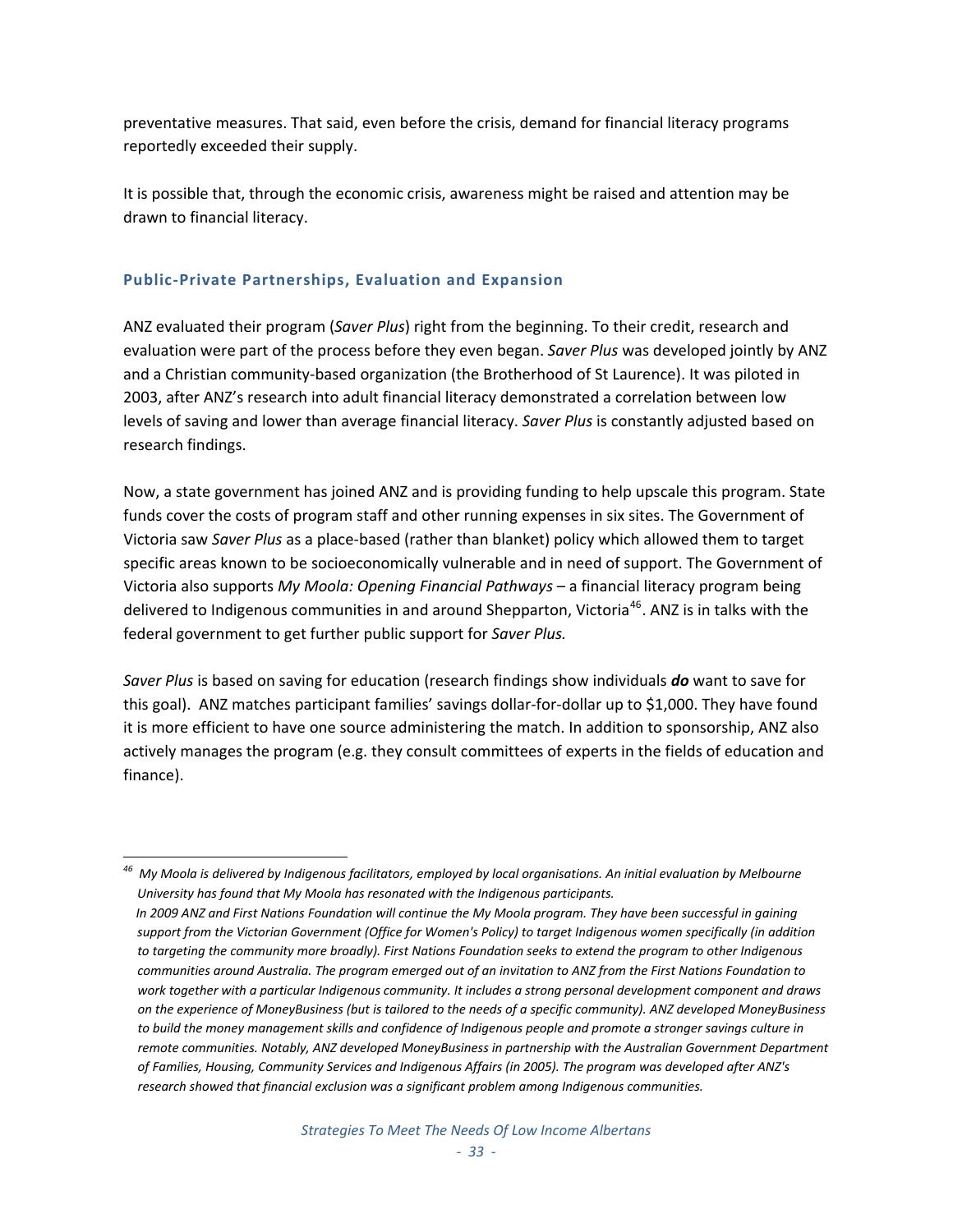Families who participate in *Saver Plus* also attend *MoneyMinded* – a comprehensive (10‐12 hour) modular financial literacy program. The whole *Saver Plus* program can take anywhere between 10 and 18 months to complete (the average participant completes the program in a year). The program is successfully delivered through a network of community organizations.

Eligibility is limited to adult low‐income earners. The screening/acceptance program is streamlined because community partners simply need to verify that interested applicants have a *Centrelink* card (provided by the government agency that administers income support for low‐income earners, the unemployed and the elderly). Because *Centrelink* performs rigorous checks, local delivery agents don't have to go through this process. Notably, eligible participants must also have some paid employment to ensure their capacity to save and avoid hardship. There has been significant debate within the community sector as to whether individuals without an income should in fact be eligible. However, ANZ is quite set on their current criteria.

Like *Saver Plus, MoneyMinded* (see above) was developed by ANZ. After *Saver Plus* started, they began integrating *MoneyMinded* for reasons of efficiency. As mentioned above, *MoneyMinded* is a modular program. Outside of *Saver Plus,* modules or combinations of modules can be picked by community organizations and adapted to client needs. This fits with ANZ's goal of maximizing their financial literacy program's franchise potential. Prior to accessing modules, organizations must go through a program (like train the trainer) that is tailored to *MoneyMinded's* content and philosophy. Thus far, ANZ has reached many Australians throughout the country through this flow‐down ('pyramid') approach.

## **Discussion of Central Themes**

The following themes emerged out of discussions with international experts in the field of financial literacy.

#### **The Importance of Promotion**

Key informants in all countries generally agree that increasing uptake of any financial literacy program depends on promotion. This was a key point made in numerous interviews.

Agencies can build the best website or run the best seminars but, unless they successfully promote these products, offering them won't matter. Notably, the Retirement Commission spends around 75% of its budget on promotion. Promotion entails building awareness and selling consumers on the benefits of participating.

Additionally, promotion can build an agency's brand. In New Zealand, the Securities Commission delivers messages through the Retirement Commission which has successfully established a trusted brand (ie. *Sorted*). A solid brand ultimately improves promotion efforts.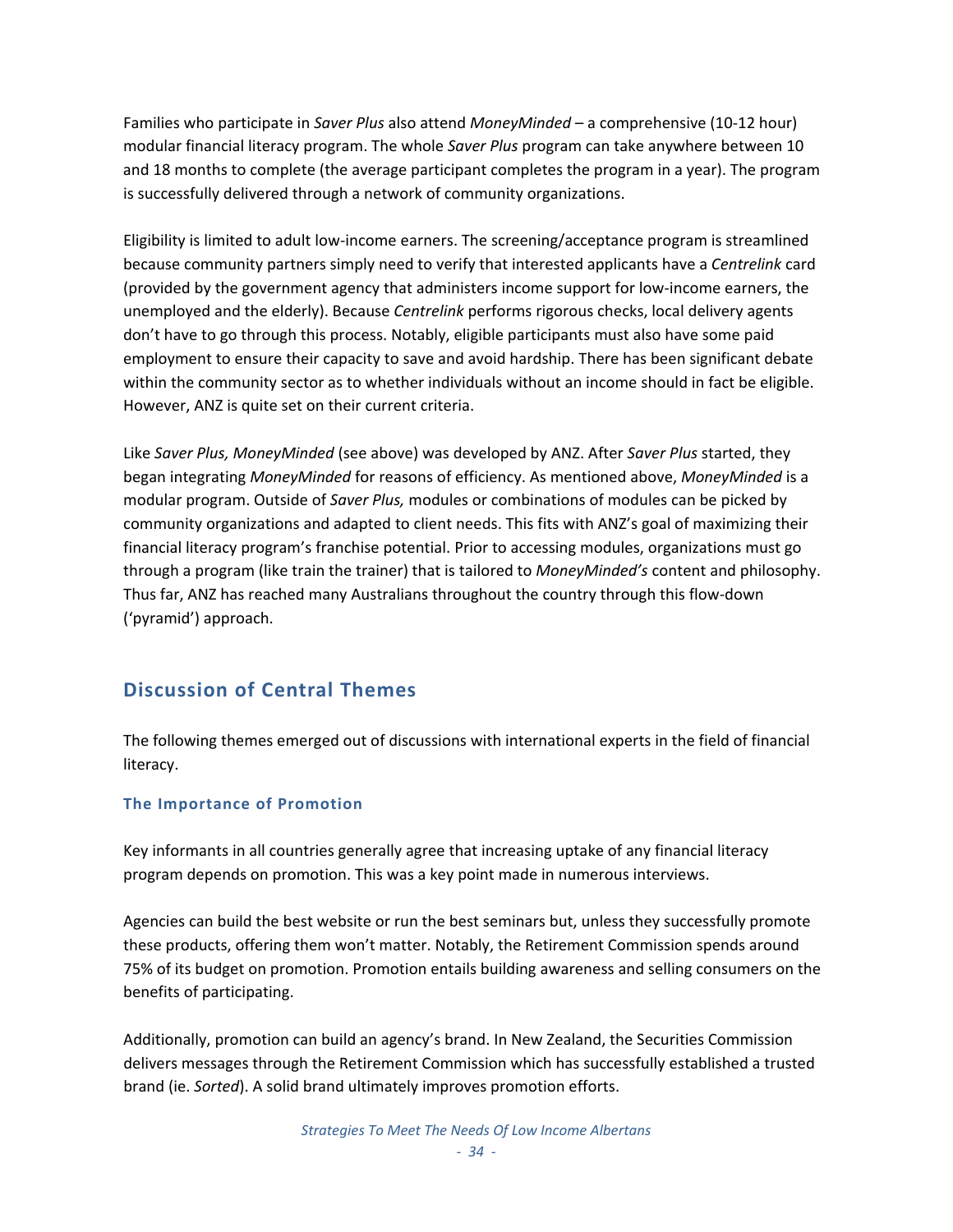In addition to building their brand and delivering messages for other agencies, the Retirement Commission tries to promote 'good financial behaviour' as a social norm so it becomes expected that members of the public are financially literate. Basically, the Commission uses clever and memorable PSAs to highlight the benefits of managing money as well as show the risks of not doing so in a way that does not alienate those without much money. Examples can be found on their website *www.sorted.org.nz.*

The Commission has also found that advertising on outside websites is an effective way of getting people to visit their site (*Sorted)*. They use the biggest 5‐10 websites in New Zealand. Visitors to those sites have the opportunity to 'click through' to *Sorted.* This marketing strategy is very cost efficient. Additionally, the Commission can monitor traffic (where visitors come from, what they do on the site, how long they stay, etc.). This further assists the Commission to determine the most cost effective use of funds.

With a few notable exceptions, the Commission has found print and radio advertising to be less useful (than internet or television), though these can be effective media when it comes to reaching select target audiences (e.g. the Commission places articles in community papers to reach Maori and Pacific Islander consumers).

Strong marketing is especially important at the outset, before word of mouth begins to pick up.

In Australia, ANZ conducts the bulk of promotion (of *Saver Plus*) through schools. Letters and promotional materials are sent home with children. Possibly this tactic was an accident of history (in its early years the program helped parents save for their children's education). Regardless, it has been quite effective. ANZ's community partners work to build relationships with schools. After time, word of mouth begins to spread. Notably, this school-based promotion strategy brought many benefits that go beyond recruitment. Namely, it increases social capital by improving access for *Saver Plus* participants to people, networks and resources across the community. These social networks are especially valuable in rural areas.

## **Targeting Low‐Income Earners**

Key informants in all countries generally supported initiatives that target low‐income earners. However, they pointed out that this may be a difficult – and sometimes costly – target audience to reach. They also stressed that low-income earners must be treated with respect.

At times, when serving low‐income earners, educators and policy makers can be somewhat patronizing and wrongly assume this group does not know (or want to know) certain things. In fact, many low-income earners are superior budgeters who manage their low incomes exceptionally well. That said, key informants agree that low‐income earners would nonetheless benefit from improved financial literacy.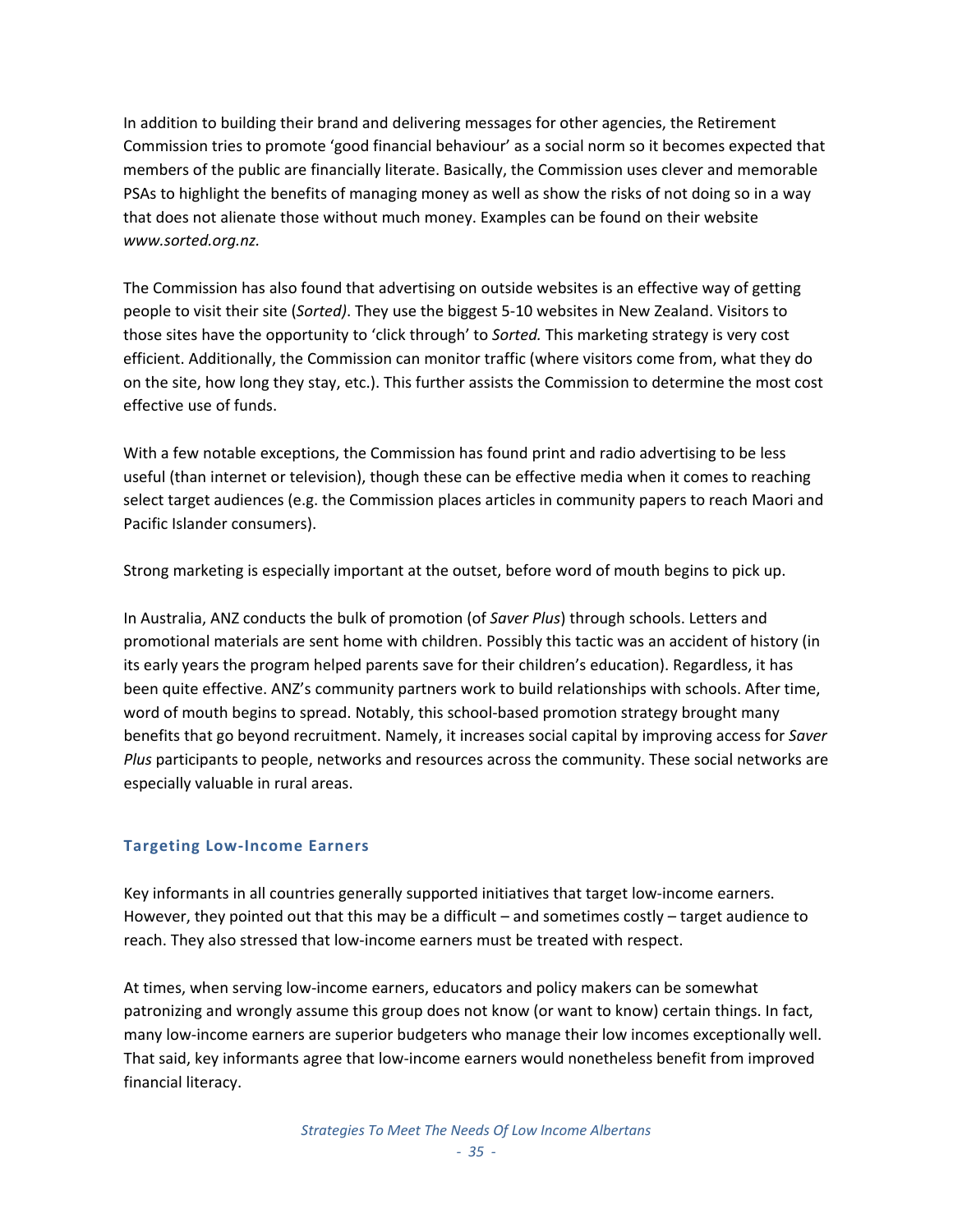Certainly, some low‐income earners do need to increase their financial literacy. However, if an agency hopes to transform latent need into active demand (uptake)*,* they need to avoid being patronizing or making judgments about how people spend their money. The point of financial literacy training is to help individuals learn to make informed decisions.

All key informants were also quick to point out that need/demand among low‐income earners is likely paralleled among middle‐income earners. Middle‐income earners may have little savings and/or unstable housing; family circumstances may mean they have low disposable incomes. They may also need guidance to avoid scams. Like low-income earners, it is improbable that they would be able to afford the support of a personal financial advisor. Thus, both low‐ and middle‐income earners are quite vulnerable.

All key informants recognize that it can be harder to reach more vulnerable consumers. This difficulty is what motivates many agencies to target vulnerable groups through intermediaries (ie. community‐ based organizations). Indeed, many international agencies mandated to increase financial literacy of the population as a whole (or low‐income earners specifically) try to work through trusted conduits with existing relationships with consumers.

Alternative means of reaching consumers may prove challenging when it comes to engaging low‐ income earners. For example, the FSA generally targets adult residents of the UK through the workplace – this program reaches the most people. As adults who are unemployed are excluded from this programming, the FSA is now piloting financial education seminars through job centres.

It is also difficult to reach low-income earners through internet-based initiatives – arguably the most efficient means of reaching large numbers of people. Indeed, more resources may need to be invested if we hope to reach vulnerable groups.

A final factor to consider when targeting low‐income earners is their worldview and how this will mediate their perception of initiatives. For example, low‐income earners, especially those receiving income supports, could be hesitant to participate in programs they fear might affect their benefit levels. Some worry about participating in financial literacy programs with a research dimension. They are concerned data collected and shared with the government will result in benefit reduction. In terms of IDA programs, individuals justifiably worry that their savings – and/or the match – will affect their benefit status and income. In Australia, ANZ ensures *Saver Plus* participants do not lose entitlement to any benefits. They have arranged this through a tax exemption process. Additionally, the program pays matched funds directly to vendors (i.e. education providers or computer suppliers).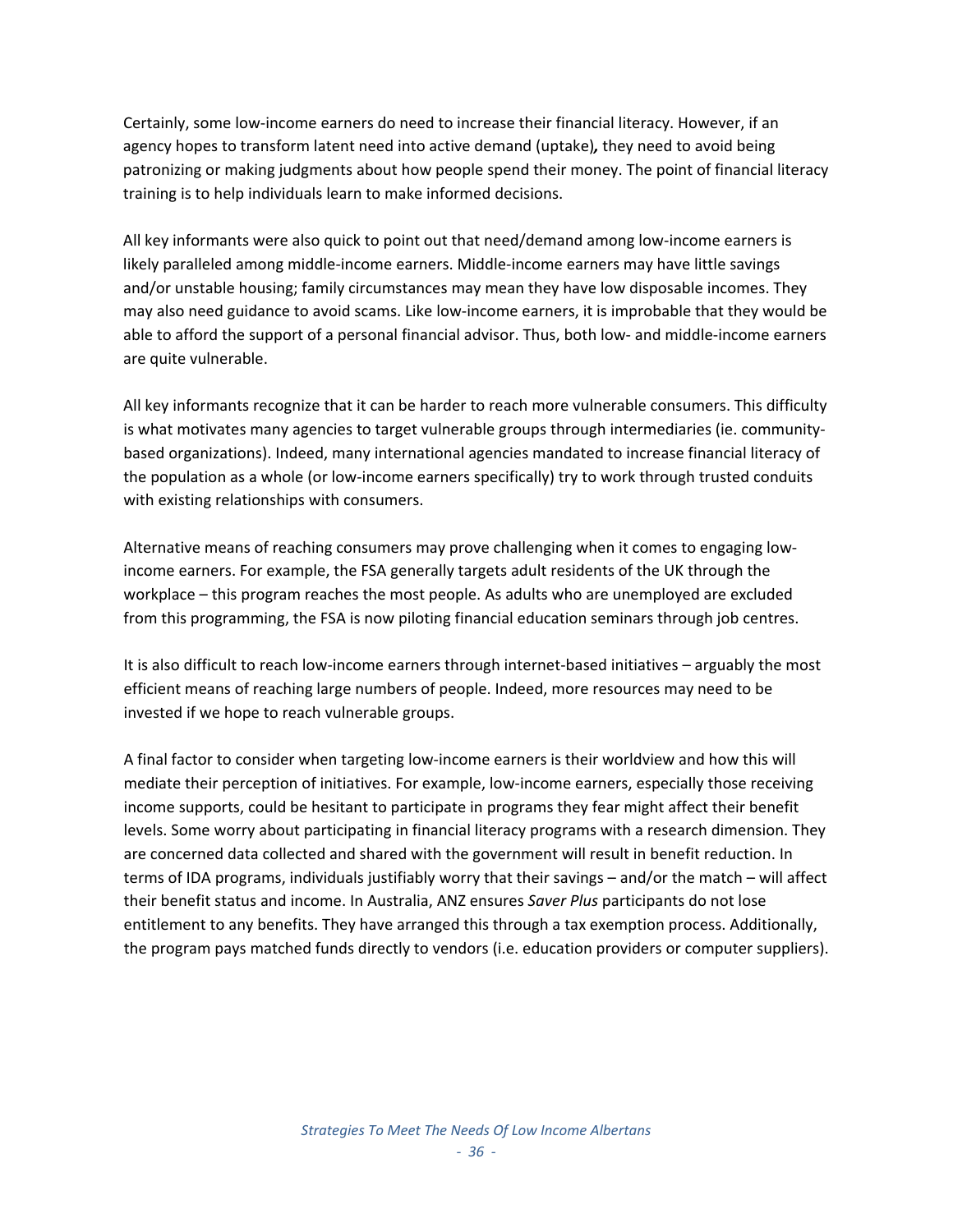# **Modes of Delivery**

## **One‐on‐one and Group Delivery**

One-on-one, more personalized coaching/counselling models are viewed as effective by all key informants. Group education can provide the basics as well as updates related to those basics. However, group delivery may not provide low‐income earners with what they need to work through complex individual situations and successfully get from point A to point B. At the end of most financial literacy sessions, when the facilitator invites questions, participants almost always tend to ask about their own unique situations ( 'here is my situation, how can you help me? This is what I'm going through, what should I do?'). In other words, though information can be conveyed through group sessions, many of those who participate in such sessions hope for some assistance with a particular issue that is affecting their life.

While there may be demand and support for one-on-one delivery, key informants warned that this is also a costly and labour intensive mode of delivery. They suggested that, to be viable, there has to be some national mechanism to deliver/fund this kind of service. Realistically, not many agencies have the resources to offer such resource‐heavy services if services are not paid for by user‐fees or externally funded.

That said, the one‐on‐one approach is gaining considerable traction in the United States. Much of what is currently happening in this area can be exemplified by a program operated by Housing and Urban Development (HUD), though similar initiatives are also happening in areas other than housing.

The federal government has provided HUD with millions in grant money to be awarded to not-forprofits offering housing counselling. As this approach is very costly, the government has only committed to funding support around specific – pressing – issues (i.e. reverse mortgage loans and foreclosure).

Reverse mortgage loans are a product primarily consumed by elderly people who want to access the equity of their home without selling it. Through federal funding administered by HUD, agencies are being encouraged to speak one‐on‐one with elderly individuals considering this product. Elderly individuals are often quite vulnerable and taking out a reverse mortgage loan can have significant consequences.

Similar efforts are being made to provide just‐in‐time counselling to homeowners facing delinquency or possible foreclosures. As with the reverse mortgage loan initiative, HUD oversees this project, holds partner agencies accountable, and flows funds through national networks to capable local agencies.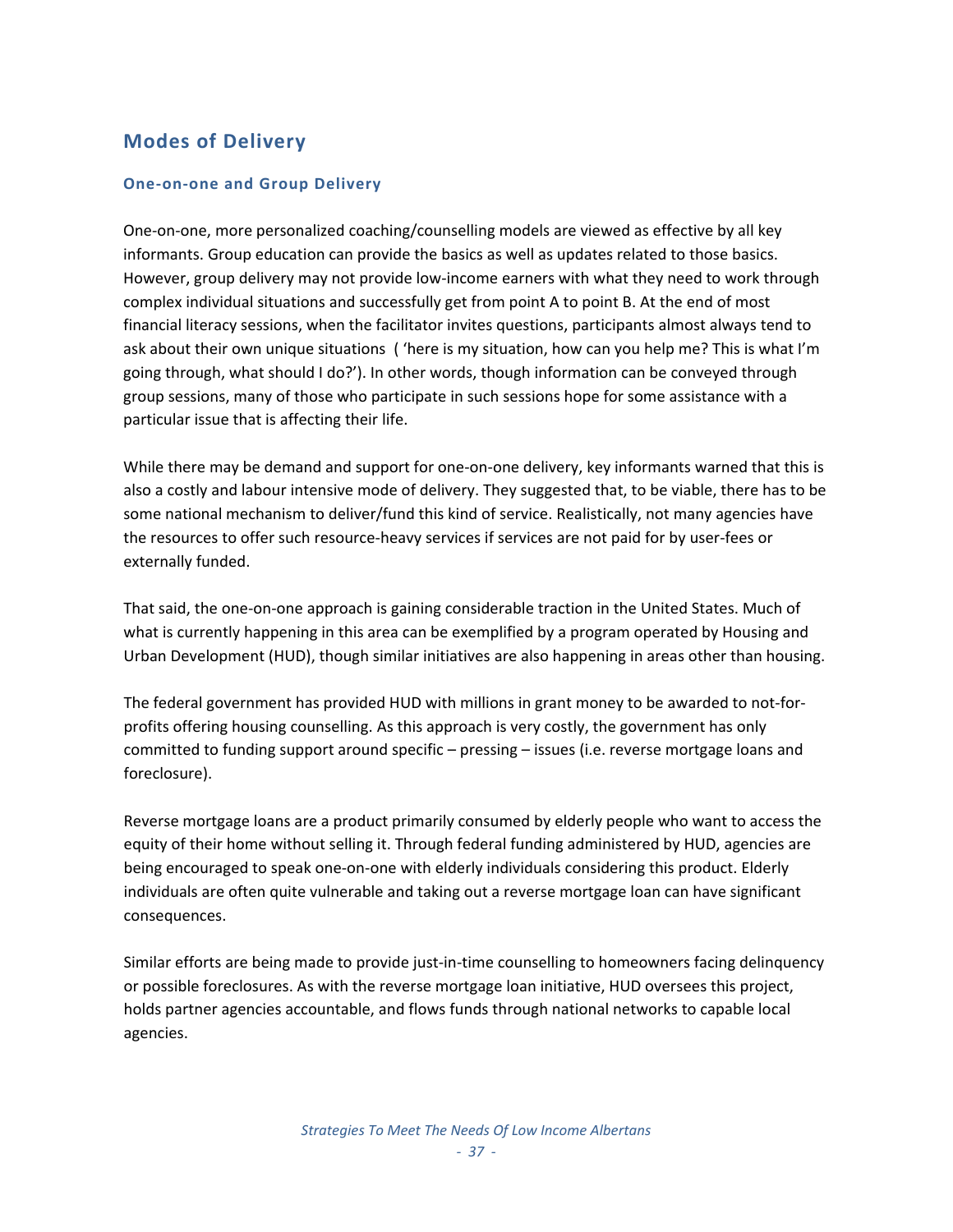In the US, one‐on‐one delivery is also gaining momentum vis‐à‐vis bankruptcy. Congress has passed a bill stating that anyone who wants to declare bankruptcy must first have a one‐on‐one session with a credit counsellor. Then, once they have filed, they have to participate in group financial literacy training before discharging their debt. In this case, the government passed legislation requiring one‐ on‐one service but did not provide any funds. Therefore, agencies charge for the service (reportedly, the government has capped fees at around \$50/session).

Notably, programs paid for by consumer use fees may not reach low‐income earners although they are mandatory.

Additionally, some key informants indicated concern over the quality of one‐on‐one products that are being delivered. A great deal of one‐on‐one work (funded by government and/or user fees) seems to be happening over the phone – the delivery agent may just be reading a script.

# **Workplace and Job (Re)Training‐Based Delivery**

#### **Education and Employment Training**

All key informants indicated that the field of education and (re)training is going to become 'a hot site' for financial literacy training. They anticipate that, in the years to come, governments will be placing greater emphasis on helping people retool and get job skills in fields where jobs will be in the future. The consensus is that financial literacy fits well within these types of programs as a component that both helps people transition financially and positions them financially to participate in training.

Many key informants noted the window for financial literacy training that is created around lay‐offs. If lay‐offs occur, there is an opportunity to reach the newly unemployed and assist them to figure out what they can do financially to best navigate this transition. For example, in many cases, retirement plans are associated with jobs. Lay‐offs create demand for information about options (e.g. when it comes to rolling over plans from one employer to another). Health care coverage is also frequently tied to jobs.

Another window exists as people return to work. One key informant suggested that it would be useful if, through workplaces, new employees received financial literacy as part of their induction. Employers could facilitate seminars, distribute print products, etc.

In summary, the point consistently being made by informants was that there are lots of opportunities to view (and smoothen) job transitions from a financial standpoint.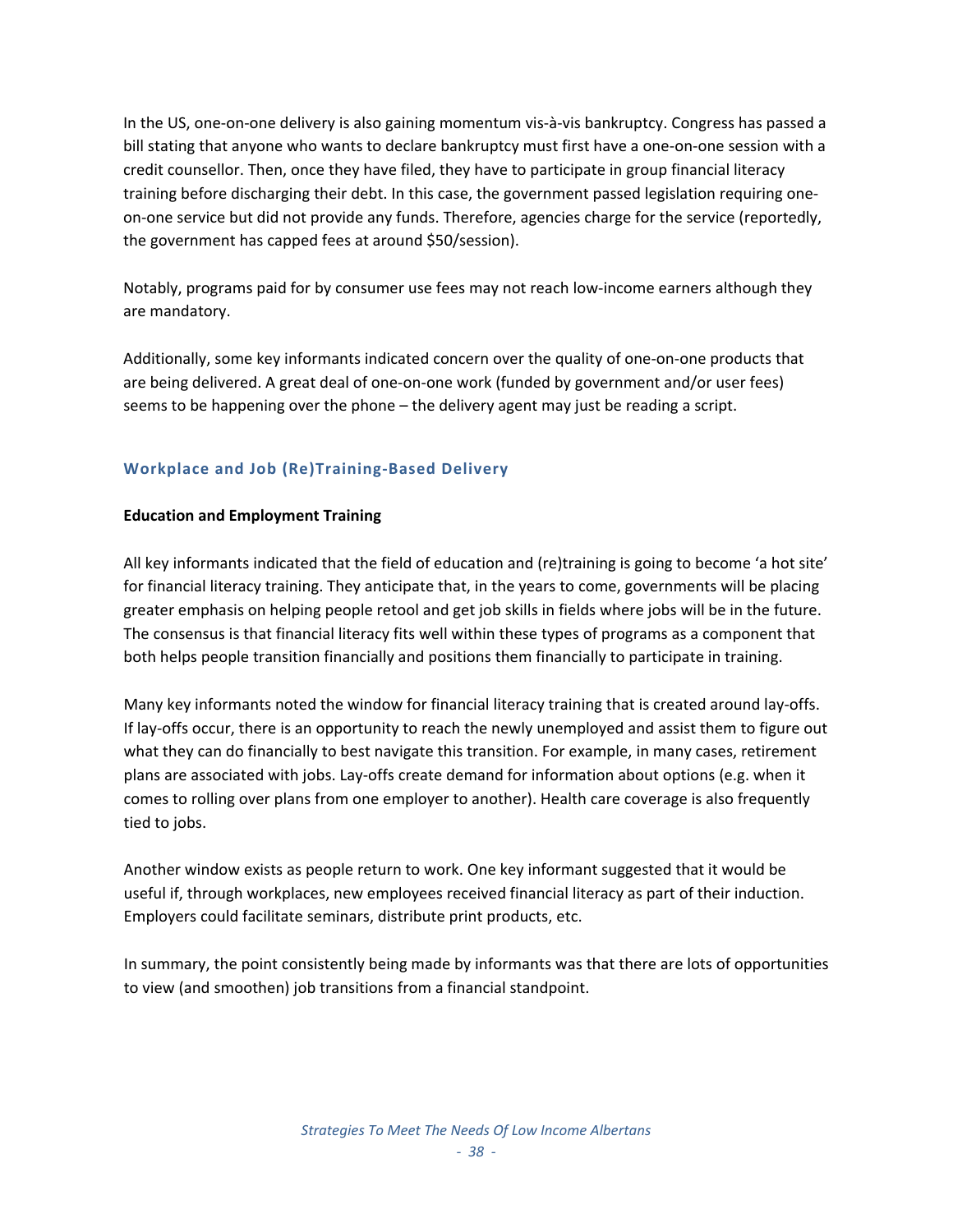#### **Workplace Financial Literacy Training**

Although there are many opportunities for workplace education, key informants highlighted a number of barriers related to this mode of delivery. For one, when it comes to workplace delivery, winning the support of employers is absolutely necessary. Initially, many employers may be unwilling to give staff time off to attend training. One key informant suggested that, in response to this situation, the government could consider requiring employers to provide employees with, for example, 10 paid hours/year to be used for financial education. Currently workplace initiatives are purely voluntary.

Another approach to increasing workplace‐delivery is illustrated by the following example. One key informant, who works on the frontlines of this issue, has recently established a national financial planning team to provide workplace financial literacy training and certification on a large scale. According to her business model, employers will send Human Resources (HR) staff to be trained and certified in the delivery of specific modules. In turn, these HR staff will provide workplace training to a wide range of employees. A diverse menu of module choices will be available. Employers will purchase site licenses for their selections. Certified trainers will be able to return for re‐certification as materials need to be updated. This project is still very new. Financial planners have been hired to conduct a demand analysis. They are currently contacting employers to assess demand, price points, etc.

Despite their support of workplace training, key informants acknowledge this mode of delivery can be problematic when it comes to reaching low-income earners. We have already mentioned that those who are unemployed will be excluded from workplace delivery. Additionally, certain jobs and employment situations (common among low‐income earners) may not be conducive to workplace delivery. For example, those working in low wage jobs in the service industry (e.g. cashiers) cannot always leave the sales floor to go to the break room for a session.

For example, the Federal Reserve Bank in the US is generally good at letting staff – with the exception of cafeteria workers and security guards – take time off to attend financial literacy seminars. The Federal Reserve offers these employees the option of participating in sessions offered during 15‐20 minute breaks or before/after work. However, few want to come in early, stay late, or give up breaks. It is striking that the Federal Reserve is having these challenges in‐house even though they are generally very good at practicing what they preach (ie. the merits of workplace delivery). As an aside, key informants noted the importance of government agencies (involved in financial literacy initiatives) practicing what they preach and modelling behaviour for other agencies.

Given the difficulties of reaching some segments of the market through the workforce, key informants suggested options that might work for excepted groups (i.e. providing a video or offering interactive learning exercises on the web). At least one key informant suggested that employers could allow employees to access a primary financial literacy website (e.g. New Zealand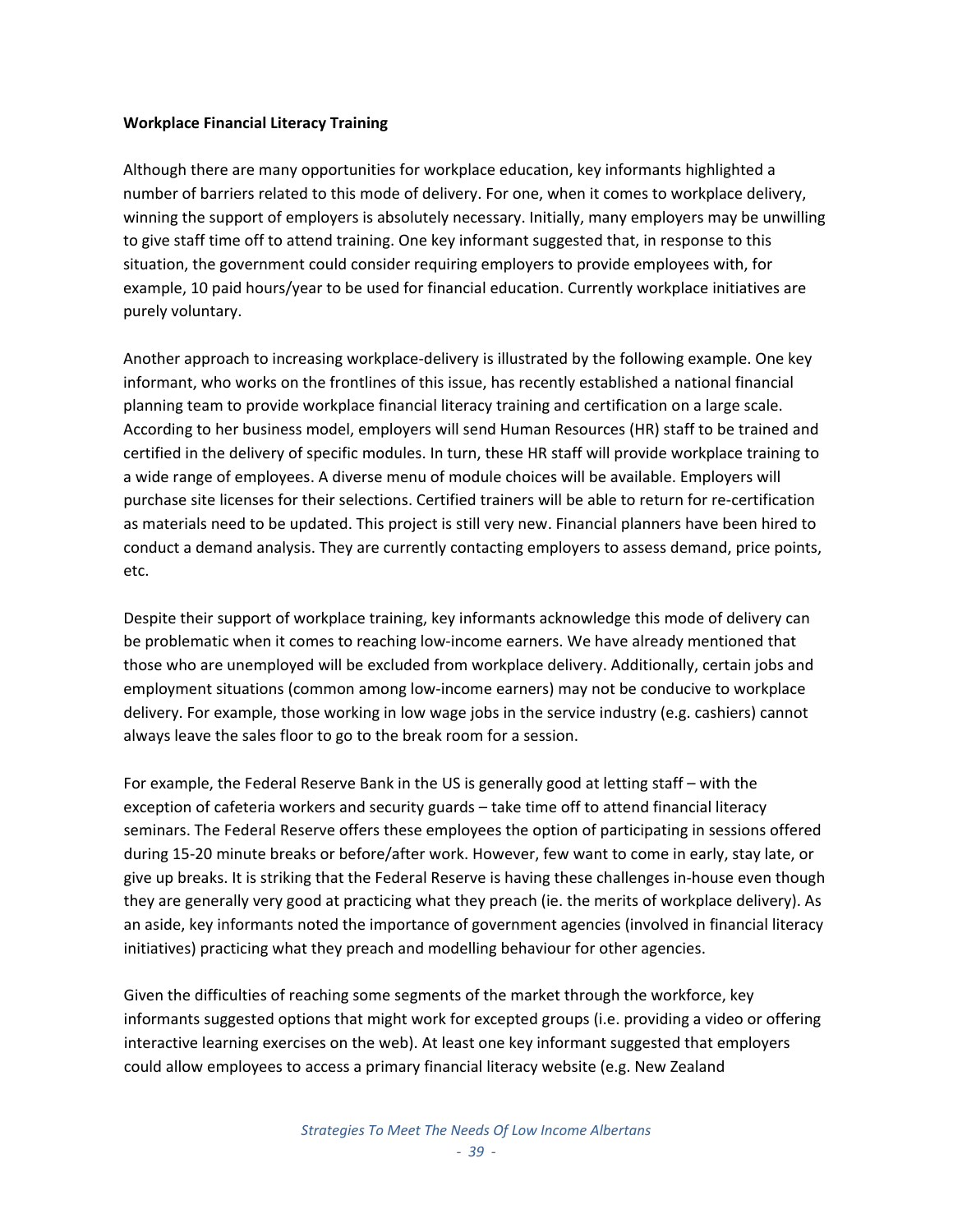government.org) from work. This action could help address the challenges of reaching low‐income earners at work and via the internet. In New Zealand, some employers have put *Sorted* on their 'intranet'. Employers have been quite receptive as this is widely viewed as 'the responsible thing to do'.

The New Zealand Retirement Commission has typically focused on creating partnerships with bigger workplaces as this is more cost effective. Success largely depends on who they get as their primary contact. Often, CEOs tend to be very supportive and see the benefit of financial education for employees. Interestingly, the commission has found that if large numbers of employees are low‐ income earners, employers are more receptive to integrating financial education into the workplace in some form or another. Workplace partnerships are easiest to mobilize when the Commission has the resources to deliver training at no (or low) cost and the employer sees the benefit of training. The private *KiwiSaver* product has provided the Commission with an opportunity to access more workplaces. There was a demand for more information among employers and the Commission was able to provide it.

Generally, key informants would like to see more financial literacy delivered in workplaces.

## **New Technology**

At least in the US, there seems to be significant technological development occurring around new financial literacy products. Reportedly, investors are keen to develop web-based interactive games and simulations, especially for young adults. Large companies, that can afford it, are making courses available on line. They hire production companies, actors and incorporate video and interactive components.

Also in the US, the Department of Agriculture Cooperative Extension System $47$  has tried to deliver group financial literacy training through an online chat program. A lot of consumer credit counselling agencies are also moving in this direction though they require clients to speak one-on-one to a counsellor (usually over the phone) after the web portion is complete.

<span id="page-41-0"></span>  $^{47}$  The Cooperative Extension System is a nationwide, non-credit educational network. Each US state and territory has a state office at its land-grant university and a network of local or regional offices. These offices are staffed by one or more experts who provide useful, practical, and research-based information to agricultural producers, small business owners, youth, consumers, and others in rural areas and communities of all sizes. Having the extension network at the national level is invaluable in terms of getting materials out there. The multiplier effect is dramatic. The federal government will tell 50 state contacts who will, in turn, tell representatives of the US' 3000 counties who will, in turn, trickle information to *people at the local level. This form of wide‐spread dissemination requires very few steps.*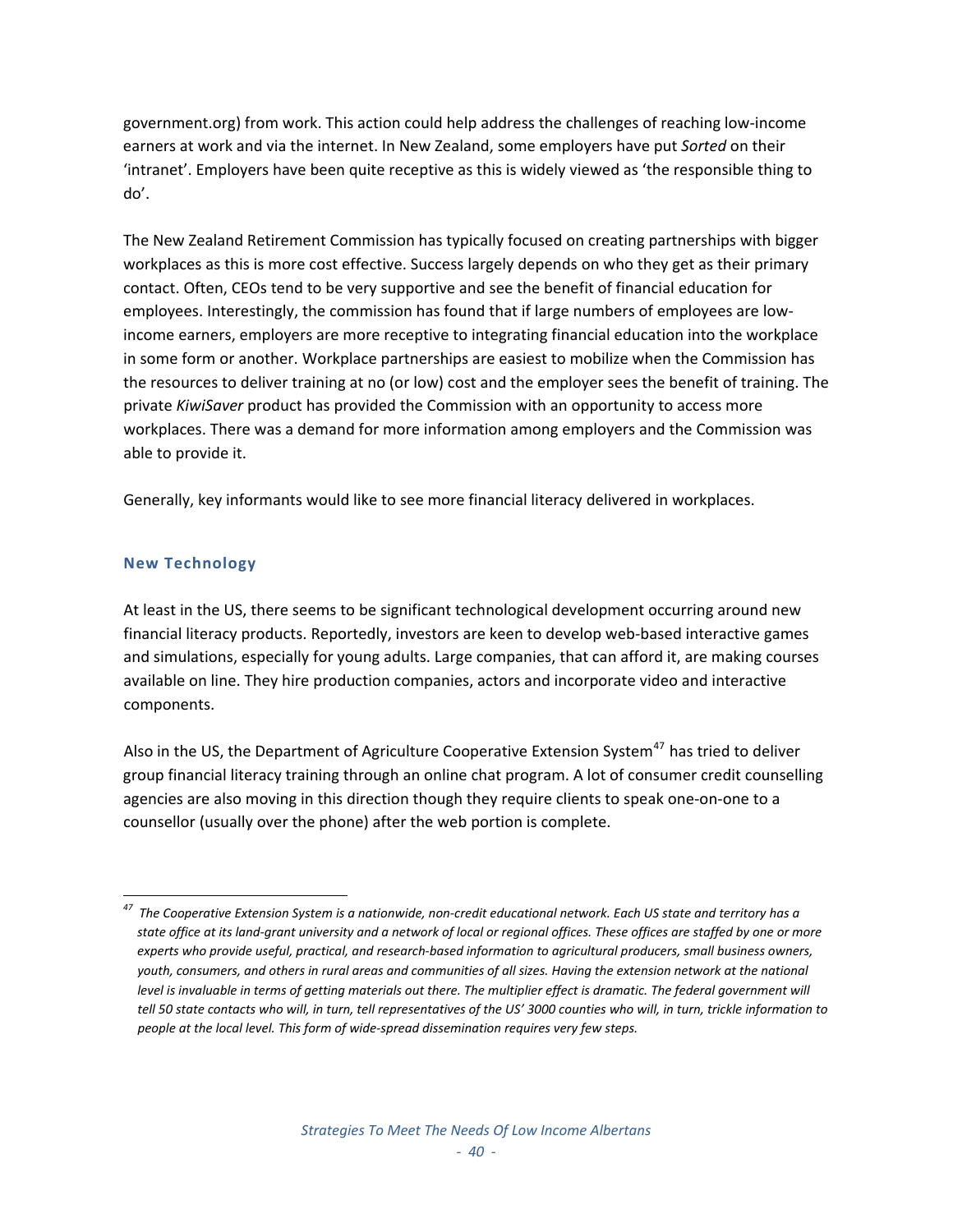Key informants predict that, in the future, there will be new and creative ways of doing financial literacy training online. Currently this is still a new field. Thus, research needs to be done to establish whether or not this is an effective delivery mechanism. High development costs mean that it may not be more cost effective than traditional methods of training. One key informant recounted the case of an investor who sank millions into development, wanting to sell a product to universities and high schools. Unfortunately for this investor, these institutions did not have the funds to purchase site licenses, etc.

This mode of delivery can also present serious barriers and limitations vis‐à‐vis certain vulnerable populations. While the internet is one of our most cost effective tools, we must realize that, alone, it probably will not meet the needs of all groups.

Finally, there are concerns about the content of communications– information, education and/or advice - via this medium. In terms of advice provision, this type of technology may be problematic. As one key informant puts it: 'we all know how easy it is to misinterpret the words contained in emails...' With blogs gaining in popularity and people increasingly turning to them as sources of information, the public may need more help sifting through everything that's out there. Thus, although this medium has undeniable potential, key informants agree that as we proceed in this direction we need to be mindful of certain markets, accessibility limitations, and quality control issues.

A promising approach to providing financial literacy training might involve combining various modes of delivery. For example, in the US, more housing programs are going online. However, after consumers work through an online course, they must call a counsellor (who ensures they understand the key concepts). Then, after a relatively short one‐on‐one conversation (e.g. 90 minutes), the counsellor can certify clients as having received this training. Insofar as labour is one of the costliest elements of training, this blend of delivery modes reduces that expense while still providing the opportunity for one‐on‐one counselling. This model remains to be thoroughly tested.

## **Cross‐Sector Partnerships**

While cross-sector partnerships are central to successful enterprises, they can be very challenging. Public, non‐profit and private sector organizations come to the table with different philosophies, aims and objectives.

Key informants dealt with the complexities of community sector/private partnerships by employing a partnership broker. Brokers are helpful in the context of cross-sector partnerships in that they are trained in balancing the needs of both groups and can help to negotiate contracts. Their role is quite intensive and crucial in the beginning but is less needed over time. Regardless, if more changes are initiated, brokers can return to ensure that one body is not overlooked and that both are meeting their objectives in the partnership.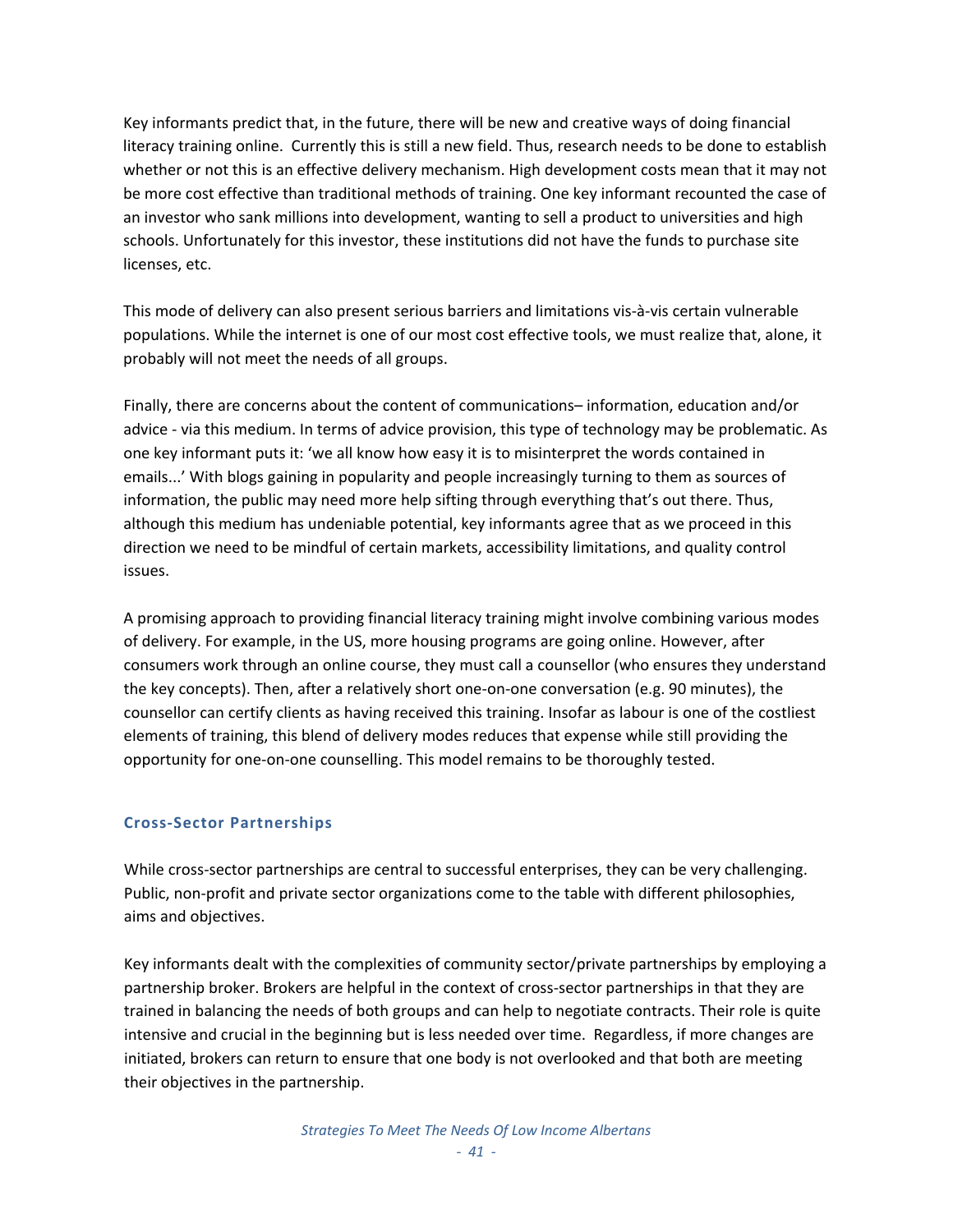## **Creating 'Franchisable' Products**

Some key informants described the difficulty they encountered in maintaining control and monitoring quality when their program participants quadrupled.

In order to maintain quality and standardization, one organization worked to develop and provide a more easily 'franchisable' model accompanied with a manual directing potential partners in the general application of their program. The manual functions to help partners achieve the right balance of personal intervention that is both effective and efficient so as not to compromise outcomes or staff time.

By outlining the time/participant and staff/participant ratios required for the program's implementation, the organization was able to clearly outline ingredients for success. Additionally, potential partners were better able to assess the costs involved with and outcomes expected from this partnership. Of course, standardization in this case is more possible when delivering to a relatively homogeneous group of participants. For example, a homogenous group would not require adaptations to delivery to account for cultural and language differences.

## **Role of Government**

One key informant usefully described the range of possible government interventions as a continuum.

At one end, there is broad based awareness building when, for example, heads of state or the Chairman of the Federal Reserve Board speak out publicly in favour of financial literacy efforts ('the gravitas effect'). To move the agenda forward it is important to have important people saying this issue is important. Awareness can also be created around specific issues (e.g. beware of this specific scam).

Next on the continuum is the provision of information. The government can ensure that people have access to 3<sup>rd</sup> party unbiased, ideally research-based, information. Government agencies can post information on their websites and create print versions of the same. They can also create tools that connect consumers to information and equip them to make more learned decisions. For example, in an effort to improve credit card disclosure for consumers, the Financial Consumer Agency of Canada (FCAC) and MasterCard Worldwide (MasterCard) worked together to create a new model credit card application form designed to help Canadian consumers better understand the content of the forms they are signing. This tool is available on the FCAC website.

Of course, the government can also fund others' efforts. Resources are essential. The UK's FSA is trying to engage the government and private sector to provide additional resources. They have found that agencies are often able to provide small pots of resources. For example, the FSA has benefited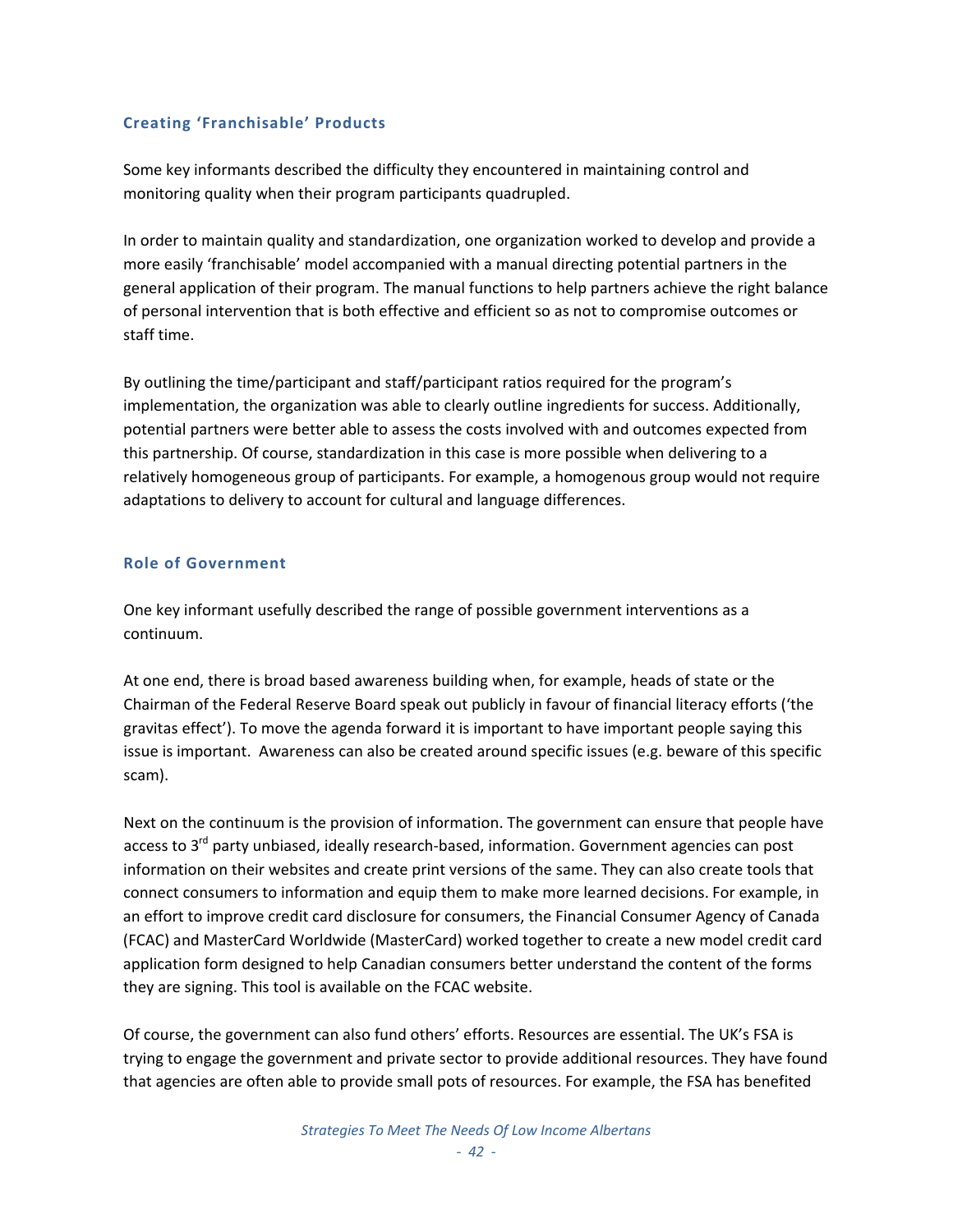from many secondments (lasting from 6 months to 1 year) and from using volunteers to run workplace seminars. Key informants stress that financial literacy leaders must invest resources. The areas of promotion and quality assurance are perhaps most critical.

Information can be taken one step further and the government (as a body that regulates financial matters) can require certain disclosures. In the consumer protection arena, regional governments may go beyond federal regulations (e.g. by changing an existing opt-out rule into an opt-in rule, thus ensuring that consumers are automatically protected rather than simply given the option to protect themselves).

Governments can integrate financial literacy into school curricula. In the US, the government is able to set certain 'Standards of Learning'. However, curriculum requirements are set at the state level but implemented locally. While the state may set broad standards of learning it is up to the localities to determine whether, for example, financial literacy is delivered through the family sciences program, math, etc. The most organized state in this regard is Pennsylvania<sup>[48](#page-44-0)</sup>.

Governments can also support teacher development and training. A recent US study of young men and women in the military found that the quality of the educational approach can make a significant difference when it comes to financial literacy training. Findings therefore suggest that plans to build the capacity of educators should include something more than the provision of lecture outlines. Rather than a pure lecture format, delivery should involve creative components (e.g. simulations). Moreover, information should be delivered in a way that is meaningful in the context of consumers' lives. Helping educators learn that type of teaching style is very important.

Indeed, key informants generally placed incredible value on pedagogy (how things are taught). Many said it is advisable to draw on the expertise of educational experts, when developing programs. Education experts can also provide insight into how resources are worded and whether they are appropriate to their audience. The financial service industry is regularly critiqued for its use of jargon and failing to make its products understandable. Moreover, low literacy among some groups is a real challenge.

At the far end of the spectrum, governments have the ability to substantively prohibit certain acts through regulation.

The key informant who described this spectrum suggested that governments involved with financial literacy initiatives ought to consider whether they will fill the role of wholesaler or retailer. Will they supply products directly to consumers so that consumers need to know about them (qua provider) and the resources they offer? Or, alternatively, will they work through trusted intermediaries? Of course, some combination of these roles is possible.

<span id="page-44-0"></span> *<sup>48</sup> See The Pennsylvania Office of Financial Education at http://www.moneysbestfriend.com/*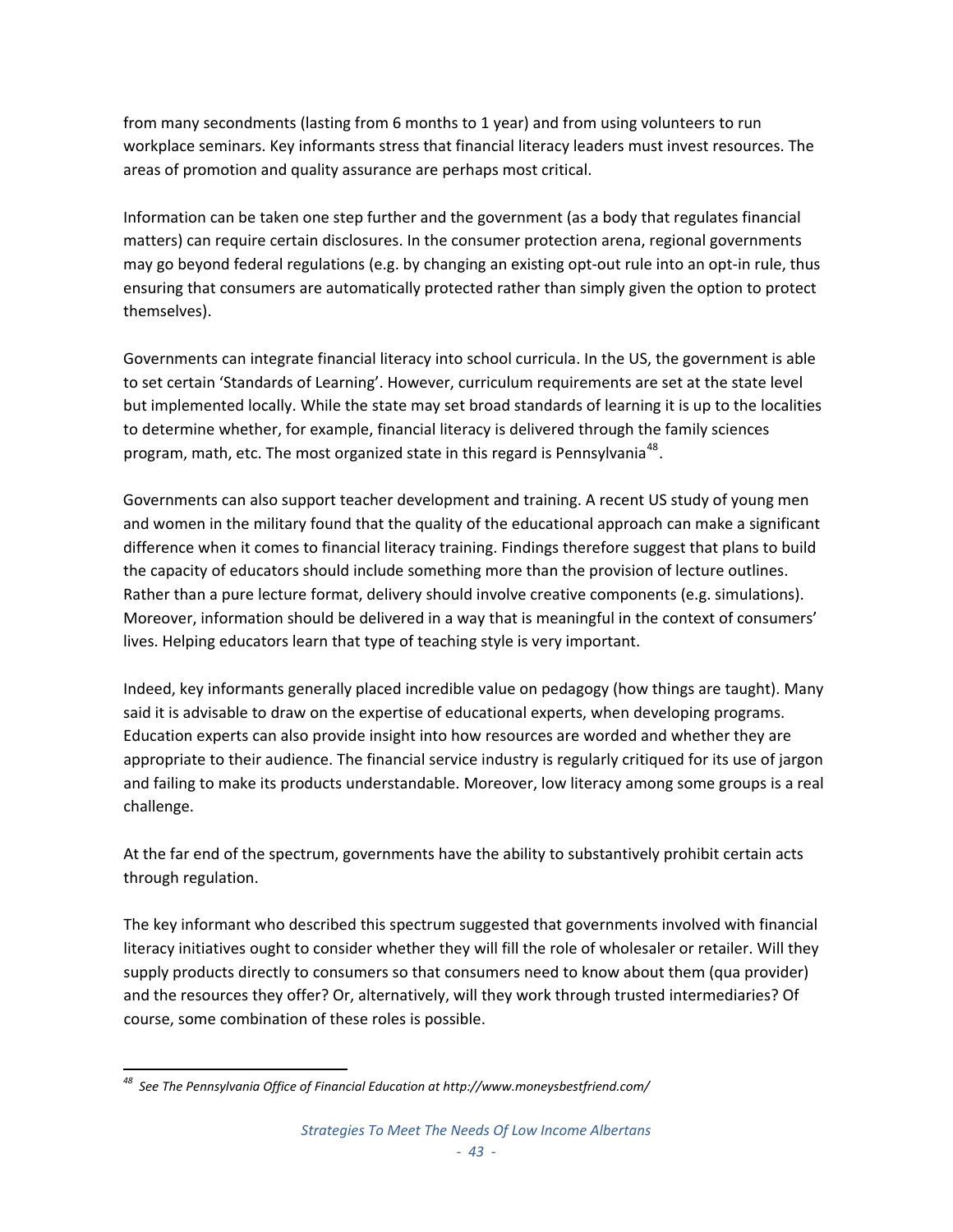Other informants suggested there may be an advantage to having an agency at arms‐length from government lead national (or provincial) strategies. There can be benefits associated with being independent of both the financial sector and the government. The strategy's leading organization would, therefore, be pushing neither a government nor an industry agenda. Independence is important and not a prevalent feature of financial services (other than hourly-rate financial advisors inaccessible to many). Thus, for some audiences, providing an accessible and independent service would be quite significant.

# **Suggestions and Lessons Learned**

## **Needs Assessment and Market Research**

Anyone exploring financial literacy policy and program options ought not proceed without first conducting a needs assessment. This is the point one key informant emphasized most. According to her: 'this is the number one thing I would stress, that you can't do anything until you've completed a needs assessment of what consumers need now'.

She went on to elaborate exactly what such an assessment might entail. The lead organization could call together (perhaps two) different focus groups of financial movers and shakers from its target region (ie. Alberta). These group discussions can touch on all the key questions that need to be understood. This method is not very costly and will provide a tremendous level of knowledge. It also builds good relationships between government and those groups that will likely be doing a lot of delivery.

The FSA runs focus groups around specific products. They also conducted a model baseline survey in 2005 to define financial capability and identify its key domains (ie. planning ahead, choosing products, keeping track of money, making ends meet, etc.). These findings, particularly the baseline survey, greatly inform the nature of interventions pursued by the FSA. The FSA's study of financial capability was identified as the 'holy grail' of evaluations by one key informant. FSA's researchers went into peoples homes, sat with them, talked with them and really explored behaviour.

Many financial literacy studies are critiqued for focusing too heavily on what consumers think and neglecting what is actually happening*.* Beliefs are often in conflict with what is happening. It is hard and expensive to measure actual behaviour. ANZ tries to do so by asking some yes/no questions (e.g. 'Do you have insurance on your car? What about health insurance? Do you save?').

The Federal Reserve relies heavily on consumer testing when it comes to developing consumer materials. Consumer testing is central in two respects: 1) it ensures they have meaningful and usable products for consumers; and 2) it allows the consumer's voice to be heard in policy making work. The Federal Reserve gets lots of input from financial industry stakeholders and consumer groups but they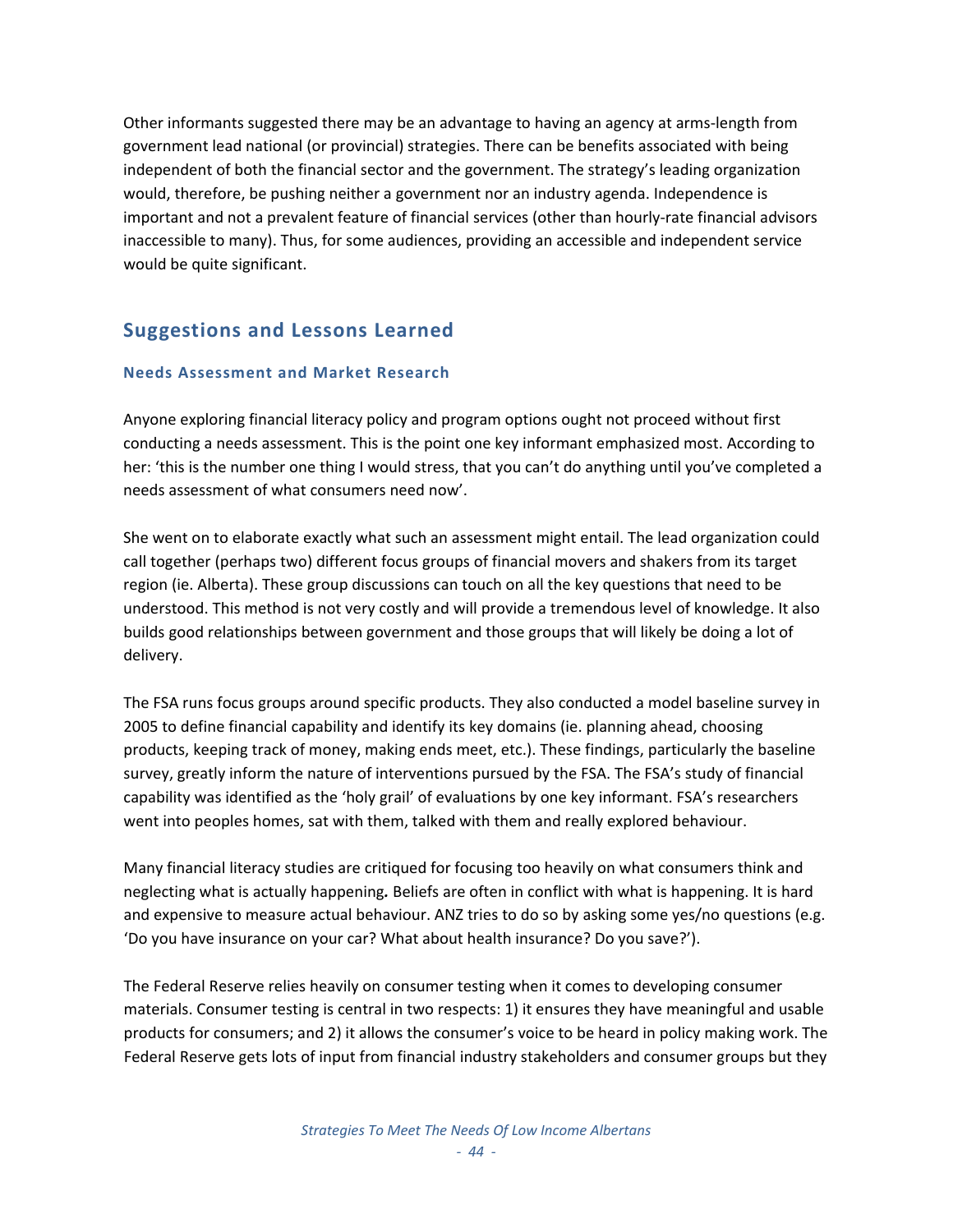rarely hear from individuals. The key informant noted the following example to illustrate the value of consumer testing.

Roughly a year ago the Federal Reserve was trying to write a disclosure to explain how mortgage brokers are compensated for finding mortgages. Consumers can go to a bank or a mortgage broker who would then take their information and look across the range of mortgage lenders to find the 'best' deal available. Though this deal may in fact be the best for consumers, brokers can also pick options that will provide them with greater compensation. The Federal Reserve employed consumer testing as part of their effort to explain the commission process. Although they tried to present the information in a range of forms they had difficulty making the process clear and understandable to consumers. It is likely that if they had not done consumer tests, they would have settled on something which the industry may have accepted. Instead and based on consumer responses, they withdrew their attempts and decided to return to the drawing board.

## **Leadership and Expertise**

Key informants agreed that senior support is important when it comes time to develop a strategy,. If someone senior in government tells others that they need to incorporate this that should help the cause. International strategies tend to have steering groups that lend weight and support. Especially in the early stages, advisory bodies are crucial in terms of their knowledge and ability to provide in‐ kind support.

## **Create a Strategy, Evaluate Results**

Key informants noted that it is advisable to develop a national (or provincial) strategy up front so all involved parties (e.g. ministries) know what they are setting out to achieve and how that will be measured.

After conducting a needs assessment, one key informant suggested a good next step would be bringing together some national and international experts in the field to literally lay out the strategy or agenda. They indicated that through this approach a great deal can be accomplished quite quickly. If everyone is pulled together to shape the direction of a strategy momentum builds. People get excited and ready to run with the emergent strategic plan. One‐on‐one consultations mean that researchers get everyone's own perspective/assumptions in isolation. With that type of data, it is hard to piece together something cohesive. The key informant also noted that it can be more effective to get everyone in one room to develop ideas and strategies over a series of days. This enables good discussion and debate between experts. Thinking can change in environments where this type of engagement is occurring. In addition, when experts are brought together, the leading agency should be able to say: 'We've done a needs assessment, here's where the needs are. How can we best address these issues?'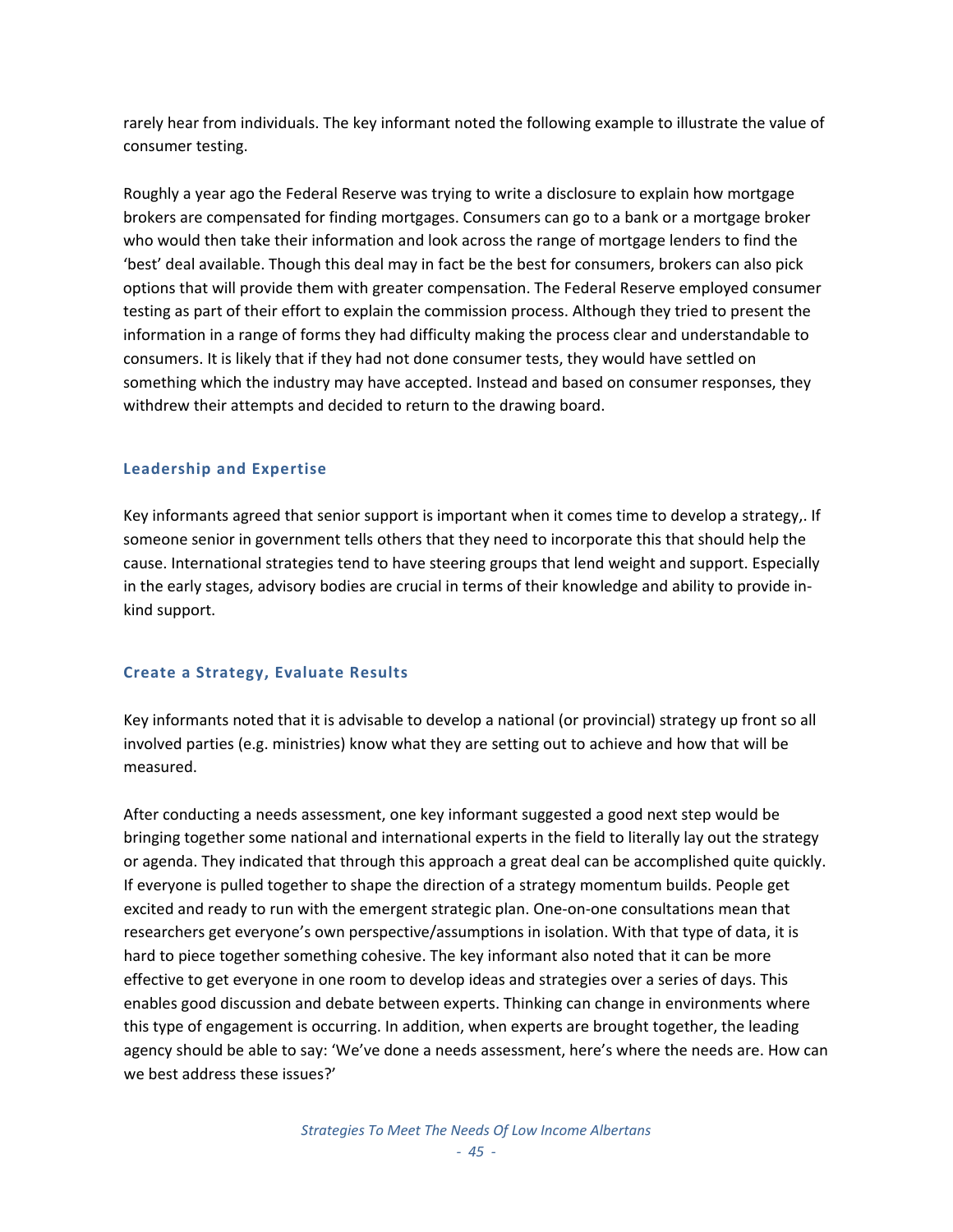In terms of strategic planning, key informants suggested that the key is to sit down and come up with a mission and vision of what needs to be accomplished and to realize that you cannot do it all or be everything to all people. Some of the key strategic planning objectives referenced by key informants included:

- **determining key strengths and weaknesses;**
- **If** identifying signature programs you can create for the province;
- **determining how to define and measure success; and,**
- setting benchmarks so that you can assess what works.

Resources – not just money but key partners, time, staff, etc. – also need to be identified. Time should be dedicated to considering potential challenges and whether they can be overcome or must be faced head on. These are the steps that need to be taken to move forward. These are the type of questions that can be focused on when national and international experts are brought together.

When creating a strategy, one key informant suggested, it may be best to avoid a 'to-do-list' approach. Indeed, there is a consensus that it is really important to set goals, have realistic expectations, do evaluations, respond to evaluations, and monitor progress.

Most key informants suggested it is wise to create better evaluations and more benchmarks earlier on in the process. As one key informant succinctly put it, 'it's critical to incorporate the evaluation dimension upfront, not as an afterthought'. This kind of work is essential not just to account for tax dollars spent, but because leaders need to know if programs are working or not and whether resources could be used in a better way. Additionally, many agencies are asked to do more/better research when they are scrutinized by others. Most key informants would spend more on evaluation if they could.

A challenge for effective evaluation is having a control group, pre/post evaluation, and capturing behavioral change. It has been suggested that there is nothing to prove that financial literacy works and therefore we ought to hold off on doing much more until we get a better sense – through evaluation – of what works. However, while the success of financial literacy initiatives may be difficult to measure, informants agree that practitioners and leaders can, nonetheless, work to improve their efforts. Informants maintain that there are enough insights from what has been done to indicate that financial literacy does work (even if we do not always know its full range of effects).

Indeed, experts still struggle with how to define success when it comes to financial literacy initiatives. It is not yet entirely clear what indicators should be used. Some key informants feel passionately that we need to work towards a universal set of indicators while others insist that this is not a one‐size‐ fits‐all issue.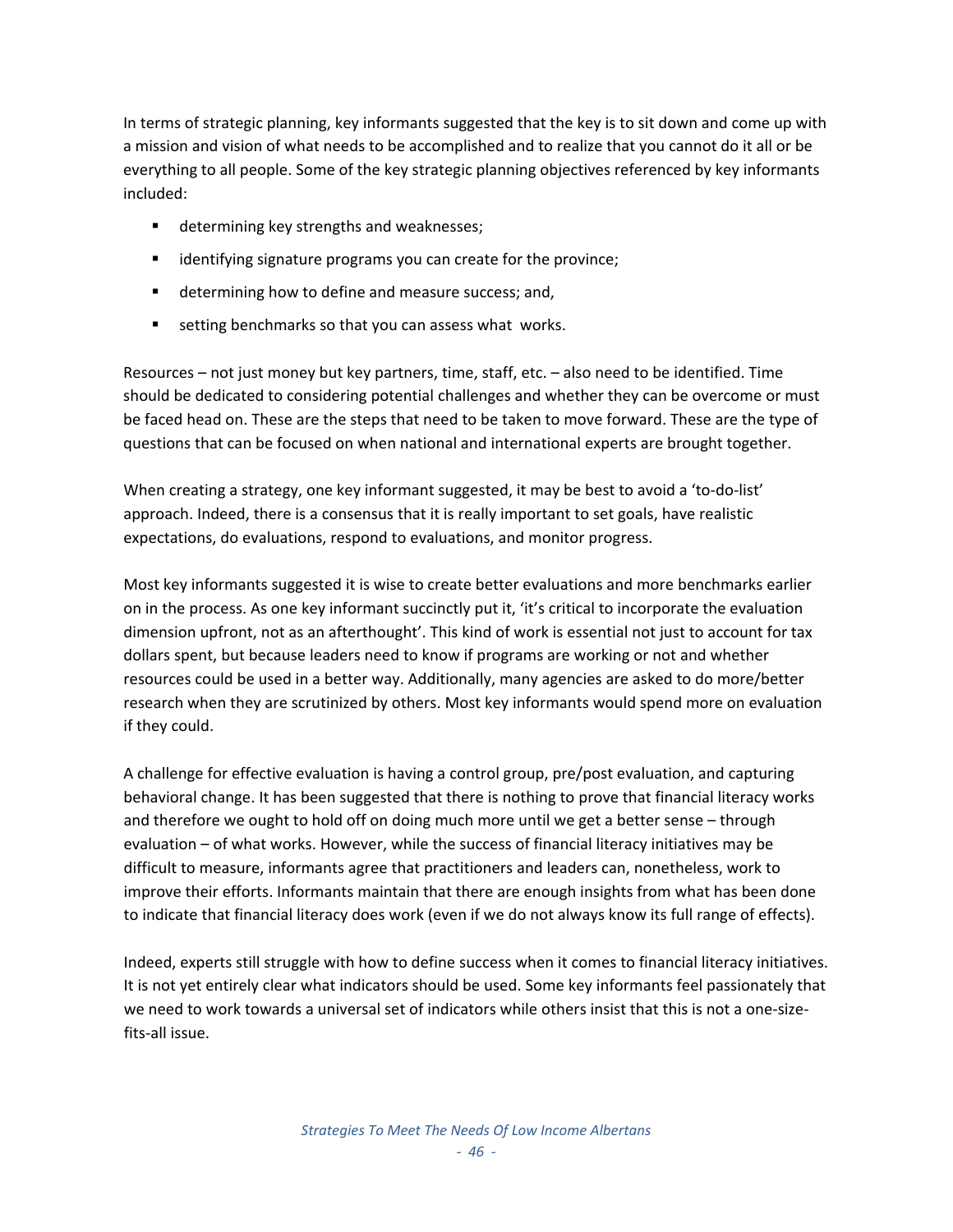Financial literacy needs to be relevant to consumers' situations. Research helps agencies develop content and improve its relevance for specific groups. Focus groups can be quite helpful in this regard.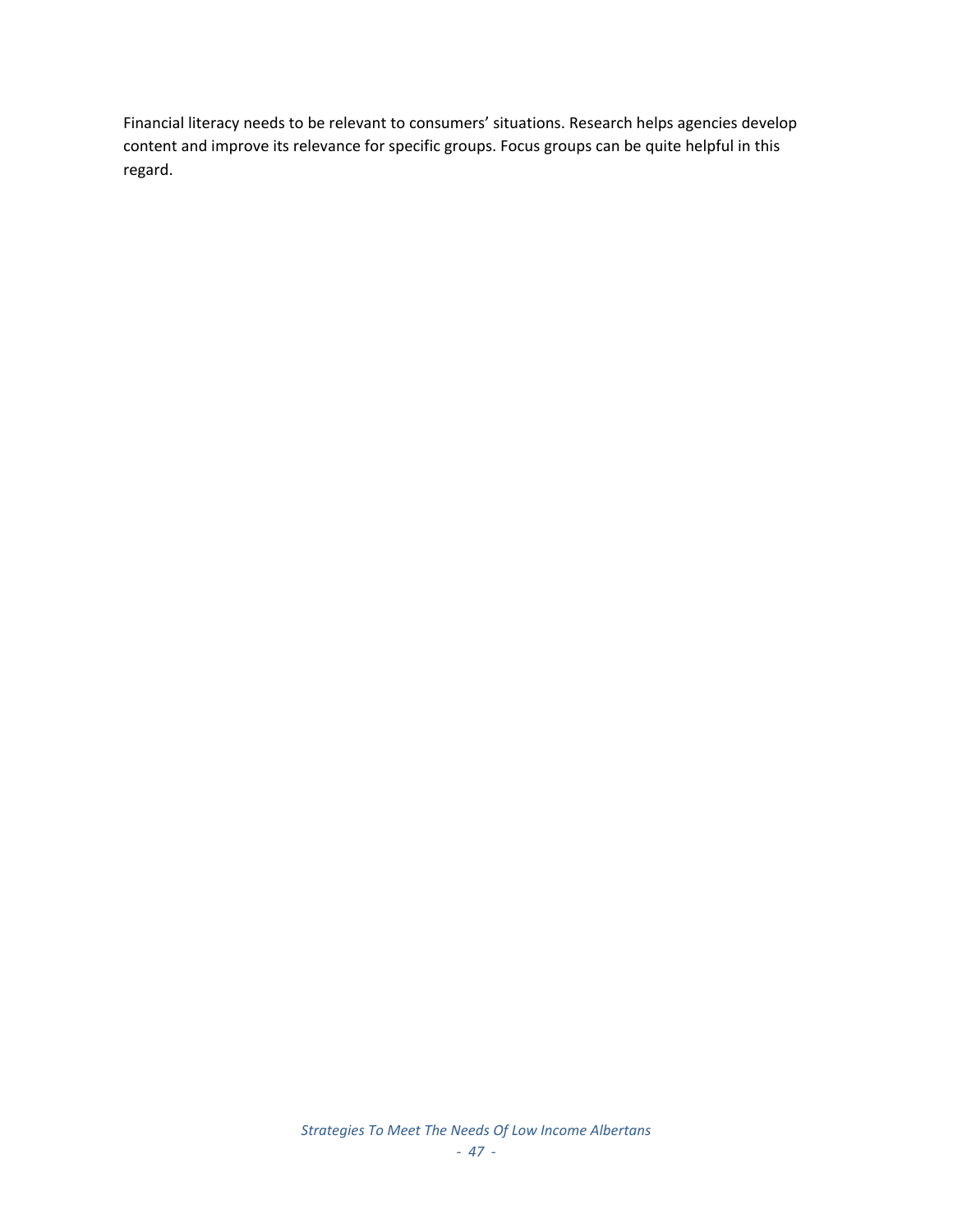# **Background**

SEDI believed it would be important to ensure that any recommendations to AE&I be informed by the experience of key financial literacy practitioners in Alberta. In order to access this information SEDI undertook a survey of key informants. Seven interviews were conducted by the SEDI researcher with representatives of four non government and three government organizations. The interviews were designed to capture some of the key lessons learned from the financial literacy practices of the interviewees. The interviews were conducted in March of 2009.

# **General Considerations**

Informants pointed out that, within the province of Alberta, there is a particularly strong emphasis placed on self‐sufficiency, entrepreneurship and self‐reliance. Awareness of this entrenched value ought to inform the development of recommendations, policy and programs. Current policies and programs seek to provide clients with choice. For example, there is no mandatory retirement age in Alberta. Additionally, within Alberta, the joint public‐private partnership approach is growing in significance. Thus, recommendations should be categorized in these terms. The scope of government responsibility should be clear.

# **Defining Financial Literacy**

For the purposes of interviews, financial literacy was broadly defined as the ability to understand information about financial matters (such as banking, credit, saving and investing). Financial literacy was identified as a basic skill needed by all Canadians. Key informants were invited to respond to this definition.

While informants generally agreed with the definition put forward by SEDI, they suggested it be expanded.

An acceptable definition must communicate the idea that financially literate individuals are able to understand information on financial matters and apply this understanding to successfully navigate the various systems they encounter. In other words, they must be able to use their understanding to make appropriate financial decisions (given their personal situations).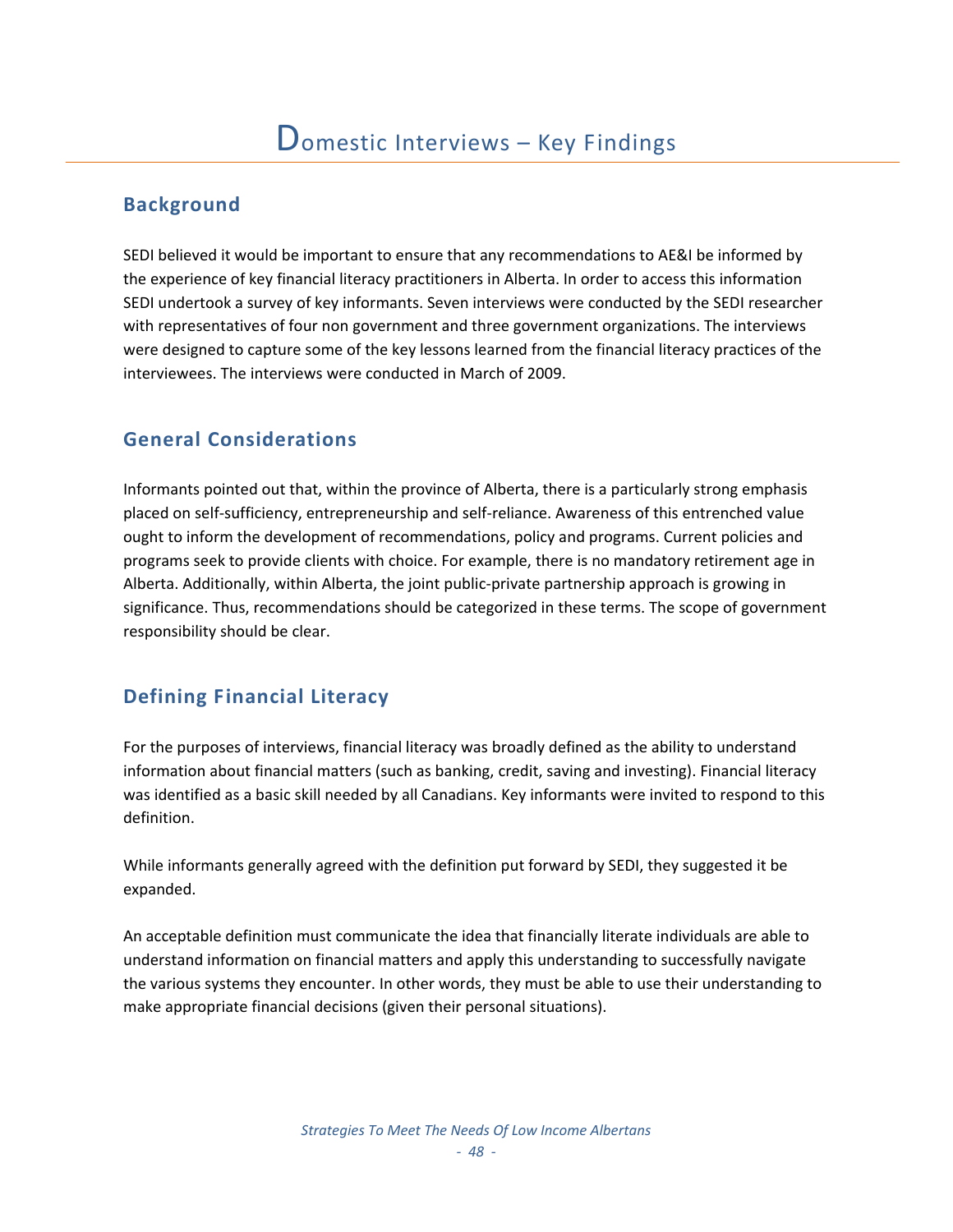The message from Alberta interviewees was that financial literacy training is only effective insofar as it positively changes behaviours or translates into action (i.e. saving for a home, a child's education, or retirement). Increasing awareness is one thing, increasing action related to awareness is another.

# **Financial Literacy Program Outcomes**

Domestic key informants were asked to identify direct and indirect outcomes of financial literacy training. Recognizing these outcomes is a crucial first step towards planning a strategy and conducting robust impact evaluations.

The most commonly cited outcomes are listed below. Please note, this list of outcomes is based on key informants' perceptions. In most cases, key informants' views have been informed by some combination of front-line work and external/internal research. Most commonly, program evaluations involve comparison of self‐reported surveys completed at program intake and again at program completion. Finally, it should be noted that some outcomes may reflect interviewees' experiences with asset building programs.<sup>[49](#page-50-0)</sup> Certainly, many informants would argue that financial literacy training is more efficacious in the context of an Individual Development Account (IDA) program (see discussion below). Based on the outcomes listed below, it would be reasonable to suggest that the matched savings piece worked as a catalyst to achieve the outcomes that all financial literacy programs aspire to.

# **Direct Outcomes**

The most commonly cited direct outcomes of financial literacy programs can be divided into two categories – subjective and practical changes. Of course these categories are neither mutually exclusive nor fixed. However, for heuristic purposes, outcomes have been loosely organized along these lines. Please note, although we are discussing 'direct' changes that are both subjective and practical, the hope is that these immediate changes are related to long‐term behavioural change.

More subjective outcomes include:

- increased **confidence** (in terms of managing finances, engaging with a group, general selfesteem, asking questions, navigating systems, purchasing an asset, etc.);
- participants **feel more hopeful and optimistic** about their future;

<span id="page-50-0"></span><sup>&</sup>lt;sup>49</sup> IDA Programs are incentivized savings programs that provide a matching savings incentive for personal deposits made into a dedicated purpose account and generally restrict the use of account funds for specific purposes. In addition, these *offer or even require beneficiaries to participate in financial education.*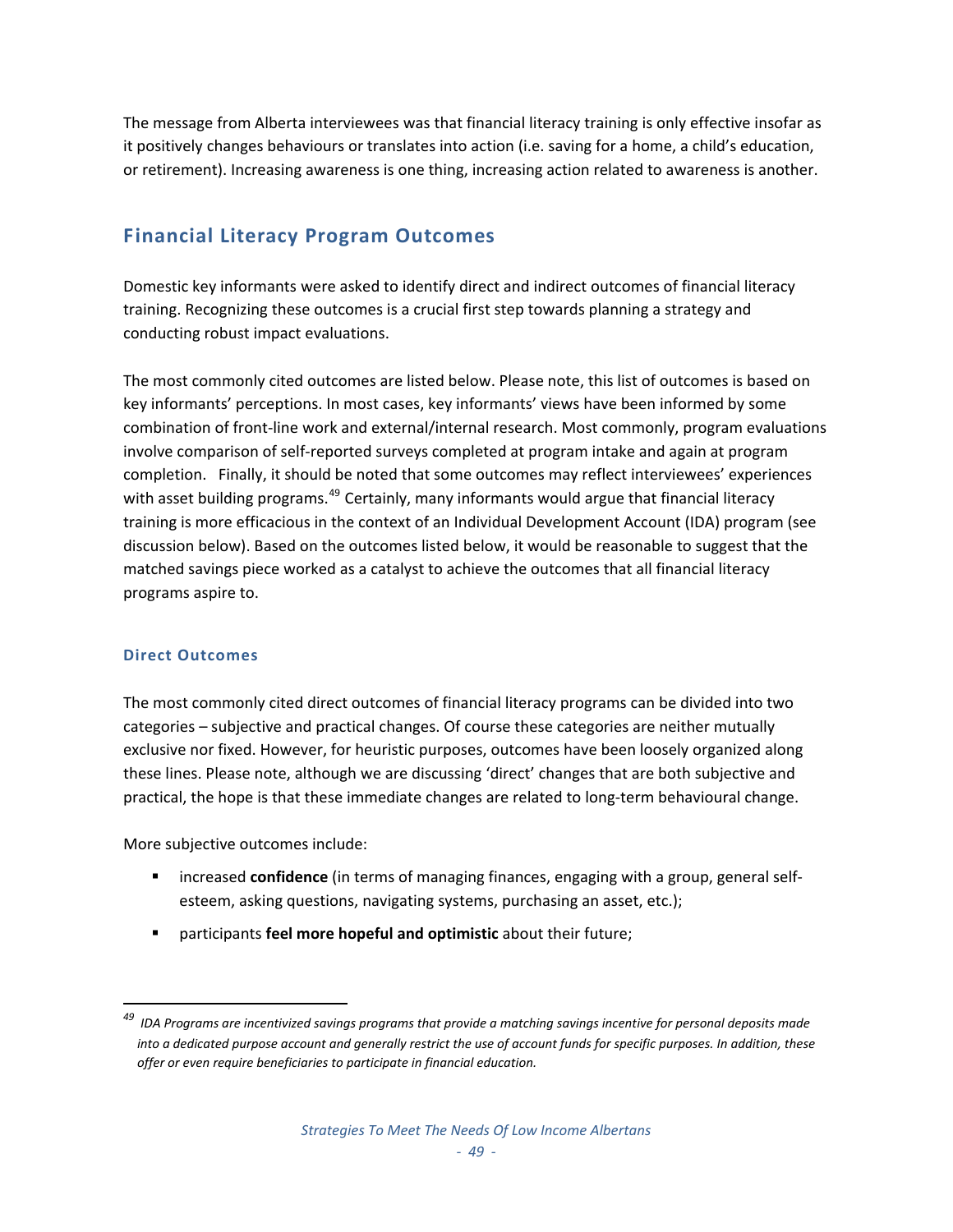- increased **social capital** (group workshops provide an opportunity for connections to form between/among individuals and organizations);
- increased **sense of control** (e.g. through consumerism modules participants begin to feel more able to make decisions that align with their values);
- greater **orientation towards the future** (participants are encouraged to set goals and engage in long‐term planning); and,
- greater **awareness** (participants think more about what they spend, track their spending, shop around, determine whose advice they should trust and hence make more informed decisions).

More practical (or objective) outcomes include:

- increased **knowledge and skills** to make sound financial decisions;
- participants budget, plan ahead, distinguish between needs/wants and prioritize spending accordingly;
- participants understand what they are actually committing to when they enter into a **contract** or use **credit**;
- individuals deal with money in a more **intentional** way (if someone does well one month but fails to recognize why they have been successful replication of positive action is improbable);
- increased familiarity with and uptake of **basic financial products** (i.e. RRSPs, RESPs, etc.);
- increased ability to file **taxes** and claim the **benefits** one is entitled to;
- **EXEDENT** increased financial, housing and employment stability;
- increased **employability[50](#page-51-0)** (e.g. high bills and associated stress can hurt the quality of one's work; financial insecurity can lead to housing loss and an inability to maintain employment; accrued self-esteem, social capital, etc. translates into employability skills; etc.);
- increased **income** (e.g. through a job laddering module<sup>[51](#page-51-1)</sup>, through increased motivation to work, etc.) ;

<span id="page-51-0"></span>  $^{\rm 50}$  Key informants seemed to agree that the link between current financial literacy programs and employability could be made stronger. According to one key informant: 'Adding the employability dimension and helping people get a (better) job as an intentional feature of programming is desirable.' This possible avenue could include more content specifically geared to the implications of low wage jobs. Sessions on job laddering (see footnote below) and/or micro-enterprise could *also be extremely valuable.* 

<span id="page-51-1"></span> $51$  As part of their financial literacy program, Candora offers support around 'job laddering'. The facilitator points out there are only two ways to balance your budget - cut costs or make more money. At a point, when costs can't be cut any further, balancing a budget would require a greater income. Job Laddering involves looking at an individual's life style (e.g. their number of kids, when they drop off/pick up kids from school, free time, skills, etc.) and discussing ideas and options related to increasing their earning power. This might involve increasing the intensity or efficiency of a current job, taking another job, babysitting, etc. Basically, the point is to help participants find a way to save - and earn - every *possible cent while respecting their values and realities.*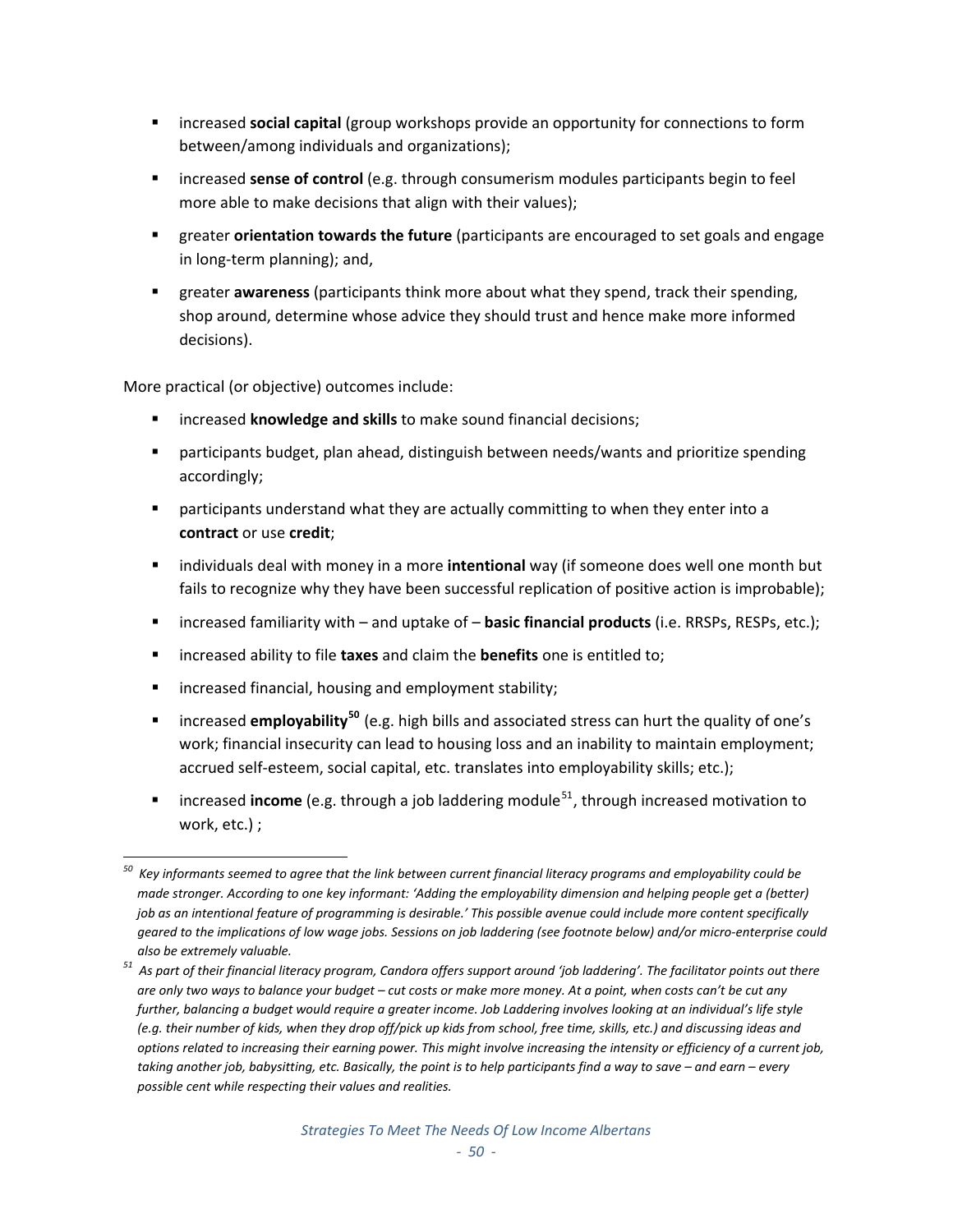- reduced **financial exclusion** or **increased financial/social inclusion** (if individuals are confident entering banks and dealing with financial representatives, understand charges/fees, budget their income, plan ahead and have some savings they are less likely to use fringe financial services);
- reduced **debt loads** (as consumers understand credit, its implications and debt repayment strategies and act on this understanding);
- increased **savings**; and,
- participants are able to **make the most** of what they receive as income whether it is from employment, income support, etc.

# **Possible Indirect Outcomes**

To some extent, the range of indirect outcomes associated with increased financial literacy are infinite. As one key informant succinctly put it: 'What does financial literacy not affect? It affects everything!**'** For the purposes of this paper only the most frequently mentioned impacts have been included.

Indirect outcomes include:

- greater overall **confidence** and **quality of life** (participants seem to know better where they are headed and how they are going to get there);
- greater **self-sufficiency** (whether individuals save and build a nest egg or save for a particular asset);
- improved **relationships** and (in the view of a key informant) reduced **domestic violence** (e.g. tension over financial issues is reduced and participants become more equipped to live independently, control their emotions – and associated spending, handle stress and resolve conflict);
- reduced **targeting of vulnerable populations** (i.e. seniors and people with disabilities) by predatory businesses;
- greater ability to teach others (i.e. children, spouses, friends, neighbours, family, etc.) and, thus, greater likelihood of **volunteering in the community**;
- more effective **parenting** (e.g. openly discuss money and share knowledge, positive attitudes, and practices related to finances with their children<sup>[52](#page-52-0)</sup>; make healthy but affordable food choices; budget for extra‐curricular activities and other expenses related to child‐development; etc.);

<span id="page-52-0"></span>Many key informants mentioned the effect parents' financial literacy training has on children. They wondered if this dimension could be incorporated (or studied) more intentionally. One informant asked: 'How can we be sure to pass this *education onto children?'*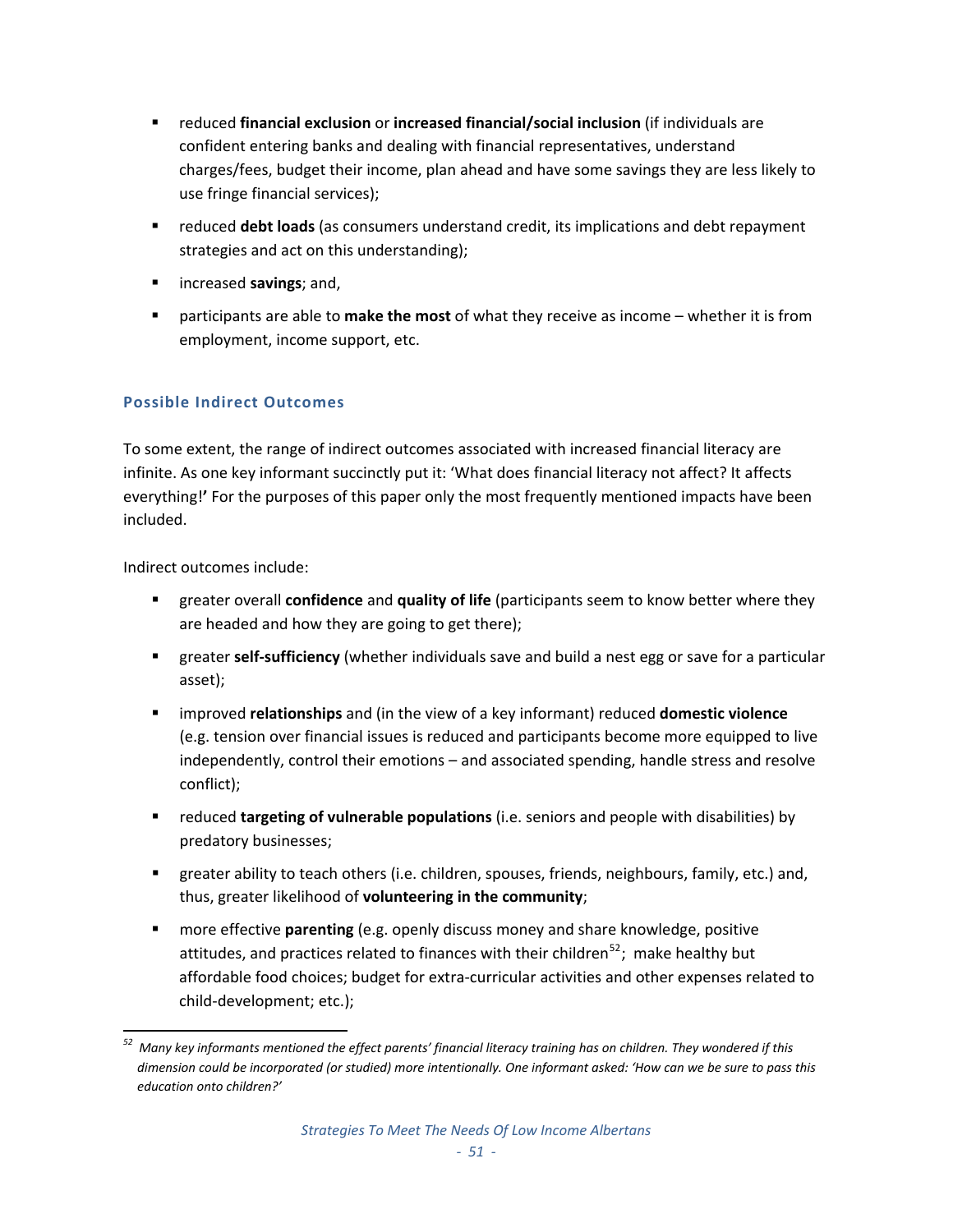- **newcomers** are more able to succeed (e.g. more able to navigate Canadian systems etc.);
- adults enter their senior years more prepared for **retirement**;
- school attendance and graduation rates improve as transience is reduced and long-term planning becomes the norm;
- the **community** becomes a better place to live as rates of crime, domestic violence, alcoholism, etc. are reduced; and,
- the **economy** is improved ( e.g. more people use mainstream financial institutions with more regularity, increase their assets, etc.).

The aforementioned outcomes may seem somewhat intangible to those who have never experienced firsthand the impact of financial literacy training. The following example (provided by key informants) helps to illustrate the phenomenon and transform rather abstract concepts into a real life scenario.

Candora's *Women's Saving* group discusses, among other issues, the theme of relationships and money. The facilitator encourages participants to take at least one thing away from the session, i.e. to protect their credit rating because it is their own. The facilitator has a saying: 'Love is love but your SIN is forever.' Ideally, participants in the group come to understand credit as a safety net in case anything ever goes wrong.

After the program ended, its success was evinced by a call to the facilitator from a former participant  $-$  Joan<sup>[53](#page-53-0)</sup>. Joan called and excitedly recounted a recent experience. She had been in the bank getting a credit card. She was just about to give her common‐law spouse access to the card when she heard the facilitator's voice echoing in her head. Joan opted not to add her spouse's name to the card. Seven days later the relationship ended. Joan was tremendously relieved that she hadn't given anyone else access to her card; she was just rebuilding her own credit rating and if he had gone on a spending spree the consequences could have been devastating. Joan was calling to thank the facilitator whose voice saved her from making a serious mistake. Joan will likely share this story with her children and friends who, in turn, may think twice about sharing their credit.

<span id="page-53-0"></span> *<sup>53</sup> This is a pseudonym.*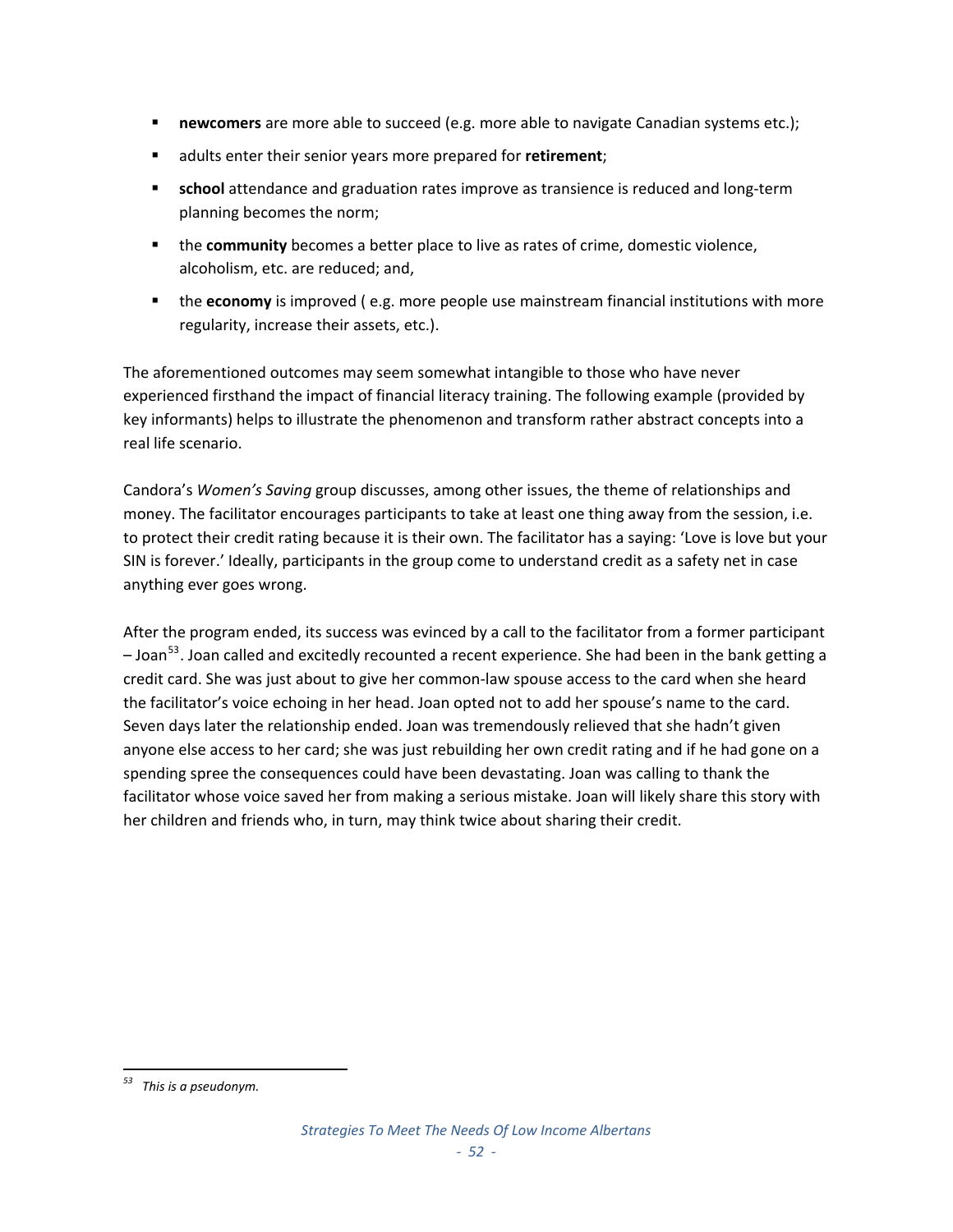# **Financial Literacy Supply and Demand in the Alberta Context**

# **Supply – Examples from the Field**

# **The Financial Plu\$ Collaborative (FPC), Edmonton[54](#page-54-0)**

The FPC seeks to educate, inform and promote opportunities to build financial assets. Members represent organizations, institutions and agencies that are interested and actively involved in asset development. One of the FPC's goals is to increase the number of Financial Literacy and Individual Development Account (IDA) groups in the City of Edmonton. In fall 2009, the FPC will hold a conference for Edmonton and Alberta featuring a number of local, provincial, national and international speakers. The conference, which seems to be appropriately timed, will look at innovative ideas, education and barriers to getting ahead for low income people.

# **The Candora Society of Edmonton**

Candora is a not‐for‐profit community development organization with a mandate to address the needs of low income residents of North East Edmonton (specifically the communities of Rundle and Abbottsfield). A large proportion of these residents are single parent families, income support recipients, and/or the working poor. Education levels are low, and some families are second and third generation recipients of income support.

Through a focus on the area's strengths, rather than its deficits, Candora seeks to reduce isolation, increase understanding, build self worth, and decrease the frequency of crises. Candora achieves these goals by supporting community capacity, providing opportunities for learning about the issues that affect residents' lives, and supporting individual and collective action to address these issues. Candora runs over 20 programs at a time.

In terms of financial literacy education, Candora offers a Women's Savings group for low income women who are both working and receiving Income Support. The program consists of 13 weekly sessions. Dinner and childcare are provided. Participants receive support around savings and connecting to community resources.

When Candora was first approached to pilot this program, they declined to participate as they wanted more curriculum and delivery flexibility than the original design allowed for. When it was agreed that they could run the program in a way that was community-driven and in line with their values they decided to become involved. The two year pilot – including its matched savings component – was funded by the provincial government (AE&I) and run in partnership with the Edmonton Financial Literacy Society (EFLS). A problem with the pilot was that initially, until word of

<span id="page-54-0"></span> *<sup>54</sup> See www.assetials.com.*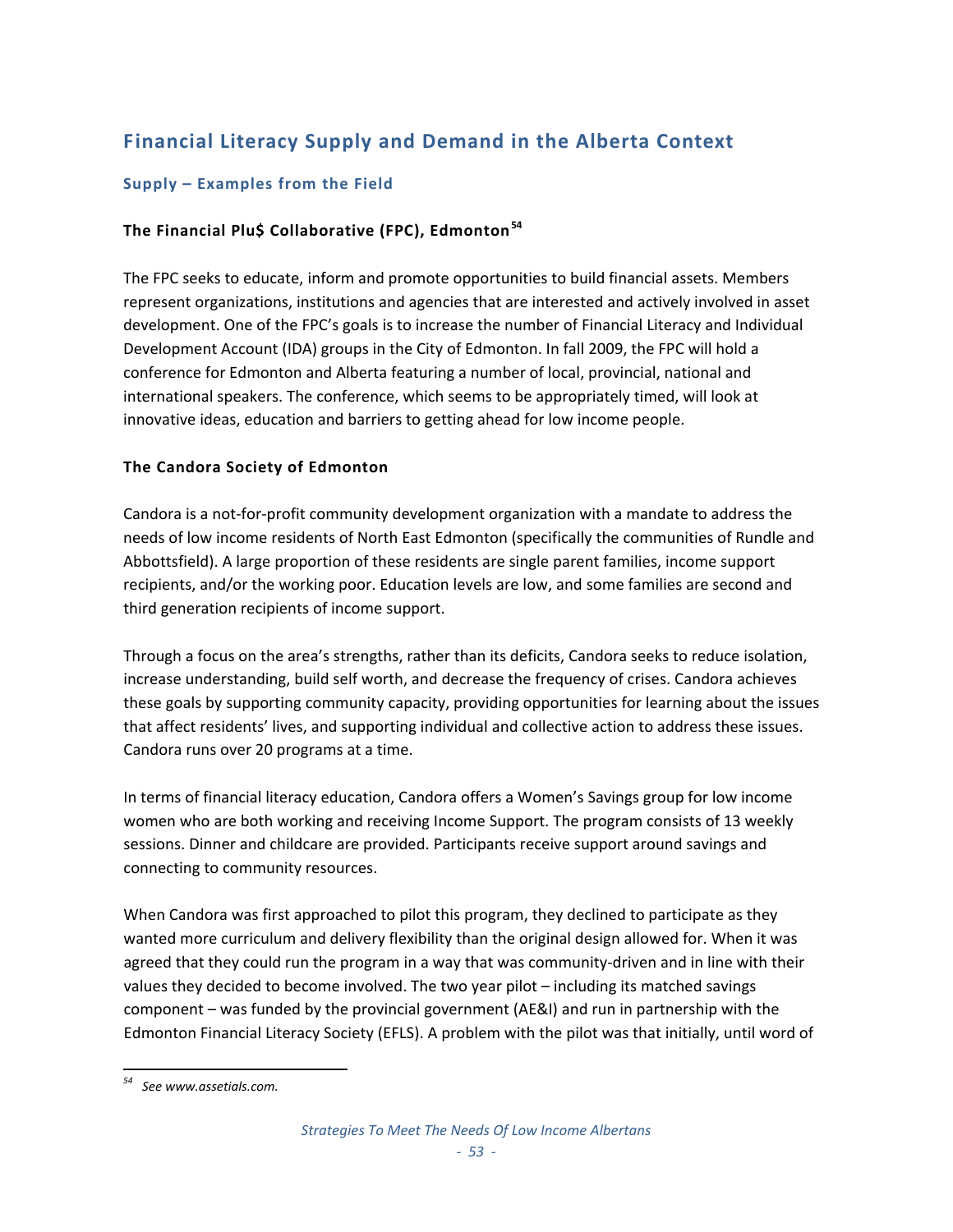mouth spread, they did not get a great participant response. Many clients who were referred by their AE&I case workers were hesitant to enrol. Many wondered: 'what's in it for AE&I?' or 'do I have to participate?'

Since completion of the pilot, Candora has signed a subsequent (1 year) contract with AE&I. Although AE&I is no longer providing the match, Candora has found an outside funder thus allowing them to offer a match to participants of the second intake of the program (Spring 2009) under this contract. Under the new contract the program parameters have also changed. Participants no longer have to be employed.

Candora also offers other Community Economic Development Initiatives, including a *Starting a Home Based Business* course and a *Dayhome Training Program*. The *Dayhome* program supports women through the entire process of opening a dayhome either privately or with an agency. During this 50 hour program, among other things, participants learn about operating a successful business, contracts and tax information related to running a home based business. This is a very unique program – the only one of its kind in Alberta. Candora has been contacted about the program by different regions. Candora would be willing to consider integrating more financial literacy into the *Dayhome* program in the future.

Other Candora programs related to financial literacy include: collective kitchens (Candora supplies staples and clients chose menus, pool resources – \$3/family member and prepare meals); *Future Save* (in partnership with the Federal government) seeks to inform clients about RESPs; and benefit awareness initiatives during tax time.

# **Momentum, Calgary[55](#page-55-0)**

Momentum is a not‐for‐profit Community Economic Development organization that has been partnering with low‐income Calgarians to develop their productive futures since 1991.

Momentum's Department of Financial Literacy seeks to enable low‐income earners to better manage their limited financial resources in order to become self-reliant and contributing members of their communities and work towards increased financial security. This is done through money management education programs, asset building IDA programs, and the *Calgary Rent Bank* program.

Money management education is delivered both 'in‐house' and to groups in the community. Momentum reaches over 1300 individuals each year with money management education through several different Financial Literacy programs. Other community organizations, who have existing relationships with participants (i.e. Addiction treatment centres, homeless shelters, parenting groups), are able to bring in money management facilitators from Momentum, tap into their

<span id="page-55-0"></span><sup>&</sup>lt;sup>55</sup> See Momentum rent bank Final Evaluation Report 2008; Money Matters Report; Fair Gains Social Return on Investment *Case Study. http://www.momentum.org*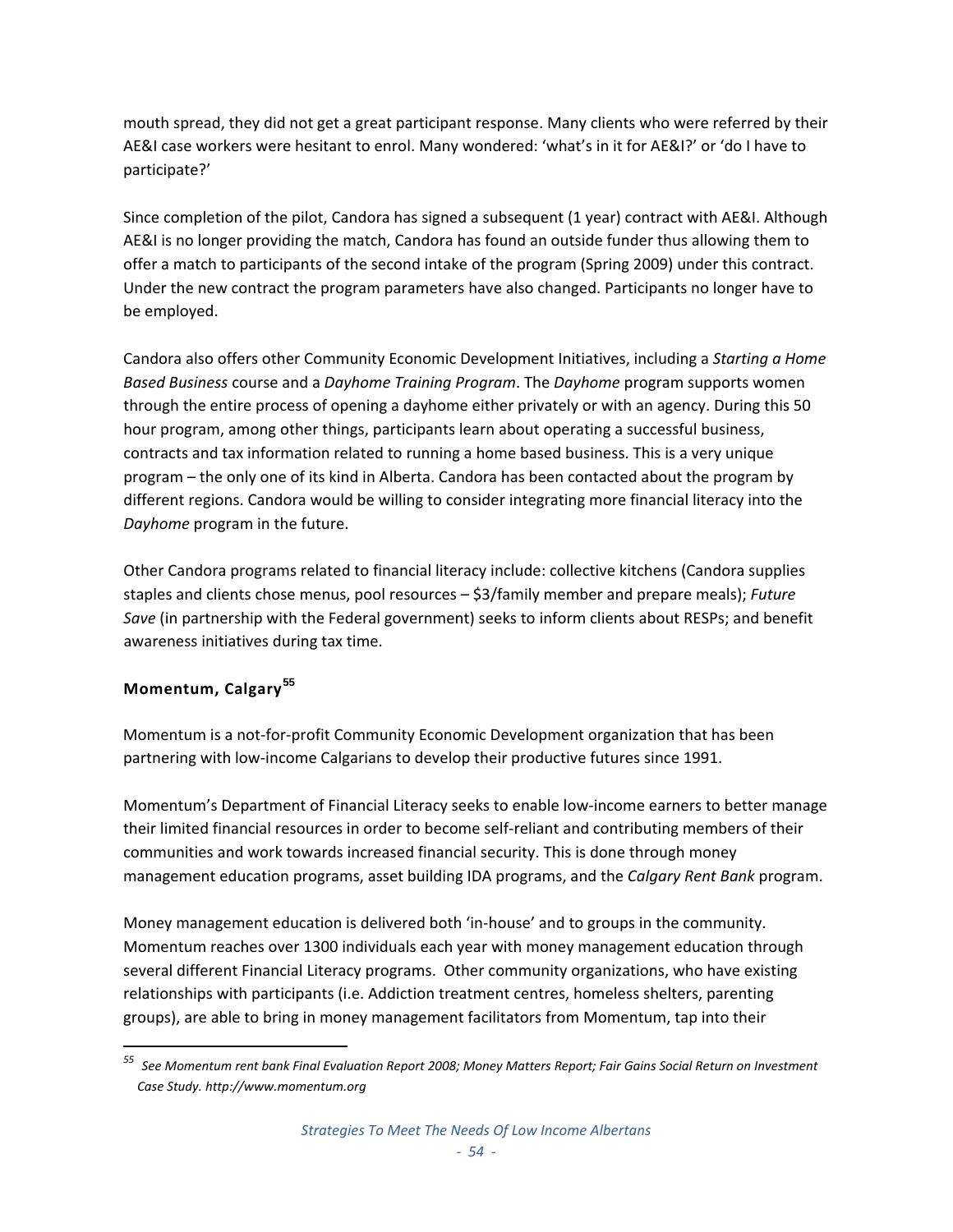expertise and fully utilize this resource without having to become money management experts. Participants receive training in the environment that they are most comfortable and are therefore more likely to attend workshops, engage with the group and ask questions of the facilitator to clarify their learning. 

Momentum also trains trainers. As there are already lots of printed resources available, Momentum's objective is to connect with organizations interested in increasing capacity in the area of financial literacy and do training of trainers. Recently they have received funding from *Status of Women[56](#page-56-0)* to build the capacity of community based organizations across Western Canada, The Yukon and The North West Territories to deliver their own financial literacy training.

Note that Momentum uses a model of financial literacy that is not just about financial assets. They use the Sustainable Livelihoods' Model. Within this framework assets are: financial, social, personal, physical (secure place to live etc.), and human (capacity to hold a job, leadership and interpersonal skills, etc.)<sup>[57](#page-56-1)</sup>. Momentum's basic community based money management workshops promote an understanding of assets, budgeting, banking, credit and consumerism.

Additionally, Momentum delivers IDAs – which combine up to 36 hours of financial literacy training over an extended period of time (6 months to 1 year) with savings incentives. This financial literacy training promotes an understanding of relatively complex topics (i.e. insurance, investments, wills and estates, etc.). Currently, Momentum delivers three adult IDAs (*Fair Gains, the Owen Heart Home Ownership Program and Savings Circles*). Two additional IDA programs for youth also operate at Momentum, including *Youth Fair Gains* and through a partnership with the John Howard Society they deliver the *Youth Opportunity Route* that targets high‐risk youth. These two youth IDAs receive funding from AE&I for operational and delivery costs. AE&I do not fund the matched savings component of these programs.

Through the *Calgary Rent Bank* Momentum provides loans to adults to assist with: security deposits for rent and utilities as well as rent and utility arrears. *Rent Bank* clients participate in a financial literacy program – *Money Management for Housing.* In addition to workshops, this program has a one‐on‐one component for individualized financial coaching primarily for budgeting and debt management which seems to be very effective for people who are in crisis.

Momentum targets a broad spectrum of low‐income earners. Those who use the *Rent Bank* are facing imminent financial crisis and receive one‐on‐one attention. Some are homeless. At the other

<span id="page-56-0"></span> $56$  Status of Women Canada is a federal government organization that promotes the full participation of women in the economic, social and democratic life of Canada; works to advance equality for women; and seeks to remove the barriers *to women's participation in society. A particular emphasis is placed on increasing women's economic security and eliminating violence against women.* 

<span id="page-56-1"></span>*<sup>57</sup> See Momentum's Asset Building Blocks (available on request from SEDI or Momentum).*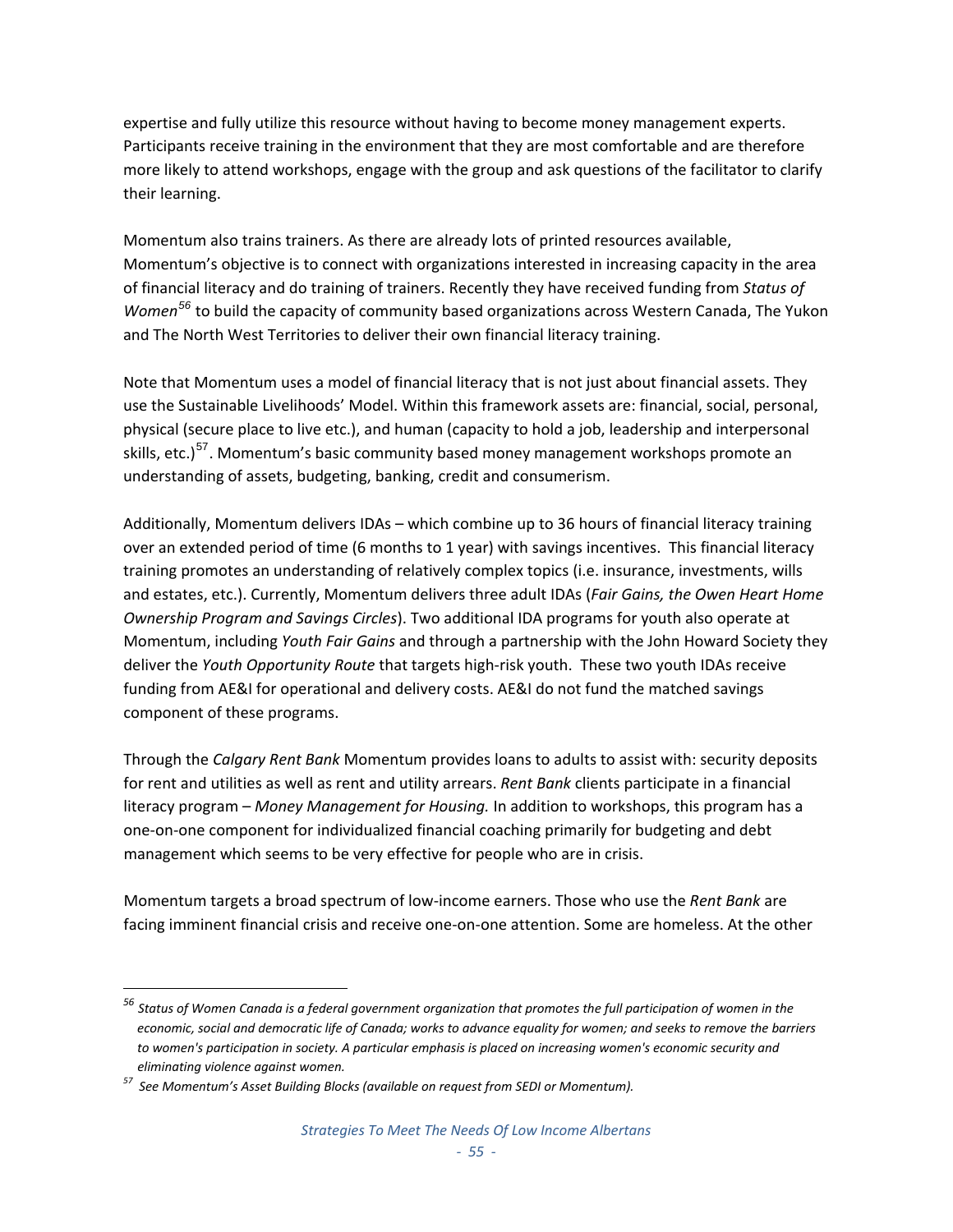end of the spectrum are participants in the *Fair Gains* IDA program. These clients can't have more than a certain amount of debt and are willing/able to commit to a year‐long program.

# **The Edmonton Financial Literacy Society (EFLS)**

The EFLS is a non-profit organization with a mission to facilitate economic self-reliance among lowincome earners through asset building, financial education, and community partnership. Subject to funding, EFLS will alter course content and delivery to more closely meet the needs of particular target audiences. EFLS can also license materials to other organizations; provide train the trainer services and ongoing support; and deliver training directly – though they typically prefer to deliver courses through community partnerships. They have a very small staff (2‐3 people plus delivery contracts).

Their financial literacy courses focus on the emotions behind spending and money management. They have at least six different versions of their financial literacy curriculum. These versions are tailored to different target audiences, including:

- Aboriginal peoples (aboriginal courses integrate indigenous values, place a value on indigenous culture, etc.);
- 12 year olds (this course is delivered through an after school club, participants are not defined as low income);
- **Part of the people with mental health issues;**
- **a** adults with stable employment; and
- **ulle** immigrants.

They are currently running 2 IDA programs with rural and immigrant participants. In addition the EFLS are also partnered, along with the City of Edmonton and Wings of Providence<sup>[58](#page-57-0)</sup>, in the *Success Group IDA*. This project, funded by the Canadian Women's Foundation, provides victims of family violence with a matched savings account as well as financial literacy training. The matched savings can be used for a number of priorities and tend to provide an important link between saving and future orientation.

<span id="page-57-0"></span> $^{58}$  Winas of Providence provides second stage housing services for women with children who have experienced family violence. Its mission is to provide comprehensive transitional programs and independent living in a safe, secure, *supportive and healthy environment for its residents. Second stage housing provides long term accommodation and accompanying support services for women with their children***.**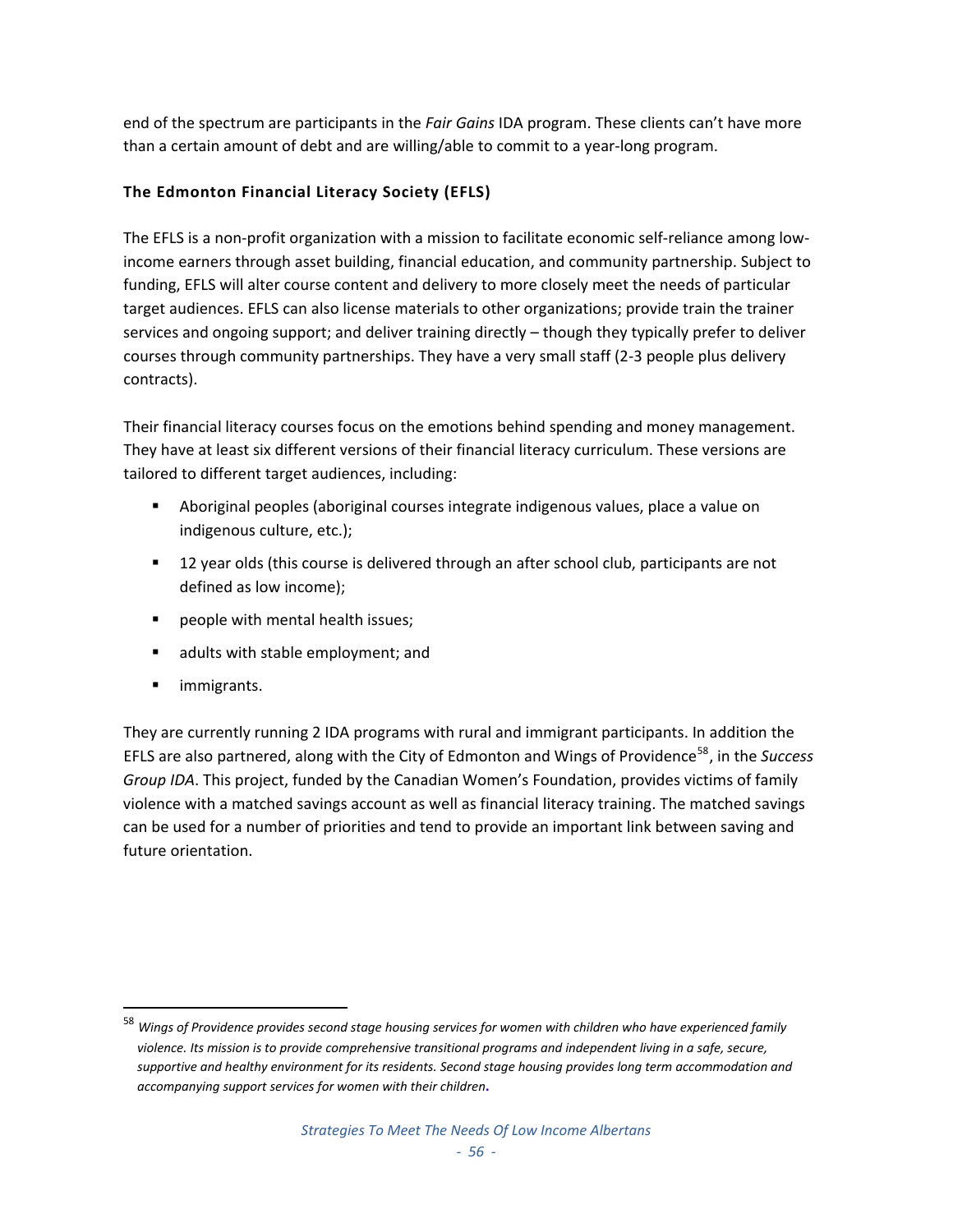# **Other Individuals/Groups Involved in the Field of Financial Literacy in Alberta**

Key informants identified a number of other groups who are – or have been – involved in financial literacy initiatives in the province.

- 1. Community Capital, Red Deer5[9](#page-58-0)
	- Community Capital has d[eli](#page-58-0)vered financial literacy education.
- 2. Just Financial<sup>60</sup>
	- An off-sh[oo](#page-58-1)t of First Calgary Savings (a local credit union) that offers banking services to those who might have a hard time at mainstream financial institutions. Reportedly, they provide a fair amount of one‐on‐one support to this target audience.
- 3. The Bissell Centre, Edmonton
	- The Centre does financial literacy work and is helping to fund the upcoming FPC conference.
- 4. The Terra Association, Edmonton
	- **The Centre provides support services for pregnant and parenting teens in Edmonton.**
- 5. The Housing Support Services Hub, Edmonton
	- HUB has a financial literacy component. According to one informant, they are doing brilliant work with people who are struggling with homelessness and housing issues. They offer a 3<sup>rd</sup> party 'small t' trusteeship. They are doing intensive work on a pilot basis.

While interviewing the stakeholders listed above was not possible given the scope of this study, key informants suggested that, in the case of subsequent research/actions, it may be advisable to consult with these groups.

<span id="page-58-0"></span>*<sup>59</sup> See the following external site: http://www.centralalbertaonline.com/business/businpro/communitycapital/index.shtml.*

<span id="page-58-1"></span>*<sup>60</sup> http://www.justfinancial.com/*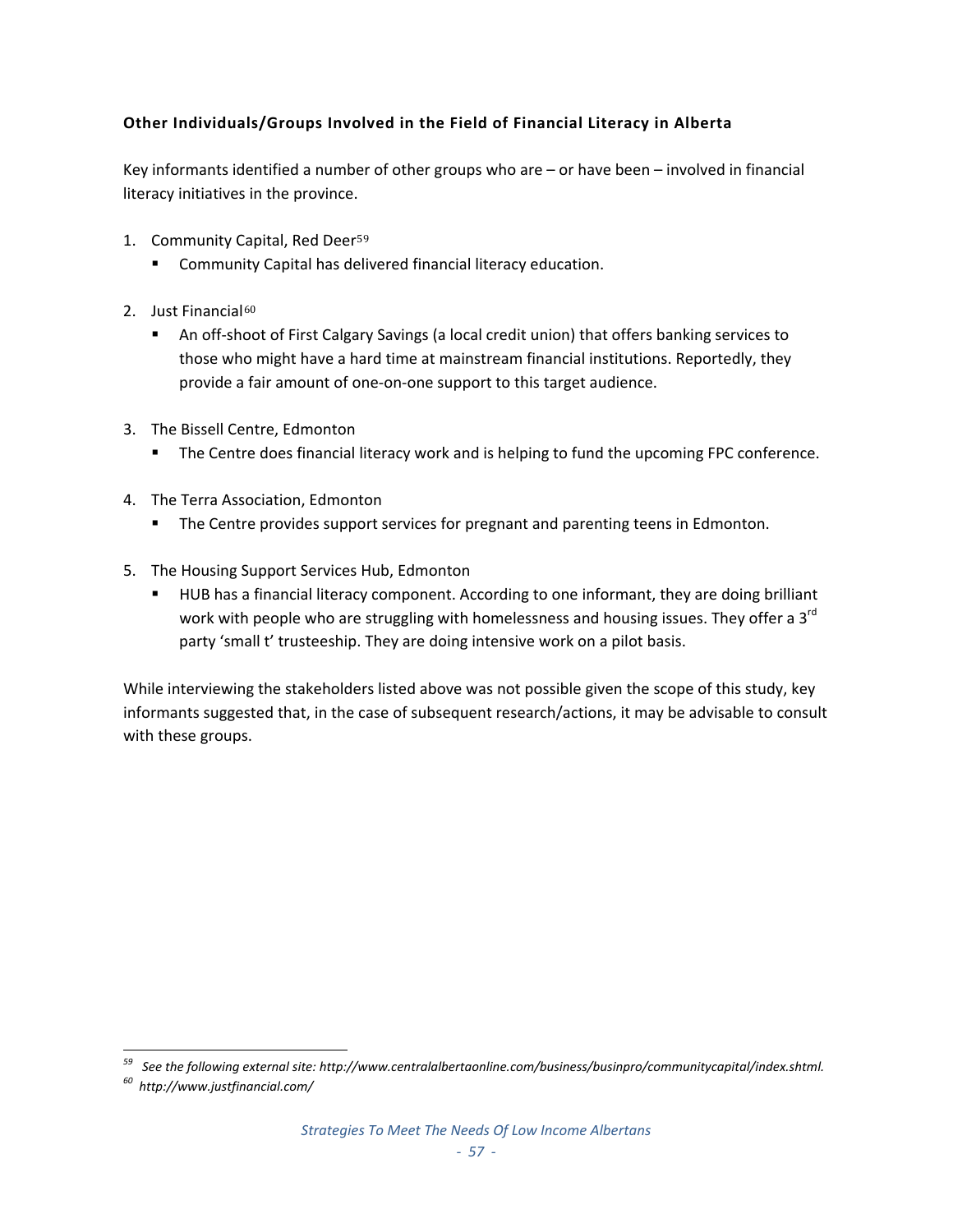#### **Demand**

#### **Organizational Demand for Government Support**

Key informant interviews revealed significant organizational demand for more funding, programs, and staff training geared towards financial literacy. Across the board, those currently offering financial literacy programming would offer more if they could. Other ministries (i.e. the Ministry of Seniors' and Community Supports) are also quite passionate about increasing the base level of knowledge and moving forward with a provincial financial literacy strategy. The United Way of Edmonton has also expressed a great deal of interest in reviewing findings generated by this study as these might help them advocate for changes in what types of initiatives they are planning to support.

In general, among informants, there was an acknowledgment that the economic downturn is leaving consumers increasingly vulnerable. Debt levels are rising, employment rates are falling and concerning financial service patterns are beginning to emerge. According to one informant: 'This is just the beginning, we are going to see more and more people with extreme financial difficulties.' Key informants hope that the government will respond quickly and effectively enough to support laid‐off, unemployed and underemployed Albertans.

#### **Demand Among Low‐Income Albertans, Including Those Receiving Income Support**

Generally, key informants estimate that only some (or few) low‐income Albertans tend to understand information about financial matters. Though low‐income earners can be very skilled at budgeting, there may be significant knowledge gaps when it comes to topics such as credit/debt, saving and investing. Those who have had experience with stocks or investments are more likely to have learned about these topics. Low-income earners who have never had these opportunities may just have experienced getting by month to month.

That said, most key informants stressed that many Albertans – regardless of income level – struggle to understand financial matters. Low levels of financial literacy were thought to be a relatively universal issue. However, key informants pointed out many reasons why it is important to target financial literacy initiatives at low-income earners.

For those who are financially excluded, or whose bank balances regularly drop to zero there is not a great deal of support available when it comes to trying to understand financial products and services. Low‐income earners may also find it difficult to approach experts or otherwise seek out clear and accurate information. In the process of dealing with mainstream financial institutions and the government, they may encounter a range of individual and systemic barriers. Many vulnerable individuals find mainstream financial institutions and mechanisms intimidating (e.g. newcomers for whom English may be an additional language). Mainstream banks may also be inaccessible or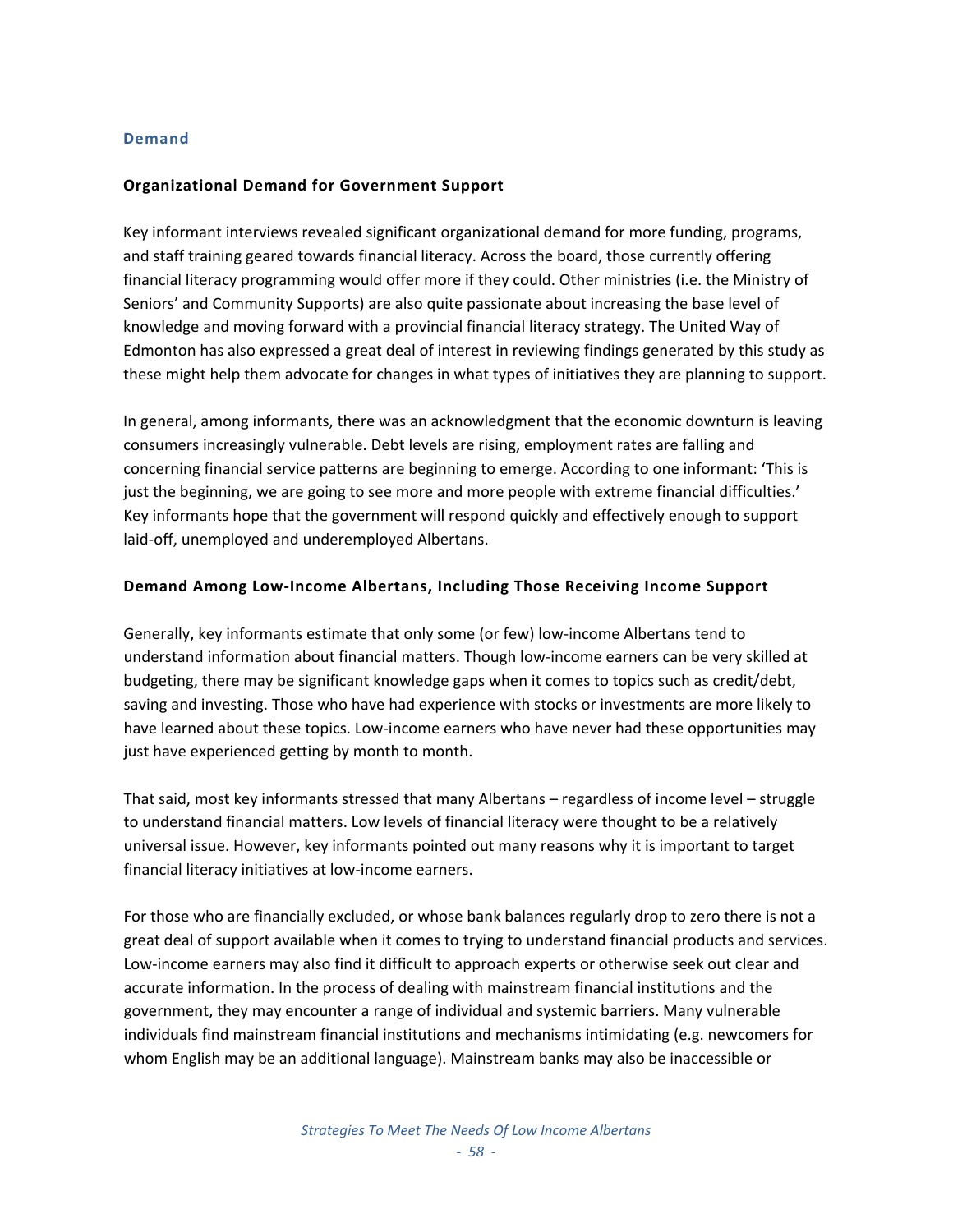unappealing to clients (e.g. in terms of their location, identification requirements, cheque holding policies, etc.).

For those who are in debt, there is a huge information/knowledge gap. Many agencies are funded by credit card companies and/or charge for their services. Reportedly, one organization (Money Mentors) which offers primarily fee based online seminars and debt management services does not accept as clients individuals who are unable to agree to pay back a certain amount each year. Notably, Candora has successfully brought in volunteers from 4 Pillars Consulting Group (specializing in financial services, credit & debt counseling and credit repair) to meet with groups. Expanding such partnerships may be possible.

Many informants emphasized that the middle class is also struggling with debt and unable to pay for financial advice. Although it is important to support low‐income earners, financial literacy is a topic that ought to be covered across the board.

Some AE&I programs are available to all Albertans (e.g. career planning workshops). Financial literacy workshops could be made available to the general public even if the Ministry is primarily focused on integrating financial literacy into programs that are predominantly directed at low‐income earners.

Certainly key informant interviews suggested that there is a considerably need for financial literacy initiatives among low‐income Albertans. However, this need does not automatically translate into 'demand' per se. Key informants identify financial literacy as an area were people need to learn that services are available before demand will be articulated. Many people who are dealing with issues don't understand the extent to which these issues are caused – or related – to poor financial literacy. In other words, individuals do not identify as 'financially illiterate' and thus are not actively seeking assistance. This is why raising the profile with agencies is so important.

Informants suggest that once people become more aware of the issue, providers will be swamped. Additionally, the economic situation is changing and the middle class is facing lay offs and, often, high mortgage payments.

Though active marketing has not yet fully transformed need into demand for service, many informants suggest that even existing demand is not being met. Some organizations report having wait lists. Reportedly, more and more judges are demanding that those convicted of fraud work through a financial literacy course. However, the supply is just not there. Generally, informants agreed that the demand they are seeing now is only the beginning.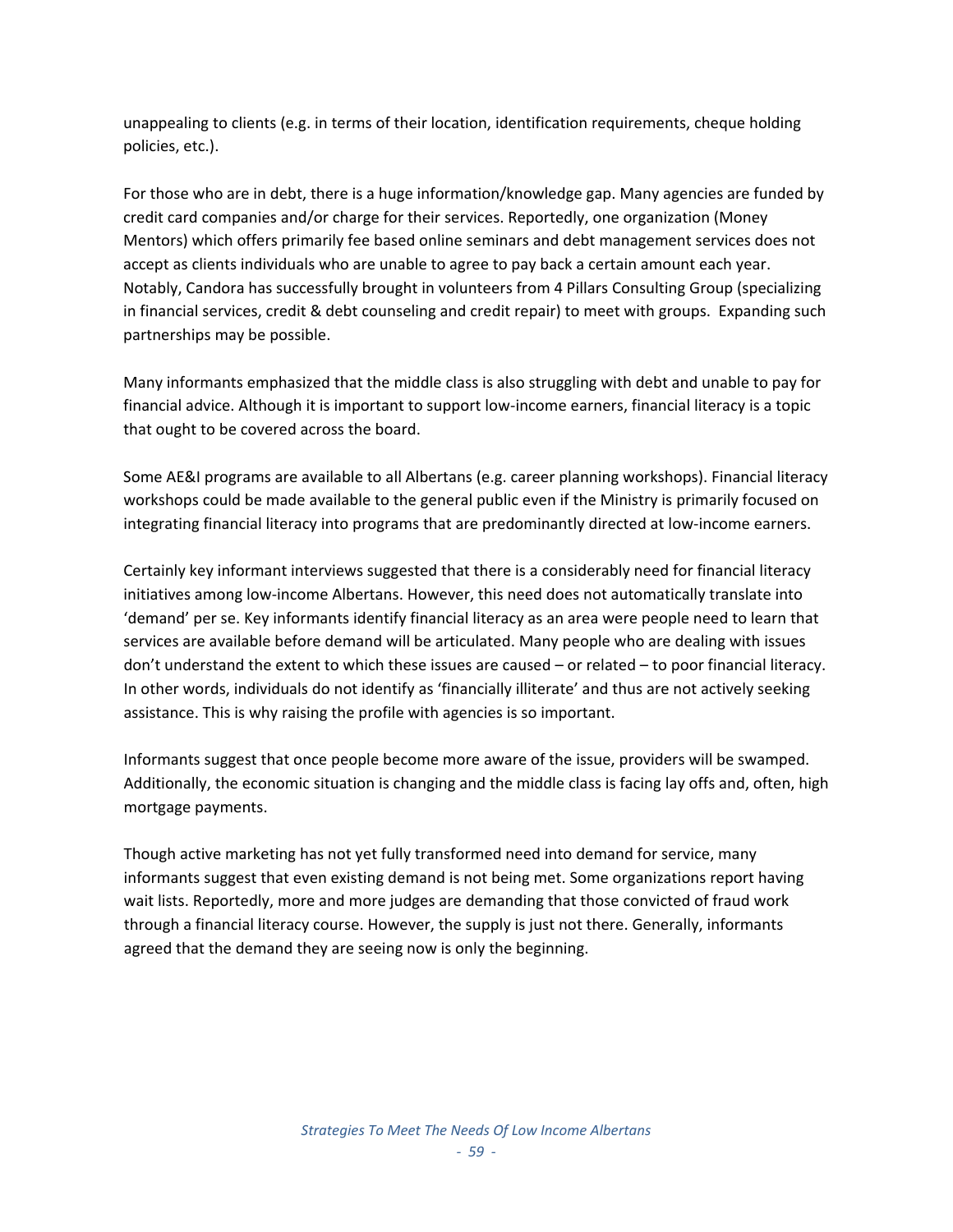# **Discussion of Central Themes**

Key informants were eager to share their thoughts on financial literacy policy and program options for low-income Albertans. Below is a brief discussion of key themes that emerged during interviews.

## **Role of Government, the Private Sector and Community‐Based Organizations**

#### **Cross‐ministerial Coordination**

In order to achieve the greatest impact, financial literacy ought to be addressed as an issue pertinent to the mandates of multiple Alberta government ministries. AE&I efforts to increase financial literacy should relate to the activities of Alberta Education (learning and information services), Advanced Education and Technology (community learning), Municipal Affairs (library services) and Culture and Community Spirit (voluntary sector services). Financial literacy initiatives could be integrated within existing provincial cross‐ministerial initiatives, such as the Homelessness Secretariat and Safe Communities Secretariat (which incorporate poverty reduction strategies). Alternatively a new and more specific cross‐ministerial initiative could be developed, for example, an overall provincial strategy that included the Ministries of Education, Finance and Enterprise and Seniors' and Community Supports.

Financial literacy needs to start when learners are younger. Preventative efforts should be made in schools, possibly in the form of an extra-curricular activity. Financial literacy needs to be part of everything – part of the mainstream – not something unique and special. Early intervention would be the most efficient tactic. Statistically speaking, Alberta is a young province (with many young people). This means the bulk of Albertans could be reached as they approach their major life course milestones. There was a consensus among key informants that financial literacy is a basic skill needed throughout the life‐course.

Before formulating a provincial strategy, the government of Alberta would need to better understand the problem

## **Multi‐Sector Collaboration and Partnerships**

Multi-sector collaboration between the public, private and voluntary sectors should be encouraged. The core competencies of all stakeholders should be understood and used to maximum effect.

#### *Public Sector*

The government has a significant role to play in the facilitation of partnerships; development of consistent standards of practice and evaluation; and provision of resources.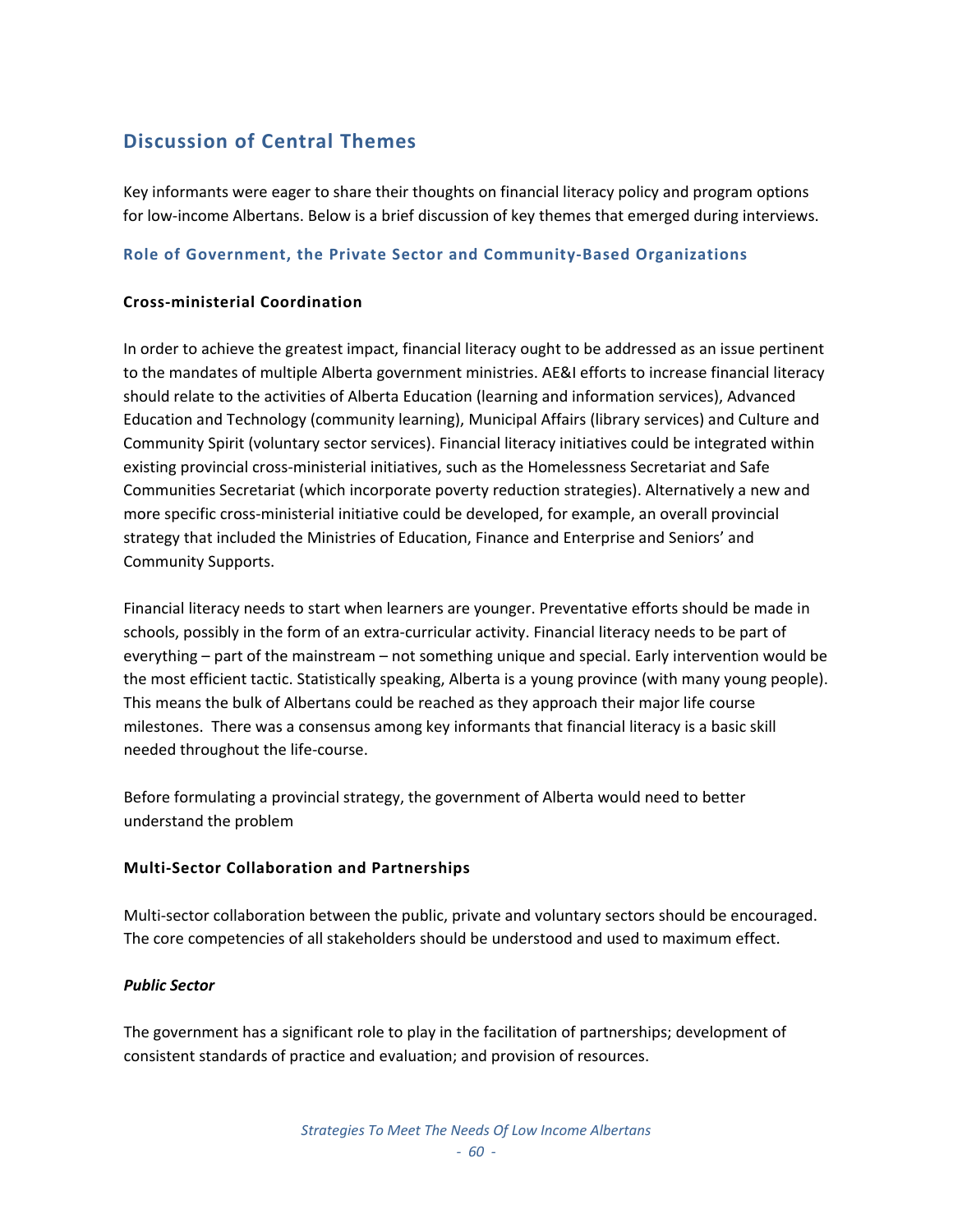The government's role as a facilitator of partnerships seems to be crucial in several key regards. Key informants agree that not‐for‐profit agencies are generally able to engage individuals, namely low-income individuals, in a way that government agencies are unable to do. It is also important to involve other levels of government (i.e. municipal) in financial literacy work.

It can take a considerable amount of time to get government buy in. For example, Alberta Works staff may see themselves in a more legalistic and administrative role rather than as participants in community development. New initiatives take time to trickle down to front‐line workers. Key informants wonder how the different sectors could engage better to reach a goal – namely, increasing financial literacy and self‐sufficiency.

Some question the extent to which AE&I employees should be involved in the delivery or promotion of financial literacy initiatives. Income support recipients could view this as another requirement which may breed resentment, slow uptake or unsuccessful outcomes. It is important that financial literacy delivery agents are trusted. Most key informants agree that non‐governmental agencies should deliver programs and that promotion occurs at the grassroots level – through community agency referrals and word of mouth.

That said, uptake would improve with increased engagement and enthusiasm from government case workers. Until workers really believe in the value of financial literacy programming it will affect how they present the service to clients. Is it being framed as a demand or an opportunity? One of many options or a crucial step? Recently, Momentum ran a workshop for Alberta Works staff to increase their familiarity with the service and equip them to speak to clients confidently about financial literacy programming.

Notably, it was stressed that benefits should not be tied to financial literacy programming. Participation should be voluntary. Successful outcomes seem to be linked to participant readiness (to learn and make changes in their lives).

An additional issue related to the government's role as facilitator relates to key informants' observation that information sharing across groups is not happening as well as it could/should. There is a need for a financial literacy network or a hub. Within Edmonton, the Financial Plus Collaborative (FPC) and according to some key informants could fill this role. However, the FPC is currently not funded to do such. It is a group of people who get together out of shared interest ('there is a limit to what networking can do when everyone is working off the side of their desk'). The government may have a role to play in coordinating or otherwise supporting province-wide networking efforts.

More financial literacy should be integrated into existing programs (i.e. AE&I training programs). Although AE&I funds various initiatives, they are just starting to integrate financial literacy into their existing programs. Currently, AE&I training programs may contain a combination of budgeting and life skills rather than an 'actual financial literacy' component. Recently, however, AE&I has posted a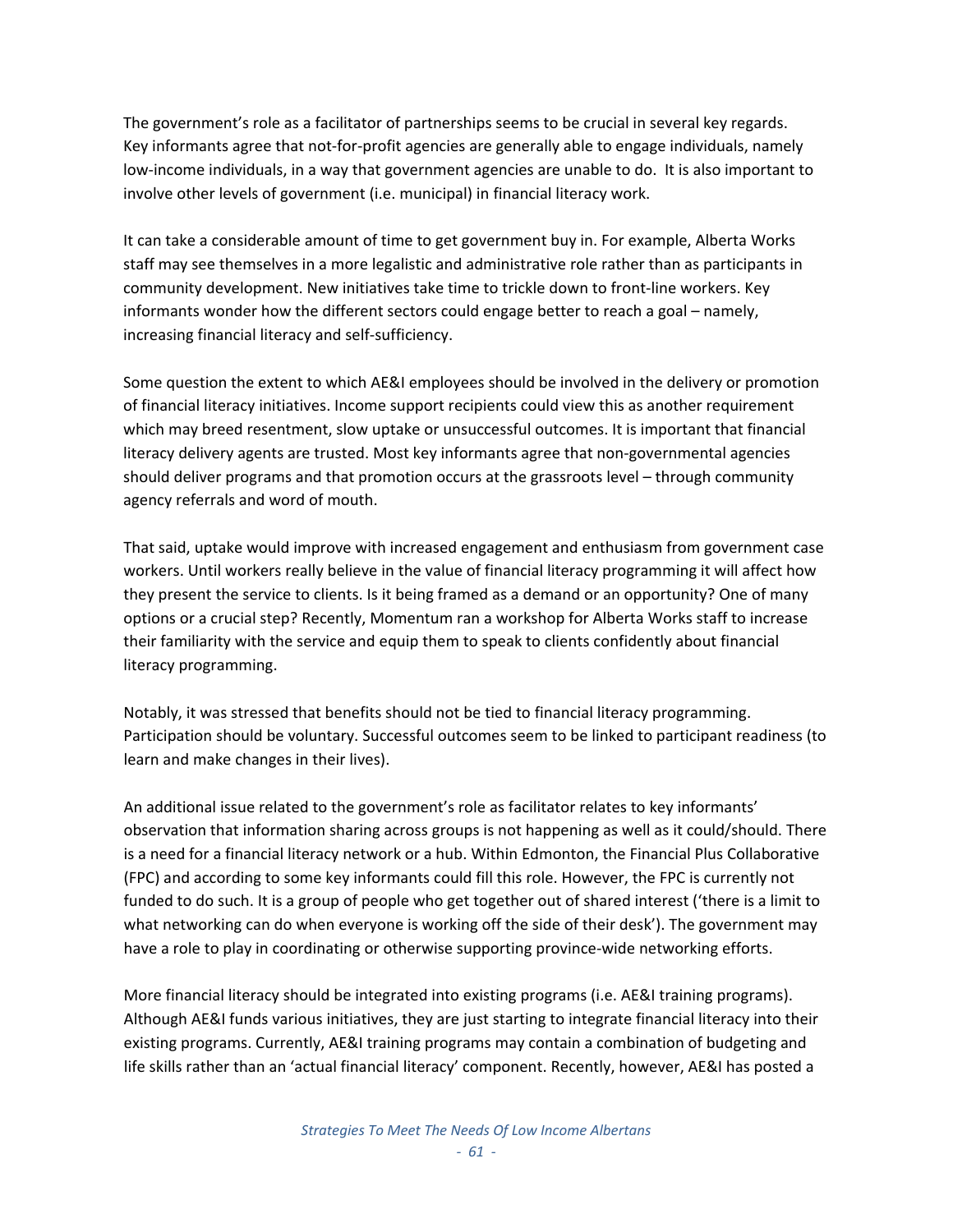Request For Proposals for an agency to deliver their *Employment Services for Battered Women* program. Under this contract, financial literacy as well as other services will be provided to groups of women who are survivors of domestic abuse.

This integrated approach would also work well with other programs (i.e. programs for youth and employment preparation/training programs). Moreover, existing programs already account for daycare and lunch arrangements. If stand alone financial literacy programs were created, providers would have to provide supports that enable and encourage attendance (e.g. a light supper for a whole family, childcare featuring fun activities for kids so they look forward to the event, etc.).

Financial literacy needs to be included as a component within the AE&I training framework to facilitate contracting practices.

The government should also look at income support and asset limits and create policies that will encourage income support recipients to build assets and put their financial literacy training into action. Asset limits could be increased to encourage greater use of savings tools such as the Canada Learning Bond, RRSPS and/or Tax Free Savings Accounts. If we want to help people escape the 'welfare trap' and become more self‐sufficient the Alberta Works framework, as it pertains to asset accumulation, needs to be revamped. Financial literacy is not a silver bullet but it is a precondition to successful saving and asset building.

Finally, the government should conduct some sort of pilot work to see what works best in different regions of the province. Smaller regions may have fewer existing programs, smaller client bases, etc. Pilot studies would have to be well coordinated with local partners because, as all informants agree, recruitment solely through case workers rarely works well.

## *Community‐Based Organizations*

Community‐based organizations can be incorporated through external contracting practices. Through this process, programming can be effectively targeted at specific audiences. Contracting external agencies allows for information to be modified and adapted to meet learners where they are at  $-a$ key element of successful education.

Organizations' high level of understanding of potential participants' needs/strengths as well as their established relationships with clients can be leveraged. The use of community-based organizations can also generate resource efficiencies by utilizing the existing service delivery infrastructure. Moreover, participants can receive training in an environment where they are comfortable and are therefore more likely to attend workshops, engage with the group and ask questions to clarify their understanding.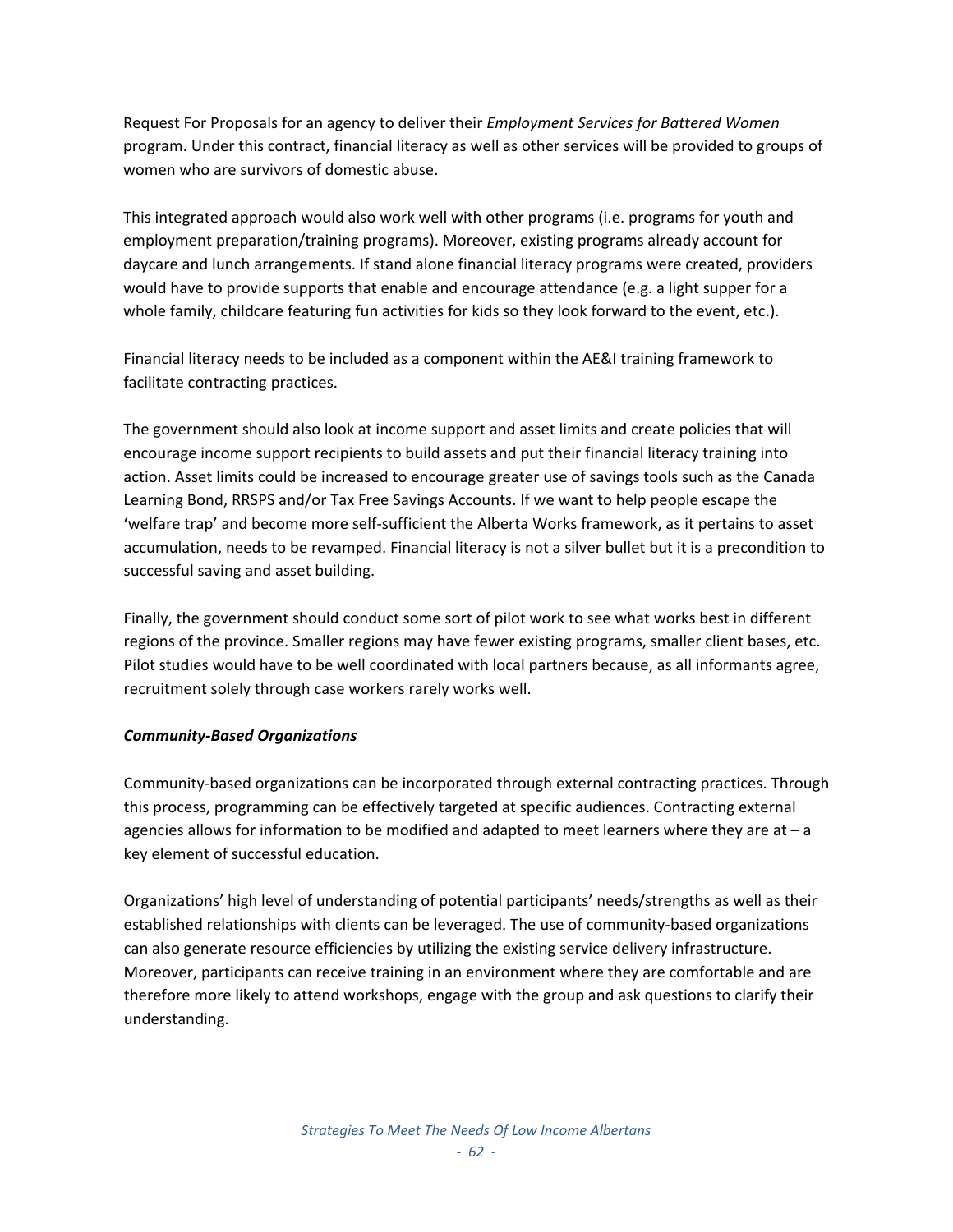#### *Train the Trainer*

There is some debate among key informants as to whether it is best to a) focus on building the internal capacity of organizations to deliver financial literacy independently or b) focus on making human resources available so organizations are able to bring in specialist facilitators without having to become experts themselves.

Certainly, train the trainer programs that seek to build the internal capacity of organizations allow for a much broader sharing of expertise and better enable agencies to integrate financial literacy into their existing services. For example, Momentum is currently working with community-based organizations across Western Canada, The Yukon and The North West Territories to build their capacity to deliver financial literacy training.

It is important that delivery agents are skilled educators and knowledgeable in the field of financial literacy. As one key informant noted: "We have appropriate teaching in Canadian schools so why are we less rigorous when it comes to Financial Literacy Education?" It also helps if facilitators have certain attributes. Some key informants suggested that it isn't necessary for facilitators to be total experts as long as they have a sense of faith that change is possible and are able to build strong and trusting personal relationships with participants. One informant suggested that truly effective trainer training could take 4 hours a day for 4‐6 weeks and should include situational (classroom) training. Over this time future trainers would learn the content of the curriculum as well as become comfortable altering materials appropriately, making material applicable to participants' situations, and recognizing teachable moments as they arise. However, community agencies may not be able/willing to put adequate resources into building staff's teaching/training skill set.

Capacity building is an incremental process. Insofar as resources are finite, those offering train the trainer services ought to invest the majority of resources into training groups that are ready and have articulated demand. Of course, some resources also ought to be dedicated to cultivating demand and readiness among other organizations. The goal is creating a sustainable system.

That said, training should be accessible so that financial literacy can be incorporated into the everyday operations of a wide range of not-for-profit organizations. In addition to train the trainer, books or other resources could be made available. It is important that existing information and knowledge be disseminated and that organizations are able to photocopy and use materials for educational purposes. According to some informants, being able to copy information without being limited to a certain training model is important.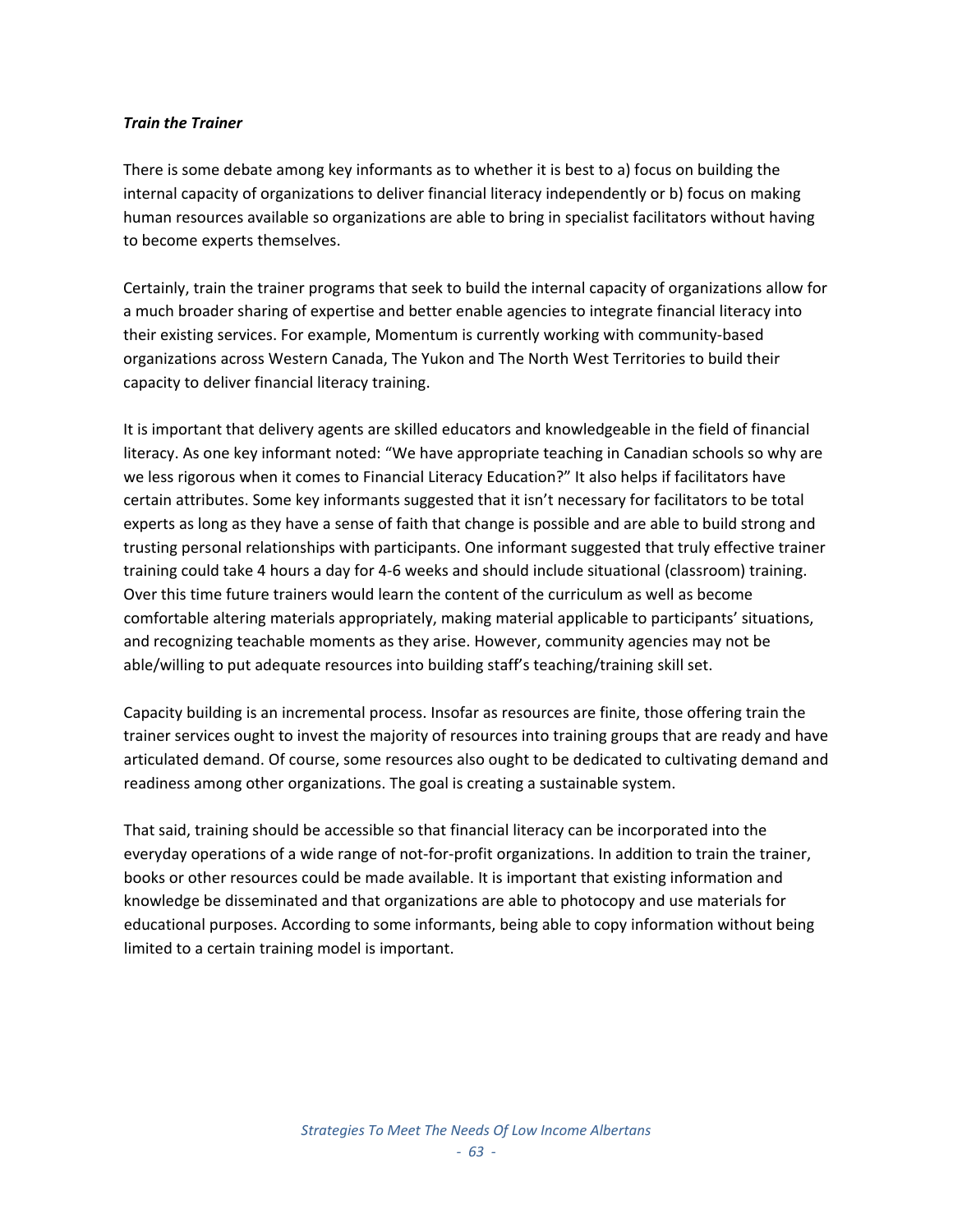#### *Private Sector*

Engaging the private sector can provide additional support for financial literacy training. Support could take the form of: funding matched savings programs; experts volunteering time and providing in-kind services; increased marketing opportunities; workplace training etc.

For example, Momentum has built relationships with individuals who work in the private sector (e.g. in banking, insurance, wills and estates, etc.). These professional volunteers provide support in a non‐threatening environment and help bridge the gap between financial experts and session participants (potential consumers of financial products and services). Momentum is also able to help volunteers learn how to present information in a way that it is accessible and understandable to individuals facing various barriers (e.g. low‐literacy, English as an additional language, etc). Ultimately, participants leave sessions with improved knowledge, understanding, and comfort/confidence. They are more equipped to ask the right questions, make wise choices, and access appropriate financial services and products.

Building relationships with banking institutions is also important as these may facilitate the process of unbanked clients opening accounts. Even if people do have accounts they may not understand, for example, which type of account best meets their needs. Switching or opening accounts may provide an opportunity to practically apply skills (e.g. consumerism) that participants have been developing.

However, it is critical that there is a clear differentiation between financial literacy training opportunities that provide independent support and commercial advertising or tied selling which links advice to products.

Workplace‐based financial literacy training is another avenue where the private sector could help create opportunities that will positively affect employee behaviour and company outcomes.

Some informants mentioned that they would like to see more financial literacy delivered through the workplace, especially through major companies in Alberta. They suggested that this approach might reach more men, for example, those working in Fort McMurray who may be facing layoffs.

Workplace delivery may also benefit the not-for-profit sector. Within not-for-profit organizations there tends to be high staff turnover rates. Staff have difficulty maintaining their standard of living when the cost of living increases. Increased financial literacy would benefit staff, organizations, and clients. Leading by example is important to successfully serving clients. The improved financial literacy of staff could also be an indirect outcome of programs designed to help clients.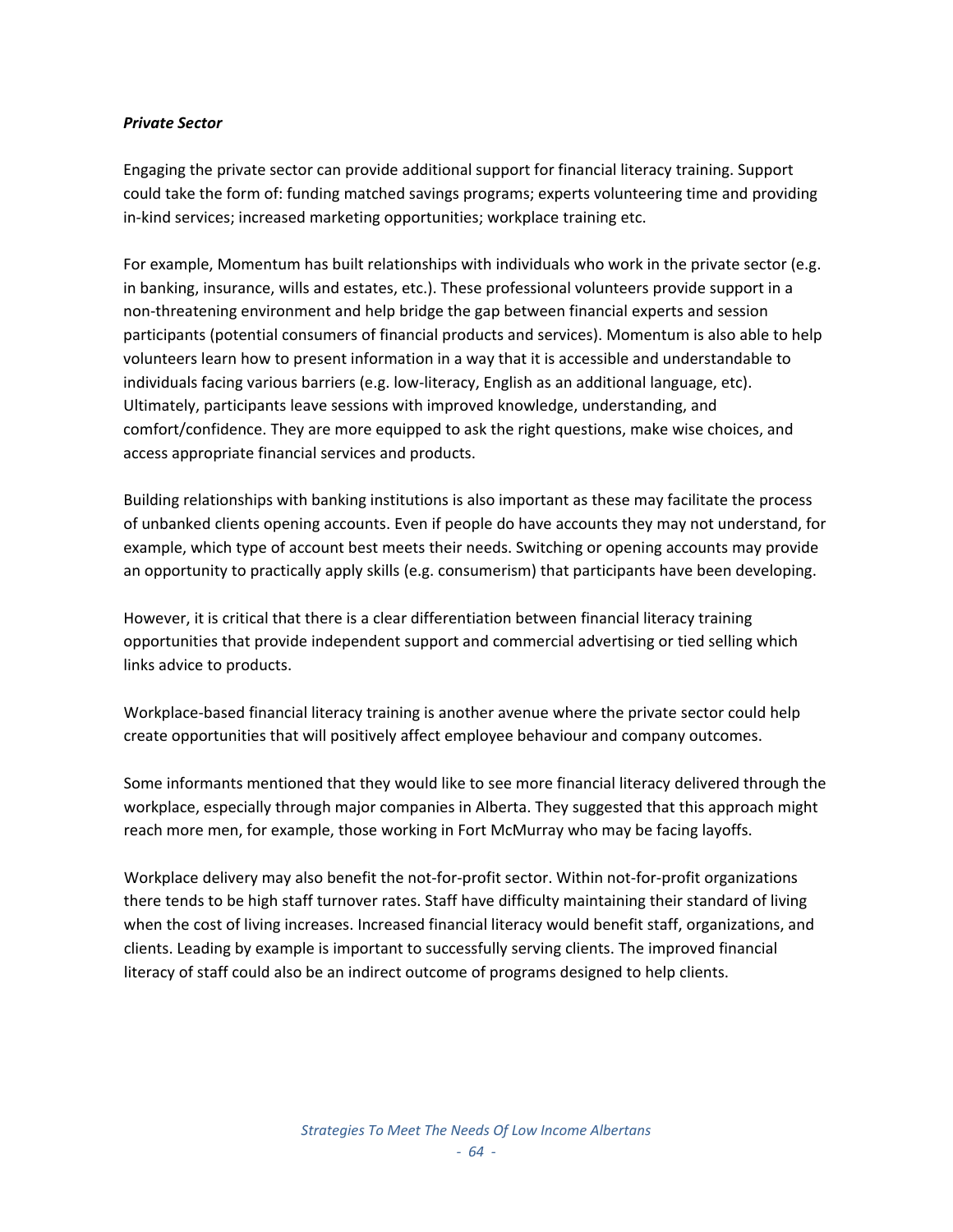# **Programming Best Practices**

Key informants outlined a number of effective practices related to increasing financial literacy, specifically that of low-income Albertans. Key points and common themes that emerged through the interview process are below:

# **Targeting Audiences**

Individuals and families that are currently 'unbanked' are the most vulnerable to the negative consequences of poor financial literacy. Notably, the government may have a role to play in facilitating access to the financial mainstream. The success of financial literacy training in Alberta depends on financial inclusion. The government could endeavour to reduce barriers to the preconditions of financial literacy (e.g. opening a bank account, getting identification, receiving certain benefits, etc.). There are ways the system could work 'smarter'.

Particular target audiences include:

- **newcomers and those for whom English is an additional language;**
- children and youth in the child welfare system as well as youth more generally;
- **Part of the Vietna** persons with developmental disabilities;
- individuals with mental health issues;
- women, especially those who are leaving abusive relationships or who are reliant on partners for income security; and,
- individuals involved with the criminal justice system.

As noted above, community based delivery draws on the experience, aptitude, understanding and social networks of organizations who have already worked with members of these vulnerable populations.

## **Recruitment and Retention**

Currently program recruitment is happening in different ways.

In Calgary, Community Resource Centres located in different quadrants of the city have been quite effective. Once individuals arrive at these centres they can become engaged in a whole spectrum of services. Momentum also runs regular financial literacy workshops at community resources centres, parenting groups, youth employment programs, immigrant serving agencies, addiction recovery programs and libraries in low‐income areas. Participants then find out about other program options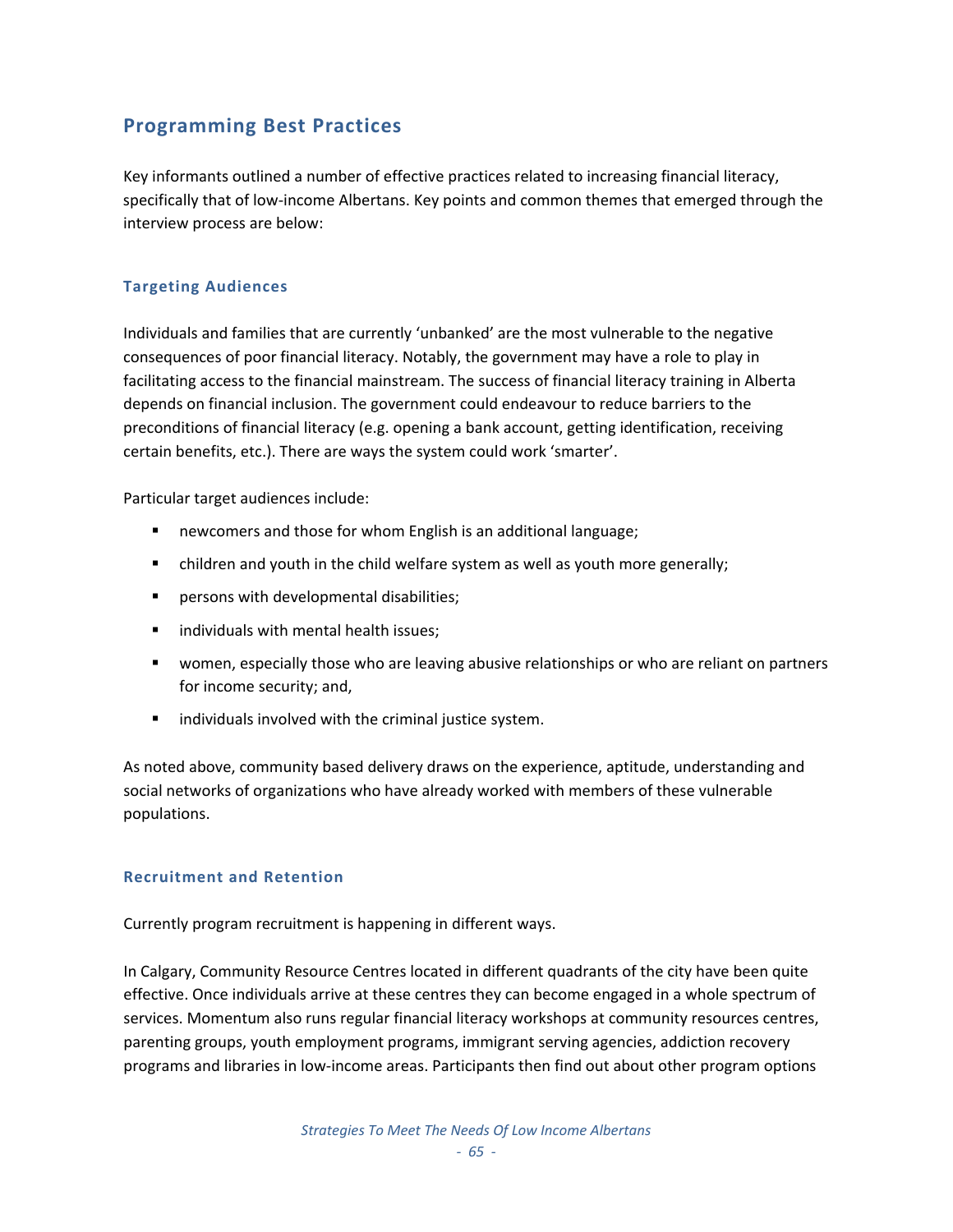through the workshop facilitator. Also, Momentum places more emphasis on providing financial literacy to those receiving other services they offer (e.g. a trades training program). Recently, they began to distribute brochures and run monthly budgeting and credit workshops at an Alberta Works office (HEP is offered out of AW offices). They try to run sessions on days people are already coming in to pick up cheques. It is important to offer programming that fits with participants' lives and schedules.

It is important to note that, effective April 1, 2009, and shortly after interviews were conducted, the Homeless and Eviction Prevention Fund (HEP Fund) rent shortfall benefit was transferred to a housing program under the department of Housing and Urban Affairs (HUA). The program is called *Direct to Tenant Rent Supplement Program*. Albertans seeking help for the first time to pay a rent shortfall should contact the nearest Housing [Management](http://www.housing.alberta.ca/Homeless%20and%20Eviction%20Prevention%20Fund.cfm) Body for information on the *Direct to Tenant Rent Supplement Program*, while Albertans needing emergency social assistance with an [eviction](http://employment.alberta.ca/documents/RRM/RRM-PUB_fs_emergency_needs_allowance.pdf) notice or help to pay a [damage](http://employment.alberta.ca/documents/RRM/RRM-PUB_fs_emergency_needs_allowance.pdf) deposit should contact your their Alberta Works income support office.

An inter[est](#page-67-0)ing recommendation has emerged from Momentum's evaluation of their *Rent Bank* program<sup>61</sup>. That is, it might be wise to further their relationship with current clients rather than try to reach a broader audience. Clients are facing more complex issues and, though they may come in presenting with financial 'symptoms' these tend to be interrelated with a range of other issues.

When it comes to understanding why individuals do  $-$  or do not  $-$  seek help in the first place, it is important to recognize that money issues are deeply personal and can cause a lot of anxiety. Potential participants may fear they will be judged and told how to spend their money. If matched savings are involved they may think programs are 'too good to be true.' Thus, financial literacy practitioners try to set things up in such a way as to make tackling money issues as enticing and exciting a prospect as possible. They also try to partner with people and agencies who are already trusted. Community organizations can advertise to the clients they serve, build awareness and promote programs.

Marketing involves knowing the language, challenges and emotions that will engage clients. For example, an effective advertisement might appeal to clients' desire to build their capacity to save money for birthday or Christmas presents. Key informants also point to community newsletters as effective media of promotion.

That said, some practitioners find promotion to be challenging. Most staff at community agencies are not trained as marketers. Regardless, without increasing the availability of programs only limited numbers can be recruited.

<span id="page-67-0"></span>  $61$  Hoffart, Irene, Synergy Research Group, Calgary Rent Bank, Final Evaluation Report, written for Momentum, November *2007.*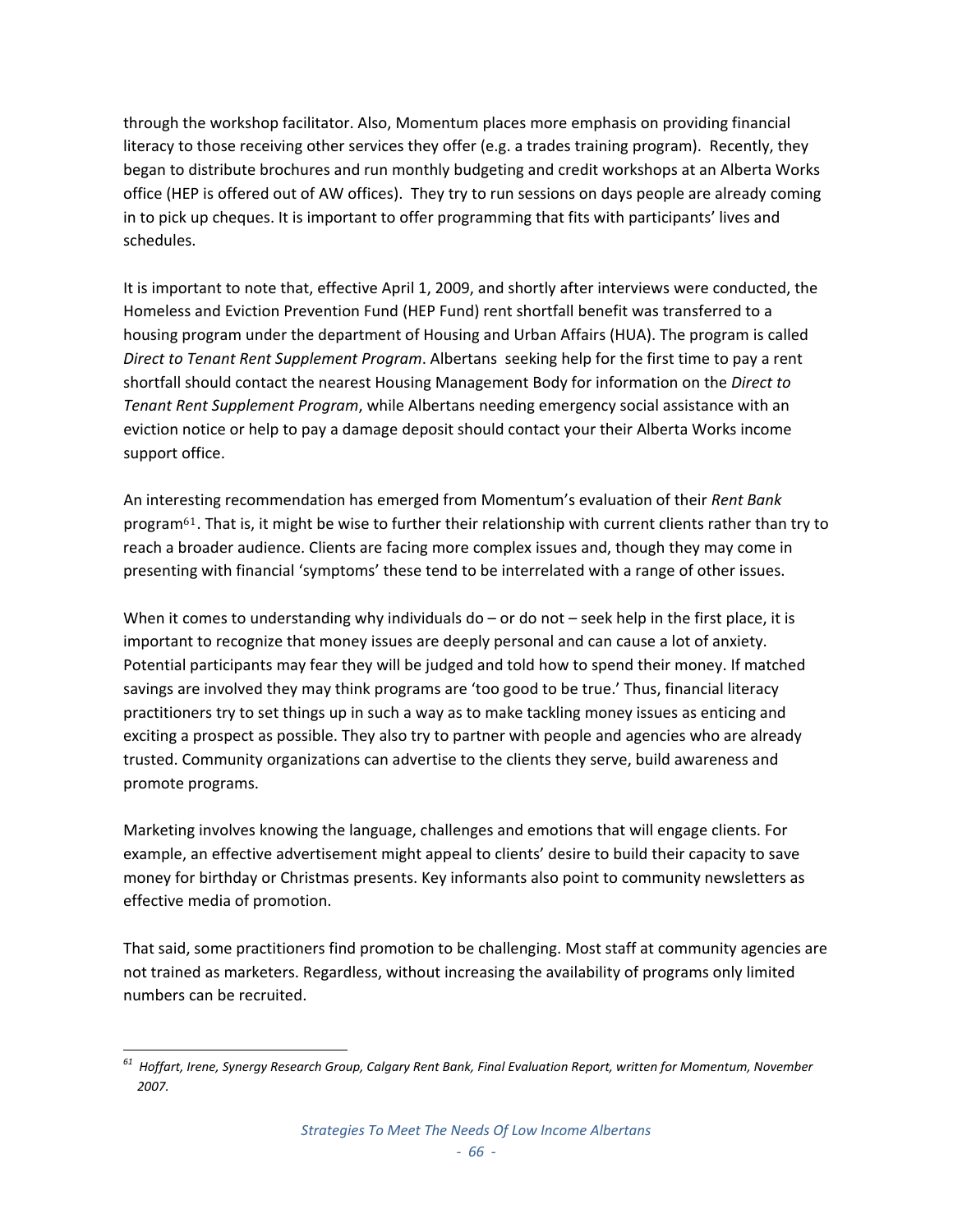#### **Respect Clients**

It is important to meet clients where they are at and draw on their existing understanding. For example, someone who doesn't understand a credit card contract may still have plenty of valuable life experience. Perhaps they have managed to live for years on a budget of \$1000/month.

#### **Tailor Programs in a Life‐Course Context**

Programs and materials must be customizable. It is important that resources are tailored to particular groups (e.g. domestic abuse survivors, newcomers, etc.) to suit their needs. Crucially, this is not a one size fits all initiative but rather a skill development exercise that enables participants to integrate financial literacy into their daily lives. Tailoring may be particularly important when it comes to serving clients with different cultural or linguistic backgrounds; clients with low general literacy levels; youth; etc.

Indeed, when it comes to understanding and applying one's understanding of financial matters, not everyone needs to learn the same things. For some, the basics (budgeting, banking, credit, rules around wills, etc.) will suffice (until their situation changes or until they enter a different stage of life). Others may need/want to know more about investment tools, stocks, etc. It is important that the content of financial literacy curriculum pertain to learners' situations. A key informant noted that at the *Reaching Higher Conference (2008)* there was a brilliant presentation about New Zealand's life‐ course approach. Insofar as all citizens are at different points in their lives, it makes sense to target programming to the major milestones people experience.

Key informants noted that those designing and delivering programs must consider the target audience they seek to serve. Target populations ought to have some commonality and not be too heterogeneous.

## **Program Timeframes and Length of Involvement with Clients**

Informants suggested that the longer a client is engaged in a financial literacy program, the more their behaviour will change. For example, if the objective is to increase financial literacy, a course offered 2 times/week for 10 weeks would likely be more effective than a 2‐3 day workshop. The longer program allows for learned behaviours to be practiced and reinforced over time. Currently, however, ideal timeframes are not always possibly as, at least in some cases, program schedules are determined by partner agencies, funding structures and/or resource constraints.

Past and present financial literacy programs, funded by AE&I, have featured 14 one and a half to two hour sessions and a follow-up contact after 6 months. It would be difficult to condense this timeframe. Thus, if financial literacy were to be integrated into existing AE&I training programs,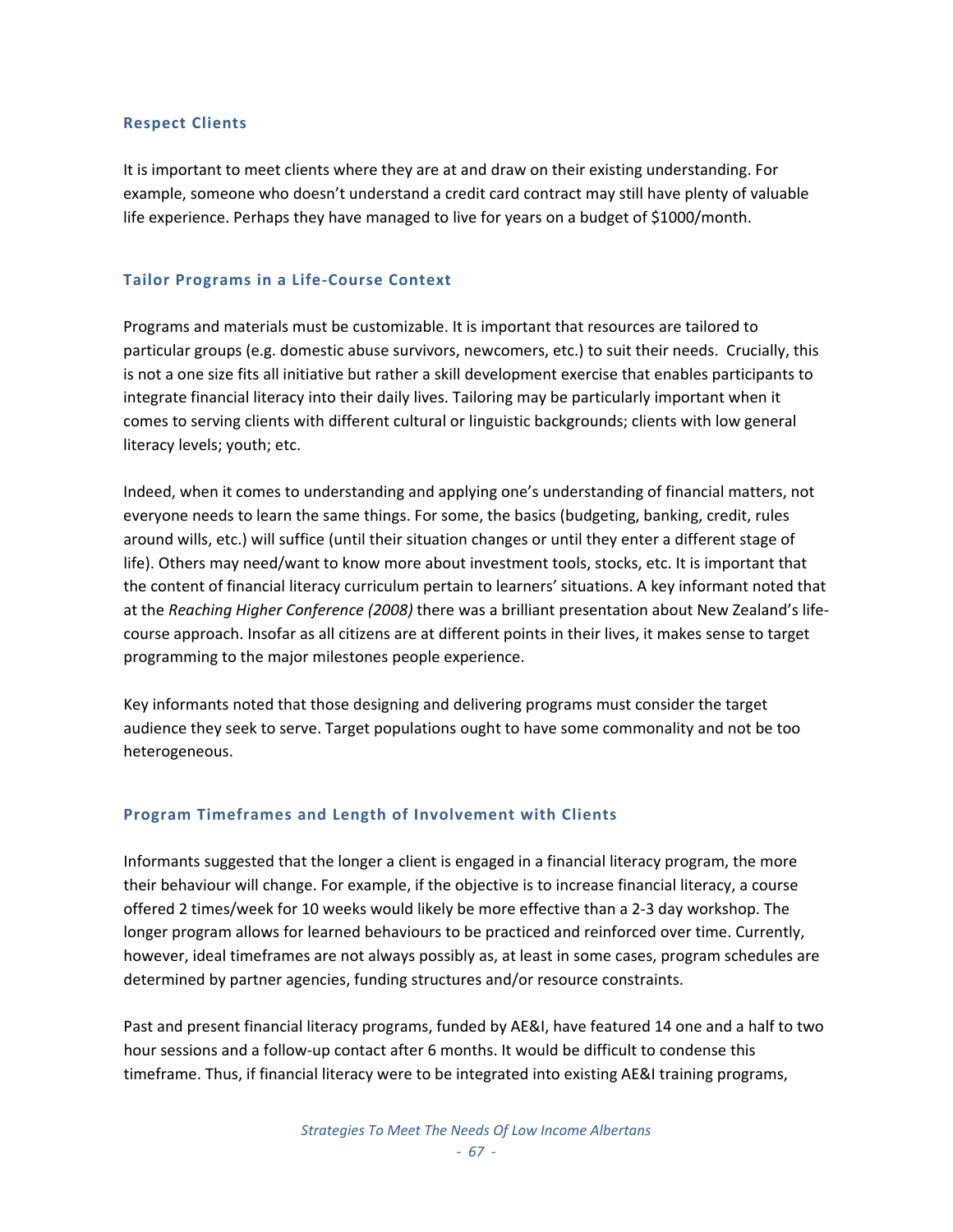ideally these programs should last 14 weeks or more. However the potential for customization of financial literacy resources should expand beyond targeting particular market segments and encompass the possibility of tailoring programs to fit well within diverse delivery structures.

When considering the relationship between program duration and behaviour change, it is also important to consider that programs requiring longer and/or more intense commitments may attract (or screen for) participants who are more willing/able to change their behaviour.

## **Point of Intervention**

In terms of integrating financial literacy into existing AE&I programs, opportunities to increase financial literacy should be provided early – when clients first enter the income support system or are accessing career planning workshops or training. Insofar as a goal of Alberta Works is for recipients to become self‐sufficient and exit the program, they need to be given the tools to do so. After a number of years or even months they might have already started doing things in a particular way. At entry, financial literacy would be established as part of the system. At this point it could just become a 'no brainer' – not an option but an integral part of the process.

It is also important that financial literacy training occurs when an individual's circumstances are relatively stable. Informants note that people who are not stably located are less receptive. Basic needs must be met and a certain level of stability must be achieved. Of course stability can be quite a subjective concept. For example, youth who are 'couch surfing' may feel quite stable.

# **Conduct Impact Evaluations**

A primary challenge of programming is often defining and quantifying outcomes. Organizations are generally not in a financial position to do rigorous impact evaluations. Most rely on comparisons of pre‐/post‐program self‐reported surveys of skills, knowledge, and behaviours. These surveys may measure: how much debt gets written off; confidence levels; etc. Most key informants feel strongly that more could be done in terms of evaluation. Evaluations can help identify what and why an approach is working and what and why it is not. They are central to developing the credibility, effectiveness and sustainability of programs. However, evaluation requires special skills and resources that are not currently available.

The Financial Plus Collaborative (FPC) believes there is value in working toward some sort of a standardized evaluation that all members will use to measure the outcomes of their respective financial literacy programs.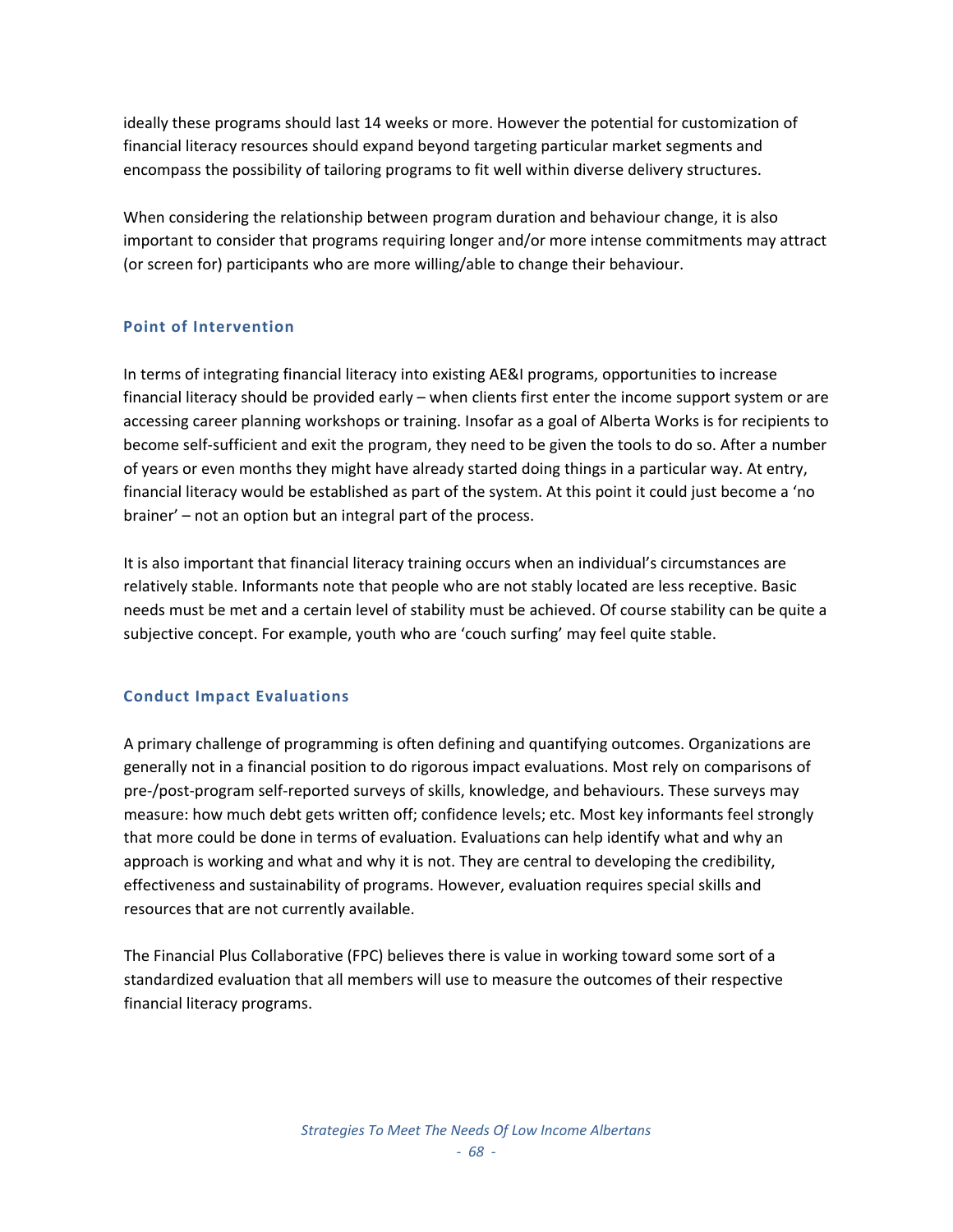Currently, many organizations running programs funded by AE&I are asked to track the number of participants who are receiving income support or receiving other government supports. This is collected in the form of a monthly report.

## **Ensure Products and Services are Accessible**

A wide range of measures may be taken to ensure accessibility. For example, we should offer programming that fits with peoples' schedules in a location that can accommodate children where people will feel safe and welcome. Services need to be at no cost to the participant. Using plain, jargon‐free, language is also crucial.

Candora is a leader when it comes to creating 'clear print' communications for people with low literacy. A consultant assisted them to ensure resources are at the appropriate grade level. Handouts always take into account who might need to understand them. Handouts often include lots of pictures to make them as use friendly as possible.

Often, government information is too wordy and complex. It is important to make these documents 'short and sweet' with large print ('If you make it clear they will come').

## **Mechanisms for Engagement**

Key informants indicate that practical and experiential financial literacy training yields the best outcomes. They have also identified strategies that can increase demand for and participation in financial literacy training. The following engagement mechanisms may be crucial to reducing barriers, to recruitment, to retention, and to successful outcomes.

First, **experiential‐based training** utilizes interactive educational techniques that facilitate the learning process. Examples of techniques include:

- technology, especially for engaging youth. EFLS is looking at e-learning. They have partnered with Goody Learning Co. and hope to run a series of small pilot projects in schools to figure out when/why e‐learning works best;
- **•** collective kitchens; and,
- engaging and fun group activities (i.e. the Game of Life; bringing in guest speakers or going on collective excursions; watching and discussing Opera videos; sharing internet pulls and personal experiences; making paper maché piggy banks for children; etc.).

Second, **incentives for participation** can encourage participation and, arguably, improve outcomes. Note, incentives to participate must be positive rather than punitive. Examples of positive incentives include: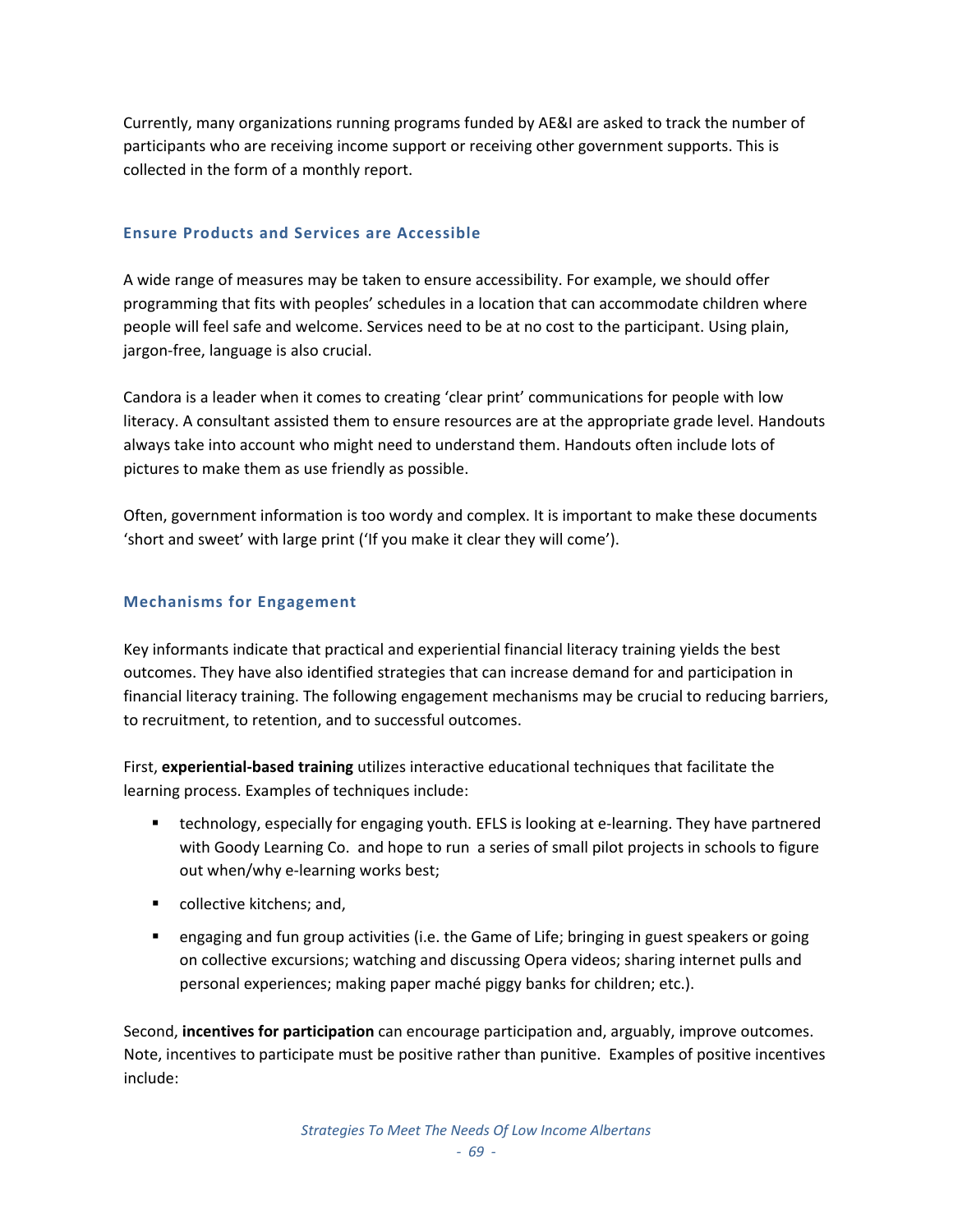- combining financial literacy training with a matched savings incentive (IDA programming see below);
- providing food/meals, possibly for the whole family;
- providing childcare, ideally fun activities for children;
- covering transportation costs; and,
- personal coaching;

Third, through **service coordination** financial literacy training can be embedded within other existing programs thus effectively increasing access. For example, financial literacy training could be integrated into:

- Vibrant Communities' Make Tax Time Pay program;
- The Homelessness and Eviction Prevention Fund; or,
- **EXECUTE:** settlement services for newcomers.

Fourth, **local delivery** is important. Geographical locations and economic/social status matter. Thus, specific communities should be considered when programs are developed and/or tailored. Moreover, community-based delivery can reduce barriers associated with transportation costs and childcare.

Fifth, **appropriate marketing for target audiences** is a worthwhile investment. Promotion of training opportunities should be linked to (a) specific target market(s).

Sixth, providing a **range/balance of learning opportunities** or, for example, an appropriate combination of group/workshop‐based training and more individual personalized attention, allows for greater flexibility and 'on‐demand' learning.

Seventh, workshops **should have an energy** about them – they are more engaging when there are about 8‐12 participants. Workshops, especially for some groups, should be highly interactive, not just lecture-style. For example, the City of Edmonton provides financial literacy training to women leaving abusive relationships. Delivery occurs in an environment that is more like a support group (with a facilitation piece) than a classroom. The facilitator pursues a psycho‐educational group processes. There is a check‐in ('how is everyone doing today') and questions about safety and changes in personal relationships. Above all, it is a group process – through this process the group becomes a group. They share more as they feel safer over time.

Finally, **one‐on‐one coaching** contributes to knowledge retention and is an ideal as a follow up piece. If knowledge is gained through training, that is only the first step. Increased knowledge alone can sometimes make people feel disempowered as they realize for the first time the implications of their situation, for example, their debt load. One‐on‐one follow‐up can provide them with the support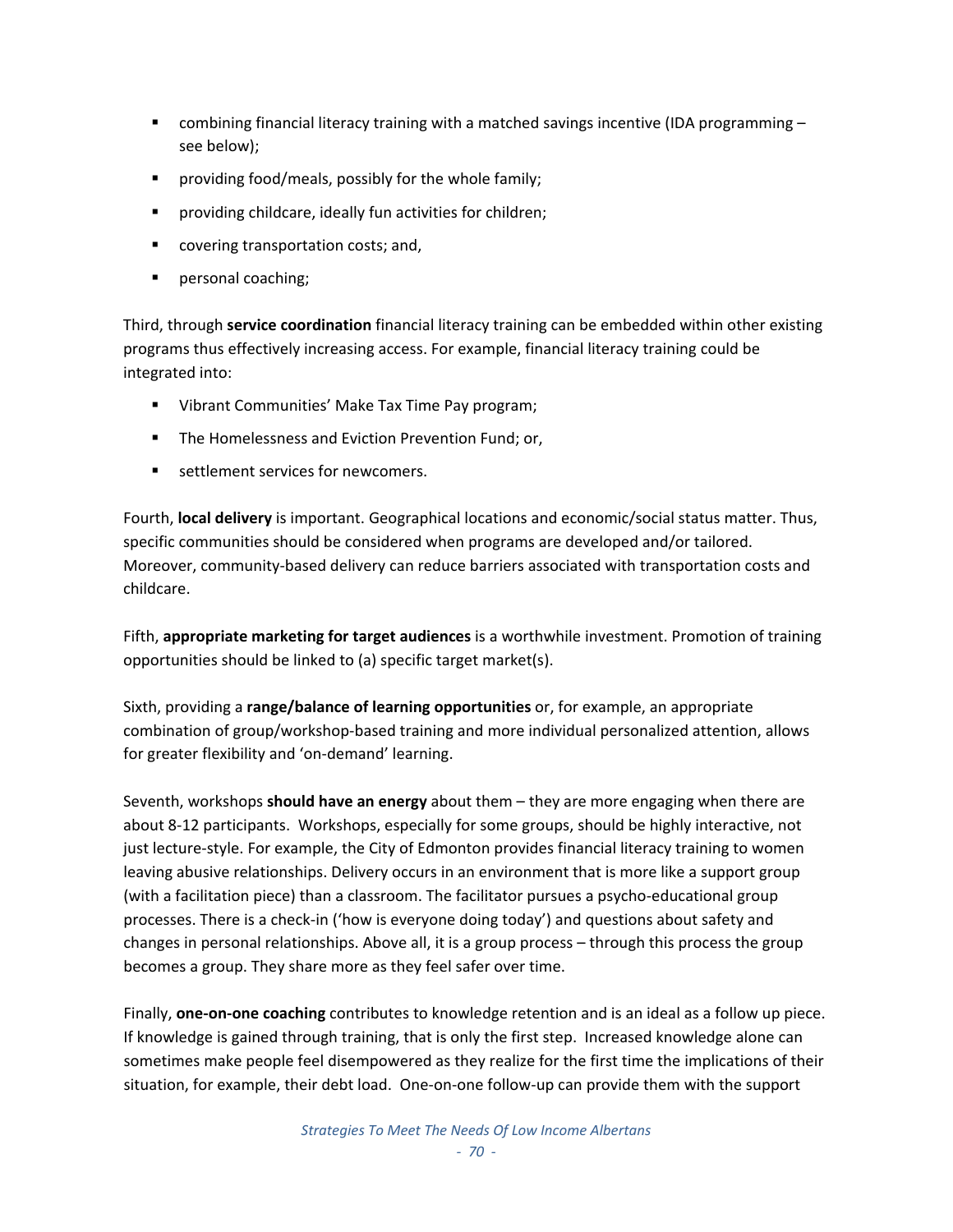they need as they begin to manage their money differently. Those in low‐income situations do not generally have access to counselling services as they cannot afford to pay for extra support. In fact, if an individual has that level of support he or she is unlikely to have attended group workshops in the first place.

## **Recognize that Financial Literacy is about more than Money**

Support around financial literacy cannot be limited strictly to 'financial' issues. For outcomes to be successful participants have to strike a balance between what they value and how they manage money.

Programs must emphasize behaviour and try to get the root cause of issues. According to one informant, 'people will continue to do what they're doing until they get over the emotional dimension'

## **Individual Development Accounts (IDAs) – Financial Literacy Combined with Savings Incentives**

Key informants were overwhelmingly supportive of IDAs. They identified the following factors that make this approach to increasing financial literacy so successful.

First, savings incentives encourage participation as well as the development of a savings habit that many participants continue after program end.

Second, a longer timeframe provides a greater opportunity for long-term behavioural (and conceptual) changes to develop and take hold. Ongoing occasions to practice and develop new habits are integral to the design of IDAs. Moreover, experiencing the process imbues an orientation towards the future.

One‐on‐one coaching support by facilitators meets individual needs and helps individuals both change their behaviours as well as increase their knowledge. In one example a washing machine, purchased with the aid of financial incentives, was leveraged to further savings. Purchases such as this, continue to allow participants to put their learning into practice. For example, money saved from eliminating trips to the laundromat can be banked.

Key informants noted that, on entry, participants often identify the financial incentive as the reason they joined an IDA program. However, by program‐exit, most participants claim they benefitted most from the impact of the skills and knowledge they have gained. Financial literacy is an asset, suggesting that building assets does not necessarily mean providing assets. However, some key informants suggest that despite the clear benefits of building knowledge and understanding, they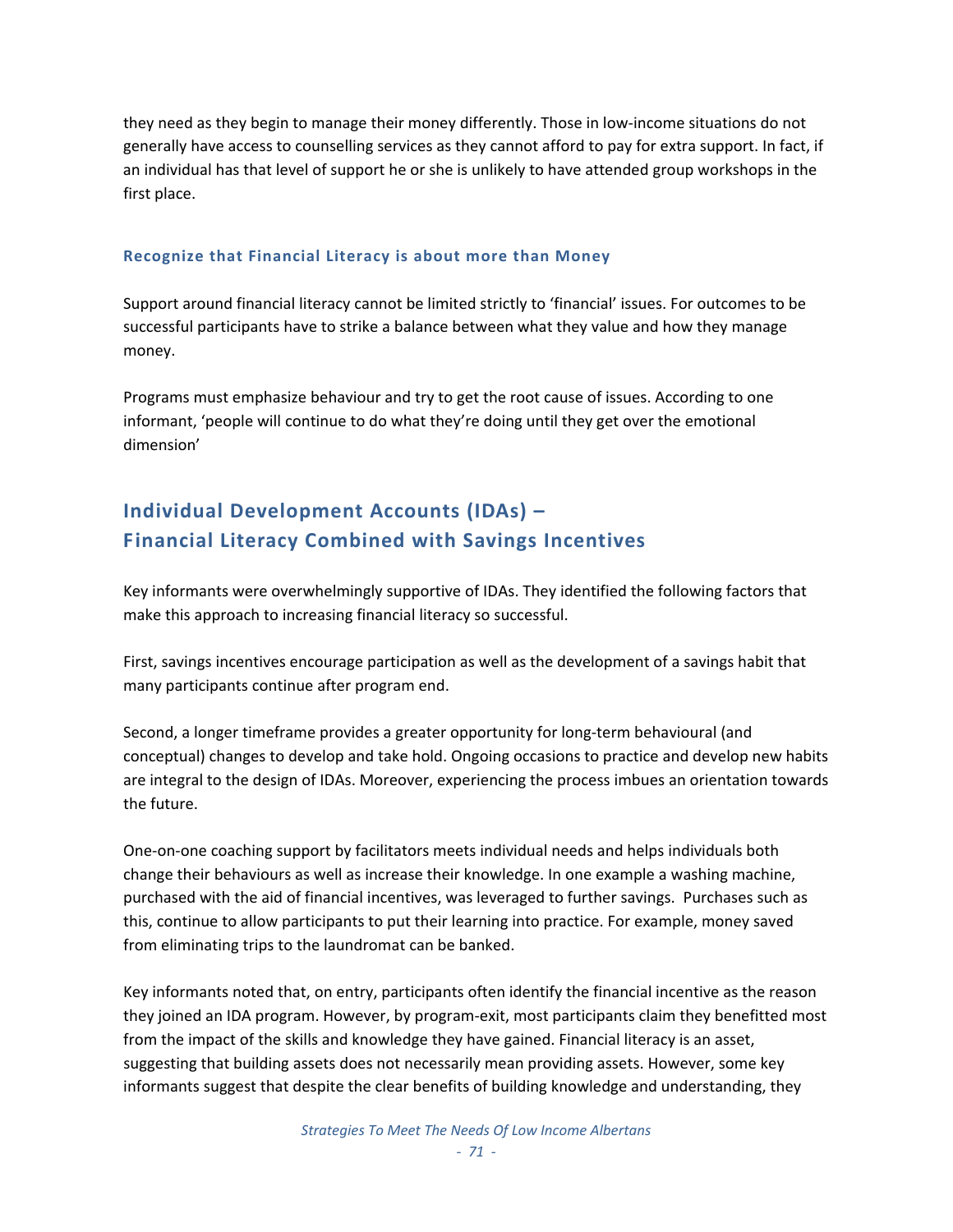would be wary of having financial literacy without the matched funds as they believe the match is key to achieving behaviour changes through applied learning. Programs without financial incentives have generally focused on promoting discussions of financial matters in everyday situations.

Key informants would like to see government funding continue and be expanded for IDA programs. Alternatively, they suggest the government could work to influence other groups (e.g. in the private sector) to support (e.g. through tax credits) matched savings incentives. Possibly, the government could develop a public‐private partnership system to cover costs associated with IDA programming.

When asked whether they would support financial literacy initiatives (that are not part of an IDA program) key informants universally said they would. They clearly recognize the value – and the demand – for this type of program.